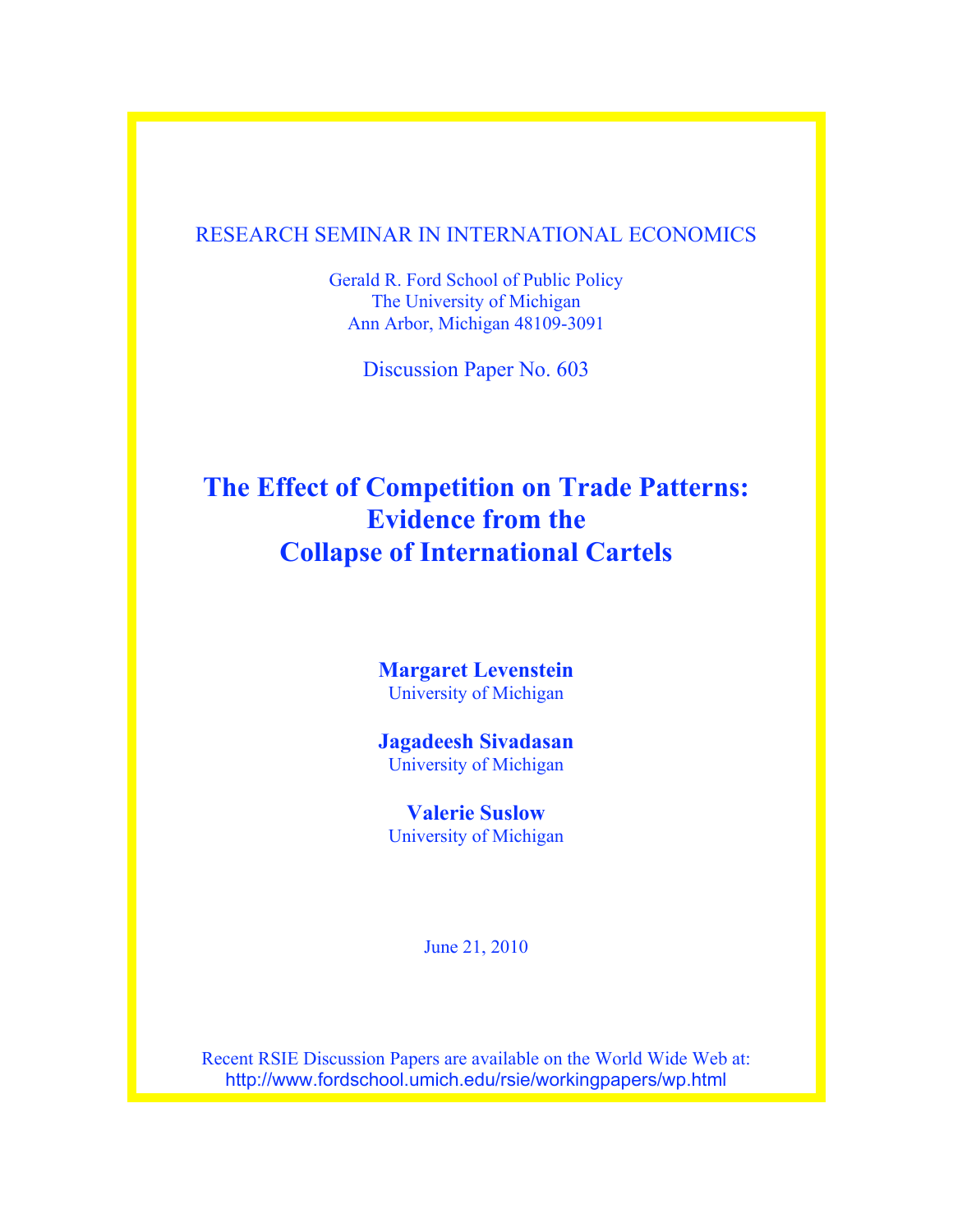# **The Effect of Competition on Trade Patterns: Evidence from the Collapse of International Cartels\***

*Margaret Levenstein, Jagadeesh Sivadasan, Valerie Suslow\*\**

*June 21, 2010* 

#### **Abstract**

How do changes in competitive intensity affect trade patterns? In this paper, we exploit a quasinatural experiment associated with increased anti-trust enforcement activity over the last two decades. A large number of international markets underwent a change in competitive intensity as they shifted from explicit collusion to oligopolistic competition. We draw on models of collusive arrangements in spatially separated markets to generate testable predictions of the effects of collusion on price, trade patterns and concentration. One set of models (Pinto 1986, Fung 1991, building on Brander and Krugman 1983) suggests that colluding firms in commodity markets are likely to specialize geographically, while competing oligopolists are more likely to invade each others' markets. More recent models (Baake and Normann 2002, Bond and Syropoulos 2008) suggest that efficient cartel arrangements may necessitate marketsharing and cross-hauling of goods, as these entail lower defection profits. We analyze detailed trade data linked to descriptive information from ten international cartels to test these predictions. Consistent with both sets of models, we confirm significant declines in prices following the breakup of each of the ten cartels. Contrary to conventional wisdom, and consistent with the more recent oligopoly trade models, we find no significant change in spatial patterns of trade; there is no significant change in the effect of distance on trade. Neither do we find evidence of significant changes in concentration or rearrangement of market shares.

JEL Codes: F12, F23, D43, D21

 $\ddot{\phantom{a}}$ 

Keywords: Multimarket collusion, gravity, oligopoly, anti-trust policy

<sup>\*</sup> We thank the Center for International Business Education, University of Michigan, for financial support. We thank Alan Deardoff and the discussant and participants at the International Industrial Organization Conference, and seminar participants at the University of Michigan for their comments. We thank Nathan Wilson, Sarah Stith and Reid Dorsey-Palmateer for providing research assistance. All remaining errors are our own.

<sup>\*\*</sup> University of Michigan, maggiel@umich.edu, jagadees@umich.edu, suslow@umich.edu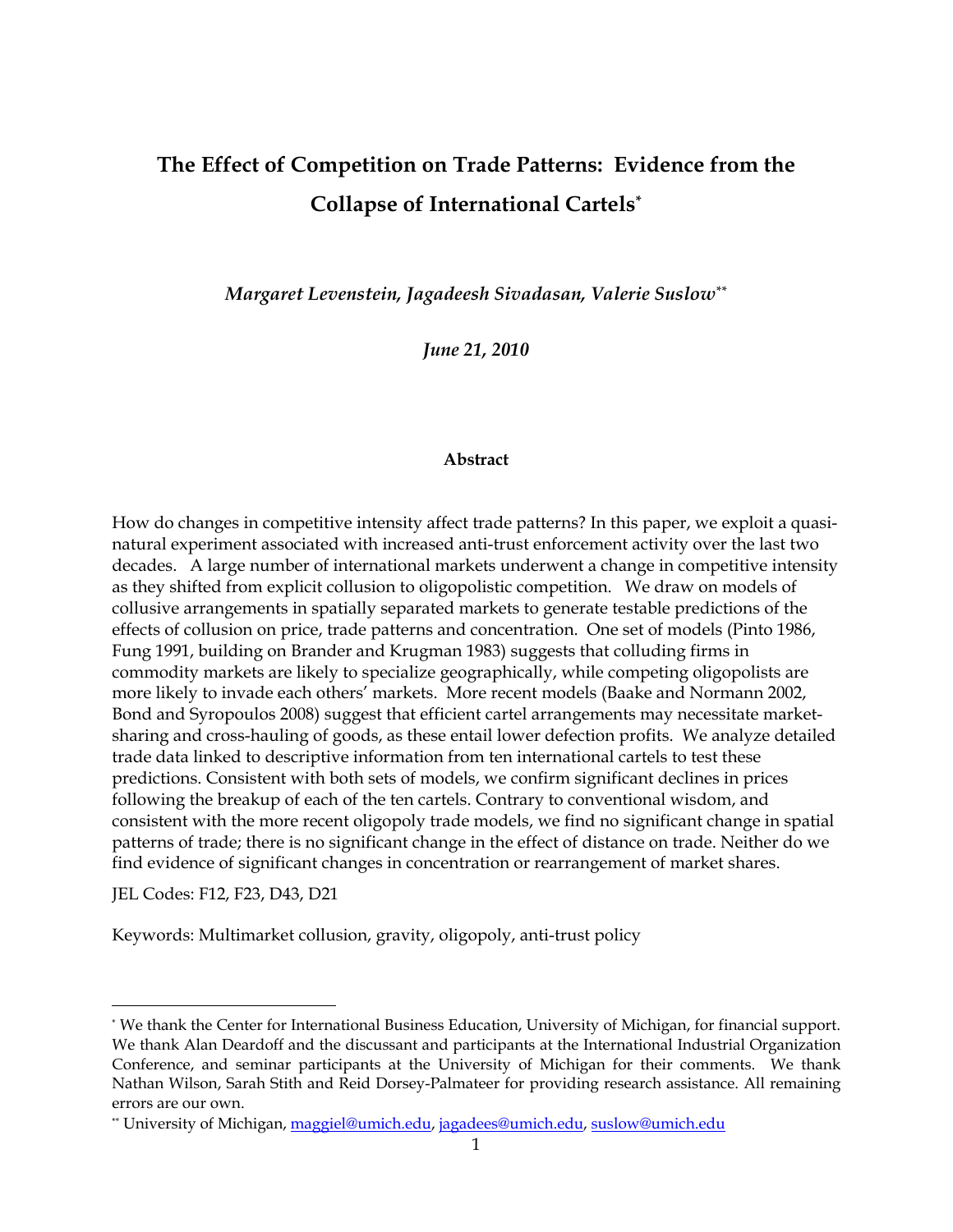### **1. Introduction**

<u>.</u>

Understanding the determinants of patterns of international trade is one of the key goals of international economics. This paper addresses the relationship between the nature of competition and trade patterns. While this has been analyzed extensively in the theoretical literature, systematic empirical investigation of this question is limited. A key challenge for empirical analysis in this area is finding suitable "exogenous" changes in competitive intensity.

This paper takes advantage of a recent change in antitrust enforcement that functions as a natural experiment to study the impact of an increase in competition on trade patterns.<sup>1</sup> The increased willingness of antitrust authorities, in both the United States and elsewhere, to prosecute international cartels has generated a large body of evidence on the activities of international cartels over the last twenty years.2 Because these cartels operated across national boundaries, their breakdown is particularly suitable for studying the effects of competition on trade patterns. In this paper we analyze data on ten recently prosecuted international cartels.3 We assembled data on cartel membership, start and end dates, and detailed product description for individual cartels; we then use the product descriptions to link cartel-specific information to import and export data. The products in these ten cases are all relatively homogeneous, making these markets an especially appropriate setting in which to examine alternative models of trade and competition in commodity goods.

Brander and Krugman's (1983) seminal work demonstrates that Cournot duopolists may engage in intra-industry trade in homogeneous goods, as each duopolist finds it in its interest to maintain prices so high that it attracts entry into its home market by its rival. Pinto (1986) and Fung (1991) extend this model to a repeated game environment and show that a collusive Nash equilibrium is characterized by geographic specialization, enforced by a threat of Cournot reversion to the Brander-Krugman equilibrium. In contrast, Baake and Normann

<sup>1</sup> Following a similar approach, in a series of papers, Symeonidis (e.g. 2007, 2008) exploits changes in antitrust policy in the UK as a source of exogenous variation in competition, to examine the effect of competition on productivity, innovation, concentration and profitability.

<sup>2</sup> See Evenett, Levenstein and Suslow (2001) and Levenstein and Suslow (2006) for an overview of international cartel prosecutions. Hummels, Lugovskyy and Skiba (2007) examine the effect of shipping cartels on trade.

<sup>&</sup>lt;sup>3</sup> Seven of these cartels ended following intervention by antitrust authorities. Three were prosecuted only after they have ceased being effective because of a growing competitive fringe. For these three cartels, we use the year in which cartel members abandoned explicit collusion (as reported by the European Commission) as the "breakup year."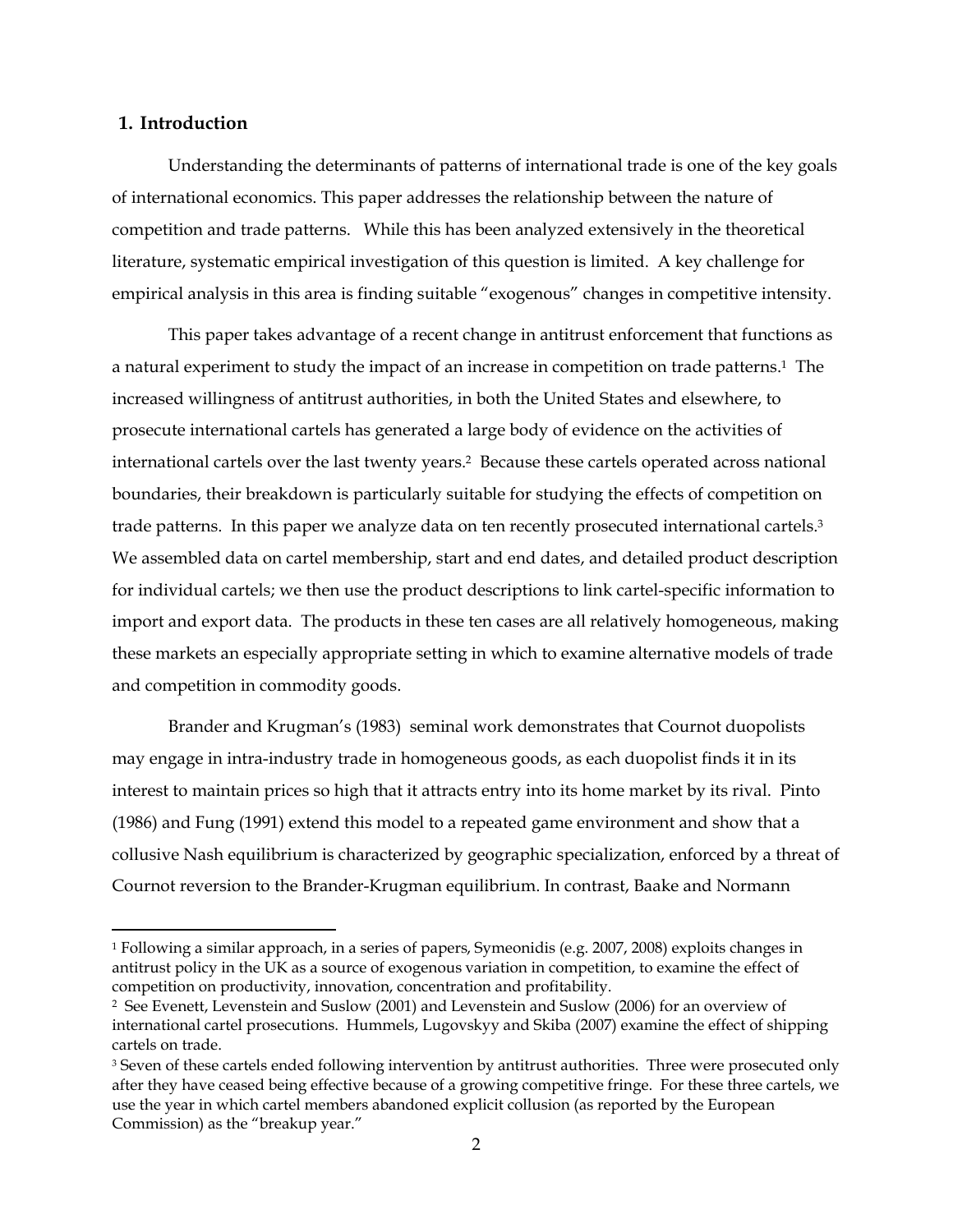(2002), and Bond and Syropoulos (2008), show that colluding firms may prefer an arrangement where both firms participate in both geographic markets in the collusive phase rather than specialize geographically. The reason for this outcome is that the benefit to defection is lower, and therefore the cartel is more stable, relative to the case with geographic specialization.

Thus these two sets of models have contrasting implications for the effect of a shift from collusion to competition. Following the collapse of a cartel, the "geographic specialization" Pinto/Fung models imply a change from geographic specialization to invasion of rivals' markets, which in turn imply significant changes in trade patterns. In particular, these models imply that the end of a cartel will be associated with a decline in the effect of distance on trade. There will also be a significant decline in concentration as formerly forbearing cartel members enter one another's markets. On the other hand, the "market sharing" Baake-Normann/Bond-Syropoulos models imply little to no effect from cartel collapse on trade patterns or concentration as cross-hauling is observed both before and after cartel breakup.

In order to test the contrasting predictions of these models, we examine changes in trade patterns in products affected by the ten cartels. Our selection of these ten cartels is driven largely by data quality issues. For the cartels we study, there is a close match between the description of the product that was cartelized and the six digit Hamonized Tariff System product description. For each cartel we have a reliable measure of the date of cartel breakup, allowing us to estimate precisely effects of the cartel breakup. Finally, for each there is complete trade data coverage for four years before and after the cartel collapse.

First we examine the effect on prices. All models of collusion (including both market sharing and geographic specialization models) imply higher prices under collusion. In fact, if observed prices were not higher during the cartel period, we would infer that the cartel was ineffective and would expect no measurable change in trade patterns following its collapse. In order to assure that the cartels that we are studying were sufficiently effective, we first verify that the cartels raised prices. We find significant declines in prices following the breakup of each of the ten cartels selected for further analysis (see Figure 1).4

-

<sup>4</sup> As illustrated in Figure 1, the price declines range from 0.108 log points (10.3 per cent) to 0.800 log points (55.1 per cent) within 2 years after cartel breakup, relative to one year before the cartel breakup. For a discussion of more general results of the effect of cartels on prices, see Levenstein and Suslow (2006) and Connor & Bolotova (2006).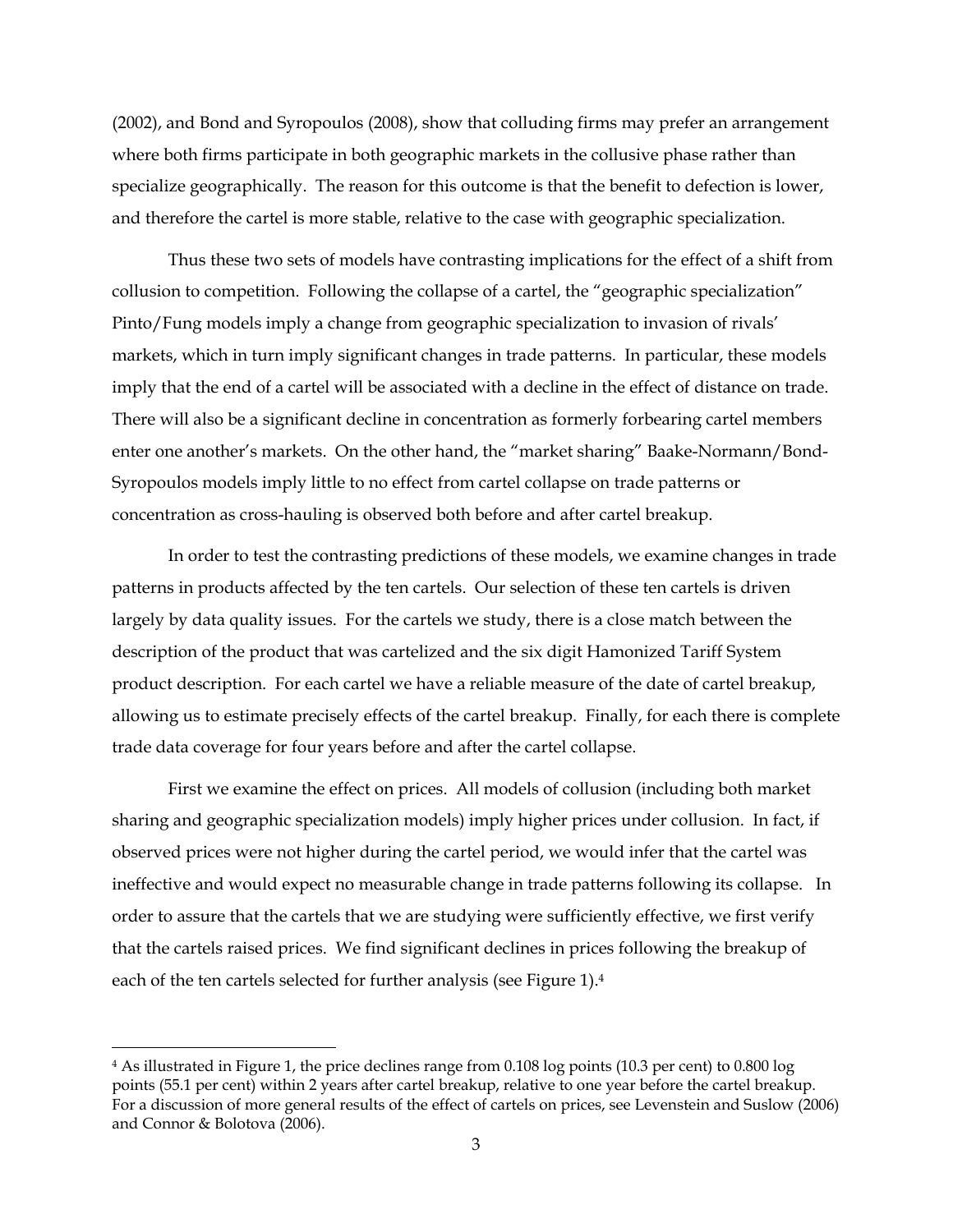Second, we examine the effect of cartel breakup on the coefficient on distance in a gravity equation.5 In our baseline specification, we use the selection and heterogeneity corrected specification recently proposed by Helpman, Melitz and Rubinstein (2008). In general, our results are consistent with market sharing models of collusion in that we find no significant change in the coefficient on distance in our gravity estimates.

Finally, we test for changes in concentration following cartel breakup. We consider several measures of concentration, including the number of countries from which a country imports and the Herfindahl-Hirschman Index (HHI) of importing partners in a national market. Again, consistent with market sharing models, we find little evidence for significant changes in concentration. Thus the decline in concentration predicted by geographic specialization models is not evident in the data for these cartels.

We check our baseline results using a number of robustness tests. We find the price decline results robust to using FOB prices (which excludes a role for changes in transport costs), as well as to using a sample of cartel exporters only. We find the gravity equation results robust to using bilateral trade-pair fixed effects (as advocated by Cheng and Wall 2005), to using the Poisson pseudo-maximum-likelihood (PPML) estimator proposed by Silva and Tenreyo (2006), and to using measures of export and import market shares as dependent variables. We find the concentration results robust to using alternative measures of concentration, as well as to using measures of market share instability (Caves and Porter 1978). To control for other contemporaneous changes affecting all animal feed additive chemicals or all organic chemicals, we also undertake two difference-in-differences (DID) analyses, using an (apparently noncartelized) animal feed additive chemical (enzymes) and other unclassified organic chemicals (organic chemicals not elsewhere specified) as control groups. The DID results confirmed the conclusions from our baseline analyses. Finally, we also examine a potential alternative

-

<sup>5</sup> While we are motivated by the contrasting implications of the two sets of models for the effect of distance on trade, our approach of looking at the gravity equation follows a rich tradition in the literature; notable examples include Rose (2000) for the effects of currency unions and Rose (2004) for the effect of WTO on trade. Other papers have looked at the effect of particular factors on the distance coefficient (e.g. Freund and Weinhold 2004 on the effect of the internet). In related work, researchers have examined changes in the coefficient on distance over time (e.g. Berthelon and Freund 2008). Another influential literature uses the gravity equation to examine border effects (e.g. McCallum 1995, Anderson and van Wincoop 2003). For a discussion of other work that has used the gravity equation, see Helpman, Melitz and Rubinstein (2008).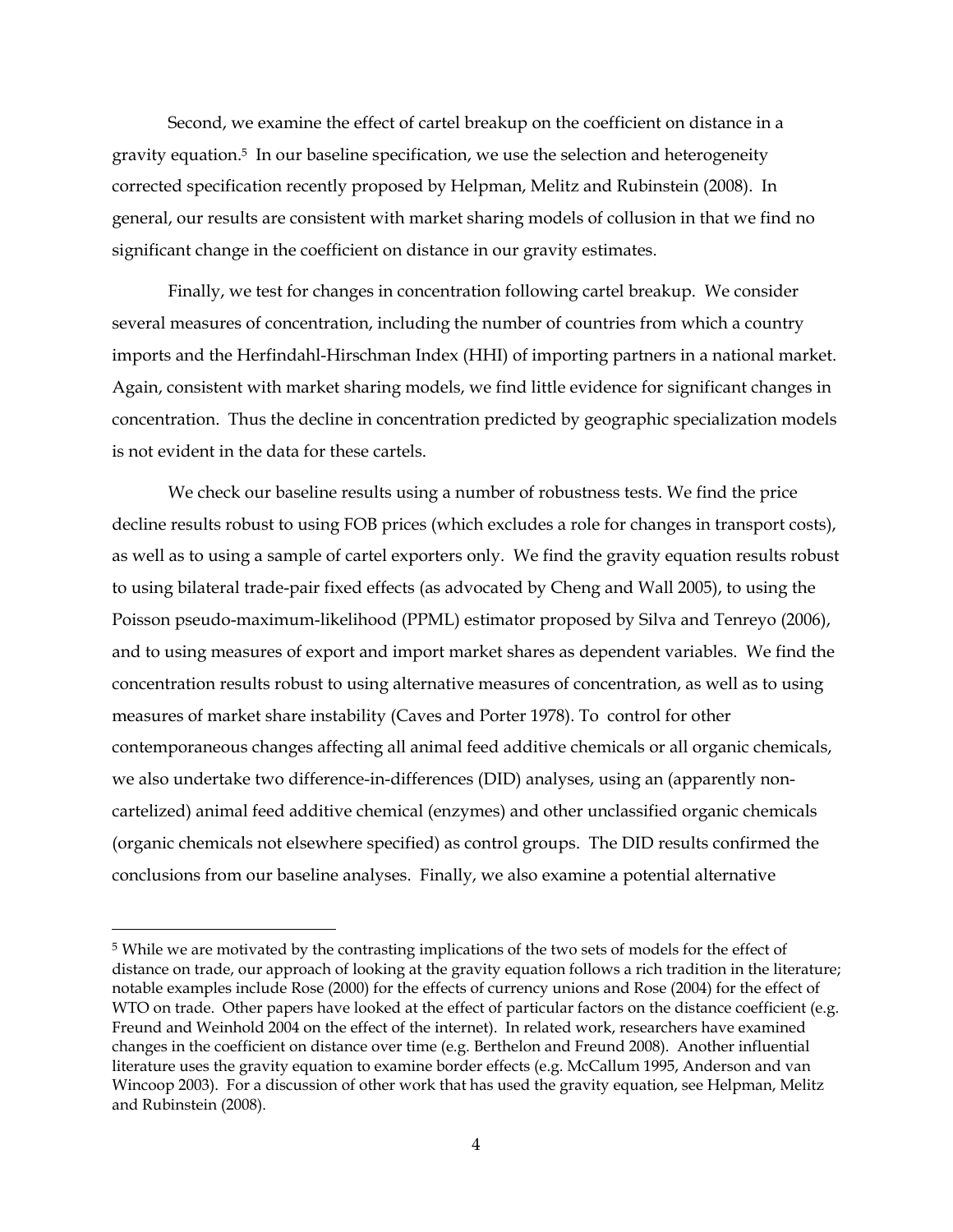explanation of our results -- the Bertrand competition model proposed by Gross and Holahan (2003). Both before and after cartels collapse, we find significant evidence for cross-hauling, and find that the levels of market concentration are not significantly higher in countries bordering cartel home markets, which suggest that trade patterns for these products were more consistent with the Cournot models of Baake-Normann/Bond-Syropoulos than the Gross-Holahan's Bertrand model.

The rest of the paper is organized as follows. In Section 2, we summarize several models related to collusion in homogenous markets and discuss their implications for the effect of cartel breakups on trade and market concentration. In Section 3, we briefly describe the cartels that we study and discuss data sources. Section 4 presents the baseline empirical results. Section 5 discusses a number of robustness checks. Section 6 concludes.

### **2. Theoretical motivation**

 $\overline{a}$ 

#### **2.1. Summary discussion of theoretical models**

In this section, we briefly discuss alternative models of multimarket collusion (see Table 1 for a summary of the models and empirical predictions). We then present a simple model that illustrates the key arguments.

In Brander and Krugman's one-shot static game, duopolists engage in "reciprocal dumping," resulting in trade in identical goods (intra-industry trade).<sup>6</sup> Pinto (1986) extends their model to a repeated game setting, showing that under fairly general conditions a repeated game collusive equilibrium exists in which there is no trade: each firm stays focused on its home (or nearby) markets. Fung (1991) obtains a similar "no-trade" result under collusion in the case of non-differentiated products. In Fung's model, trade arises under collusion only in the case of differentiated goods.

Thus these early models extending Brander and Krugman (1983) suggest that we should observe "geographic specialization" under a collusive equilibrium and a shift to "market sharing" after cartel collapse. This has stark implications for country-level import concentration measures: markets are expected to be highly concentrated in the collusive regime, and concentration will drop as rivals invade each others' territories in the non-collusive regime.

<sup>6</sup> The Brander-Krugman model in turn drew upon Smithies (1942) model of basing-point pricing.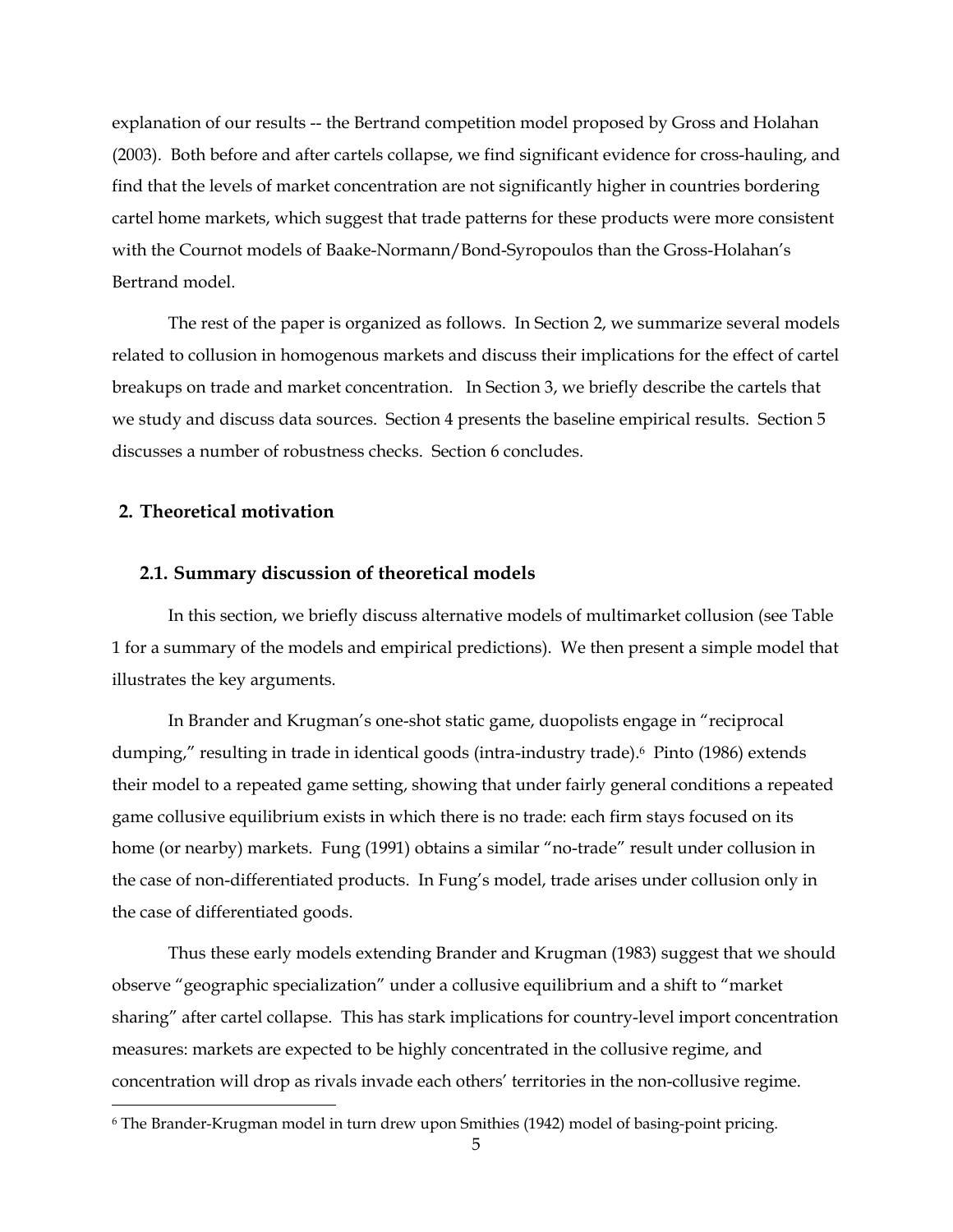Further, given that there are positive transportation costs, the cartel is likely to assign markets to firms that are geographically proximate. Thus firms are likely to focus on proximate markets under the collusive regime, but enter more distant markets under the non-collusive regime. The negative effect of distance on trade (posited and documented in the literature on gravity models in trade) should therefore be stronger during collusion, relative to the non-collusive period.

The Pinto and Fung models imply that intra-industry trade in a homogeneous good is evidence of competition; in these models intra-industry trade does not occur under collusion. In contrast, Baake and Normann (2002) argue that there are strong incentives for firms to deviate under the "no trade" collusive equilibrium. They show that if firms are not sufficiently patient, the joint-profit maximizing "geographic specialization" equilibrium cannot be sustained. However, there does exist a cooperative equilibrium with "market sharing" that yields profits higher than in the static Brander-Krugman Cournot equilibrium. While collusive profits in the market-sharing equilibrium are lower than under geographic specialization, the defection profits are reduced by even more. Thus by agreeing to share markets rather than specialize exclusively in home and nearby markets, firms reduce the incentive to deviate and hence can sustain an equilibrium. Bond and Syropoulos (2008) re-affirm this result and examine its implications for the role of trade costs in sustaining collusion, showing that trade liberalization can, in some circumstances, facilitate collusion.

 Thus both Baake and Normann (2002) and Bond and Syropoulos (2008) suggest that cross-hauling and market sharing may occur under collusion. A switch from a collusive equilibrium to a competitive one will not necessarily reduce concentration significantly; cartel members may agree to share multiple markets and then, after the cartel breakup, compete in those same markets (i.e., in a Brander and Krugman competitive equilibrium). The lack of geographic specialization under collusion implies that there is little effect of the breakup on the relationship between distance and trade.

In both sets of models, the collusive equilibrium does lead to higher profits for firms through higher prices. Thus a decrease in prices is an unambiguous prediction robust to the alternative models.

6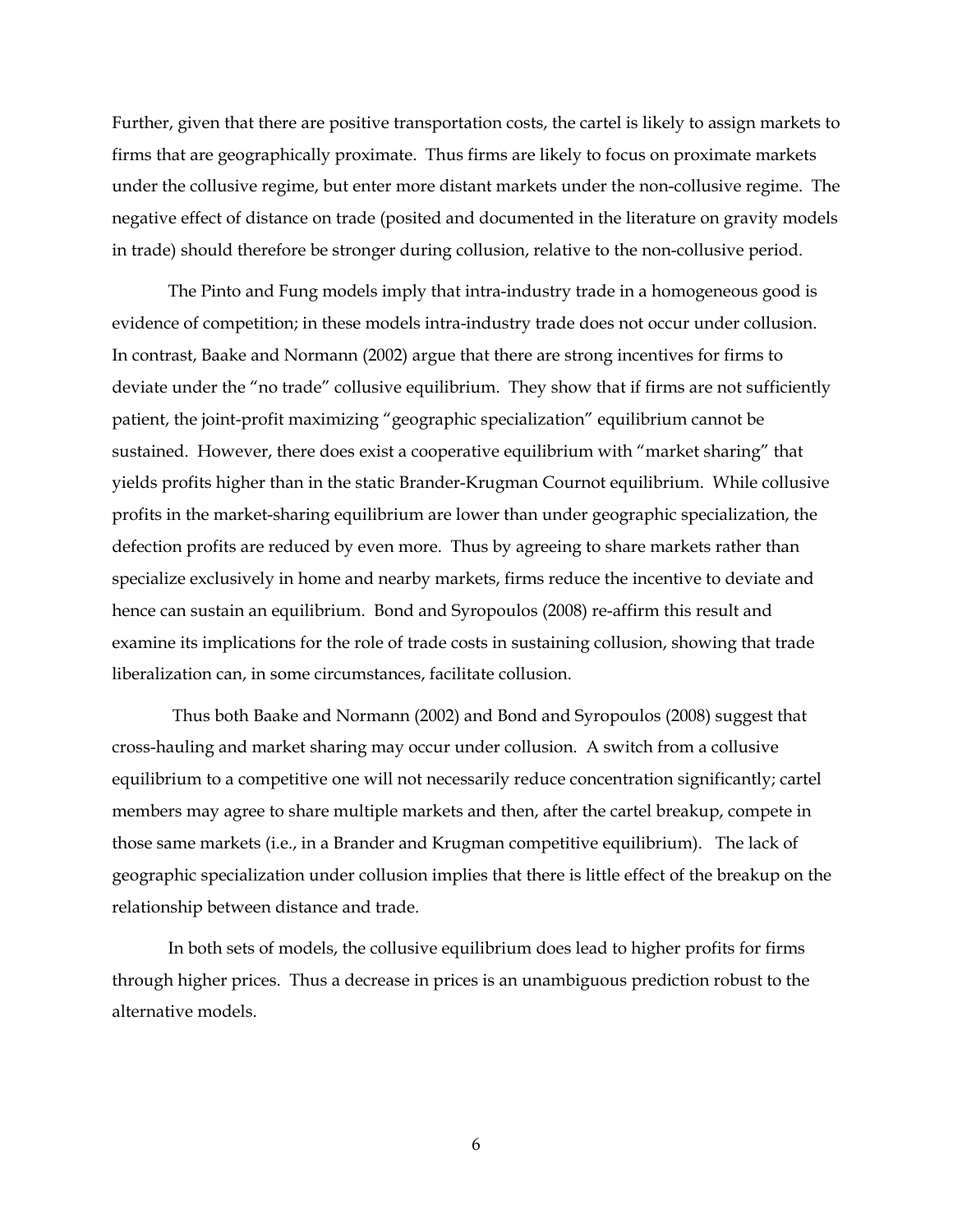#### **2.2. A repeated-game oligopoly trade model**

The following model, adapted from Bond and Syropoulos (2008), illustrates the key results and clarifies the intuition behind why and when market sharing may be the preferred collusive outcome.7 As in Brander and Krugman, consider a symmetric two-country, Cournot model of trade between symmetric duopolists.<sup>8</sup> We refer to the two countries as home and foreign, with (symmetric) demand in each country given by a linear demand function  $p_i = A - Q_i$ , where  $Q_i$  represents the total quantity sold.<sup>9</sup> Assume marginal cost is constant for each firm, normalized to zero without loss of generality. Trade cost per unit shipped to foreign country is *t* (which in the context of our application can be thought of as mainly transport costs, but in general could include tariffs). Let  $q_i$  represent the quantity sold by firms from country  $i$  in its home market and *x<sub>i</sub>* represent the quantity sold in the export market. The global profit of firm *i* then is the sum of profit from its home market and the foreign market, and is given by:

$$
\Pi_i = \{ [A - (q_i + x_j)]q_i + [A - (q_j + x_i) - t]x_i \}
$$
\n(1)

The setup here is identical to Brander and Krugman (1983), and hence the one-shot noncooperative game yields the same "reciprocal dumping" equilibrium. In particular, so long as trade costs are not greater than the prohibitive levels (i.e.  $t \leq \frac{A}{2}$  ), the symmetric Nash equilibrium (with each firm maximizing global profit) involves:

- (i) Output levels:  $q=(A+t)/3$  and  $x=(A-2t)/3$
- (ii) global profit:  $\Pi^N = \frac{2A^2 2At + 5t^2}{2}$ 9  $\Pi^N = \frac{2A^2 - 2At + 5t^2}{a}$

We turn to the case of a collusive equilibrium in a repeated game. The overall profit of each firm under an agreement  $(q, x)$  is given by:

$$
\Pi^A = \{ [A - (q + x)](q + x) - tx \}
$$
 (2)

If a firm deviates from an agreement  $(q, x)$ , the payoff from deviation is given by:

<u>.</u>

<sup>7</sup> See the appendix in Bond and Syropoulos (2008) for proofs.

<sup>8</sup> Bond and Syropoulos generalize the results to the case of n>1 firms per country. They also develop results relating welfare to changes in tariffs and transportation costs. We focus on the implications of the collusive equilibrium for trade patterns.

<sup>9</sup> In the context of our trade data, the "home country" can be thought of as a proxy for "geographically proximate markets" for the first (i.e. "home") firm, and the "foreign country" is the set of markets that are geographically proximate to the other (i.e. "foreign") firm.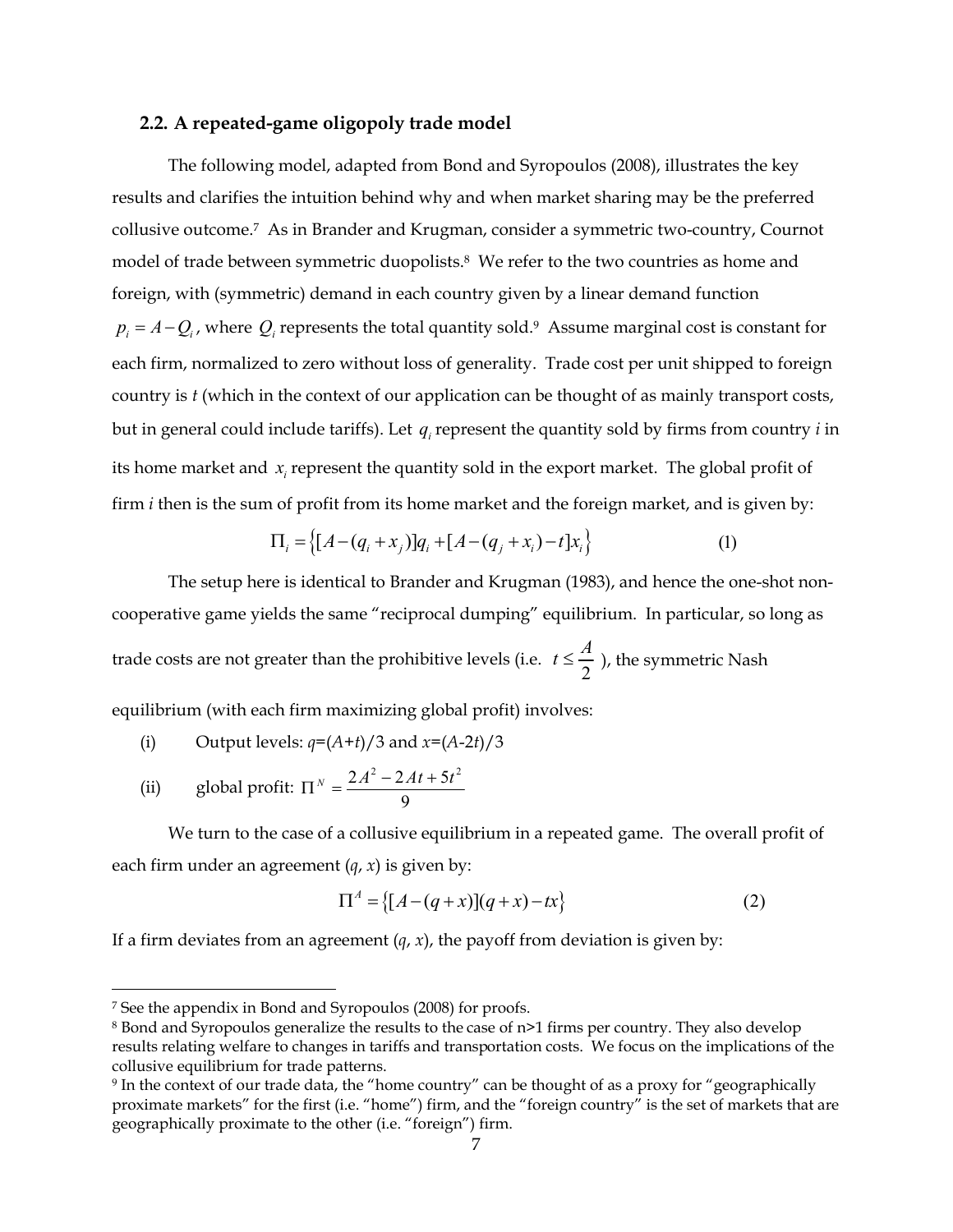$$
\Pi^{D} = \frac{1}{4} \left\{ (A - x)^{2} + (A - q - t)^{2} \right\}
$$
 (3)

Note that deviation profits are strictly convex in  $(q, x)$  for all admissible output pairs.

The maximum collusive profit that can be sustained must satisfy the non-deviation constraint. Assuming the game in the punishment phase is the non-collusive Nash equilibrium discussed above, an agreement (*q*, *x*) is sustainable iff:

$$
Z(q, x, t, \delta) = \Pi^A(q, x, t) - (1 - \delta)\Pi^D(q, x, t) - \delta\Pi^N(t) \ge 0
$$
\n<sup>(4)</sup>

where  $\delta$  is the discount factor.

The different types of sustainable collusive outcomes in this model are summarized in Figure 2. As in Pinto (1986) and the homogenous goods case in Fung (1991), when the discount factor is above a threshold ( $\delta > \delta$ ), that is if the players are patient enough, they can sustain a collusive equilibrium with maximal geographic specialization. Bond and Syropoulos (2008) show that the same equilibrium is also obtained when the transportation cost is above a certain threshold (which varies with the discount factor). That is, maximal geographic specialization is the sub-game perfect equilibrium when  $t > t^G(\delta)$  or  $\delta > \delta$ . This corresponds to Region A in Figure 2. Note that here the output level in each market ( $q^* = A/2$ ) is identical to the monopoly outcome.

When the discount factor and transport costs are below these thresholds, we enter regions where the sustainable collusive outcome involves market sharing. (An exception is region B, where there is still geographic specialization, but to meet the binding no-deviation constraint, collusive equilibrium involves output levels above the monopoly level.) The convexity of the deviation profits in Equation (2) drives the market-sharing result. For the intuition behind this, consider the region C where transport costs are zero and the discount rate is below the threshold  $\delta$ . With transport costs equal to zero, assuming the cartel maintains monopoly output levels in each market (i.e.,  $q^*+x^* = A/2$ ), the deviation profits when the firms under collusion share output equally in each market  $(\Pi^D(A/A, A/A, 0) = 9A^2 / 32)$  is lower than the deviation profits obtained from collusion with maximal geographic specialization ( $\Pi^{D}(A/2,0,0) = 10A^{2}/32$ ), due to the strict convexity of the deviation payoffs. Thus an equilibrium involving cross-hauling yields the same collusive profits, but is less susceptible to deviation than one involving maximal geographic specialization. Even in a range of discount rates where maximal geographic specialization is not sustainable in the Pinto (1986)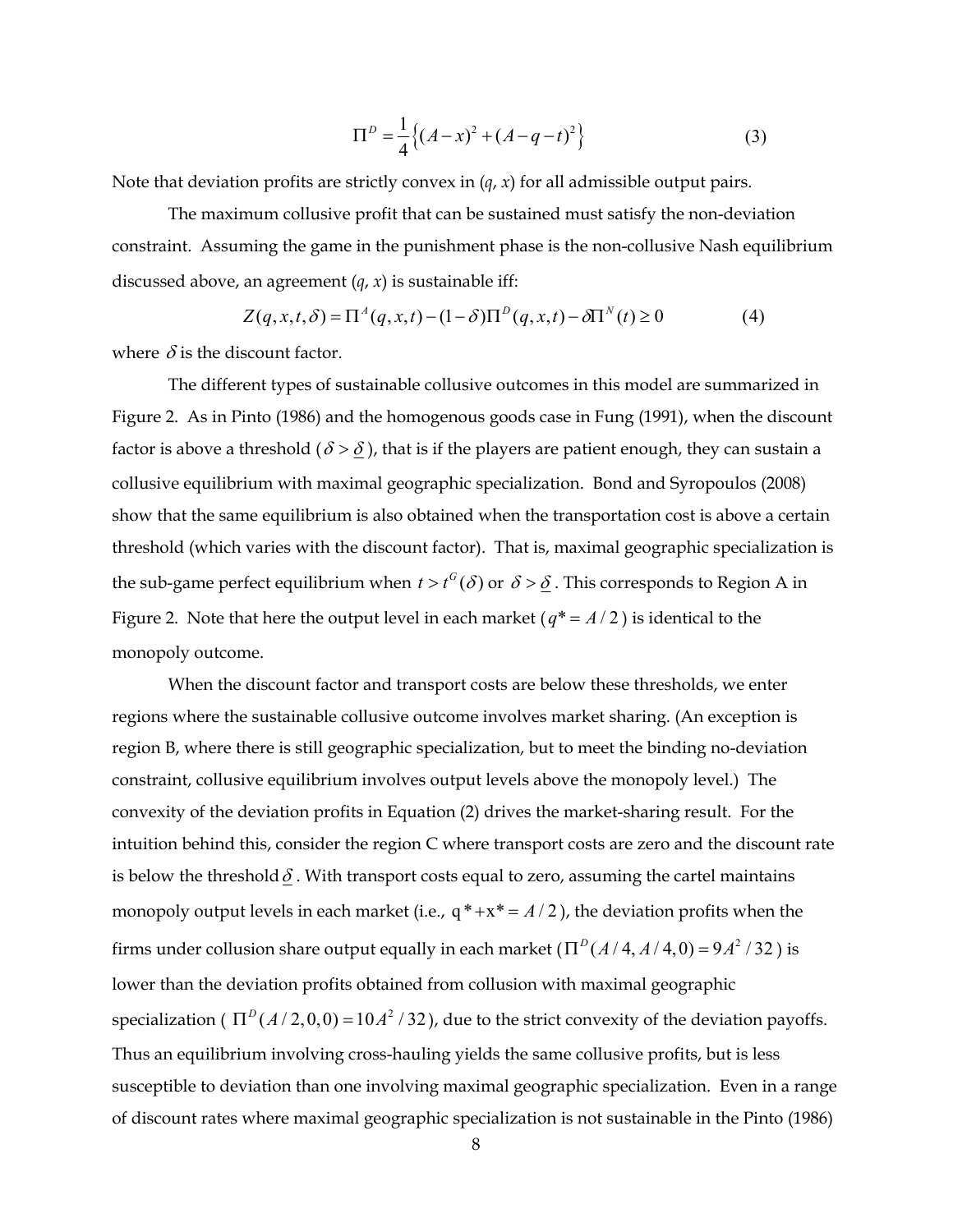model, a collusive equilibrium with market-sharing can be sustained. The same intuition applies in regions D and E, except that in these regions the combination of low transport costs and discount factors means that the cartel is forced to set output levels above the monopoly level (i.e.  $q^*+x^* > A/2$ ) in order to make the collusion sustainable.

### **3. Cartel and trade data**

Until the early 1990s, international price-fixing conspiracies were considered outside the legal jurisdiction of most competition authorities. Following the Archer Daniels Midland lysine scandal, both the United States and the European Commission began actively prosecuting international cartels, using amnesty policies to encourage cartel members to report collusive activities to the authorities (Levenstein and Suslow 2006). This has led to a rash of prosecutions, which we use as the basis for the data in this paper.<sup>10</sup>

To test the hypotheses outlined above (see Table 1) regarding the impact of a shift from collusion to competition, we examine ten international cartels that ended during the mid- and late-1990s. See Table 2 for a list of the products cartelized, the years of cartel activity, and home countries of cartel participants. Most of the cartel members in this sample were large, multinational, multiproduct firms. In most cases, cartels included members from Europe, North America, and Asia, and cartel agreements covered markets around the world. The products affected by these agreements were in chemicals or food additives. These are relatively homogenous goods, so they are appropriate for testing the models discussed above.

Our choice of the specific cartels examined in this study was driven primarily by data quality concerns. We use trade data from the UN Comtrade database.11 These data are bilateral (i.e., reported for country pairs), annual, and disaggregated by product. The most detailed reliable data are disaggregated at the 6-digit Harmonized System (HS) level (see Table 2 for specific HS codes). We select cartels whose product focus unambiguously matches the HS classification for trade in goods.12 For example, the detailed description for HS 291814 is "Citric Acid," corresponding exactly to the cartel's targeted product. For most of the over one hundred international cartels prosecuted in the last two decades, there is not a clean match to the trade

<sup>10</sup> See Levenstein and Suslow (2011) for a more detailed description and analysis of other aspects of the dataset that we have created based on these prosecutions.

<sup>&</sup>lt;sup>11</sup> Available at http://comtrade.un.org/db/default.aspx.

<sup>&</sup>lt;sup>12</sup> Commodity descriptions from the "Harmonized Commodity Description and Coding System" (World Customs Organization) are available from several trade-related websites (e.g., http://www.foreigntrade.com/reference/hscode.cfm).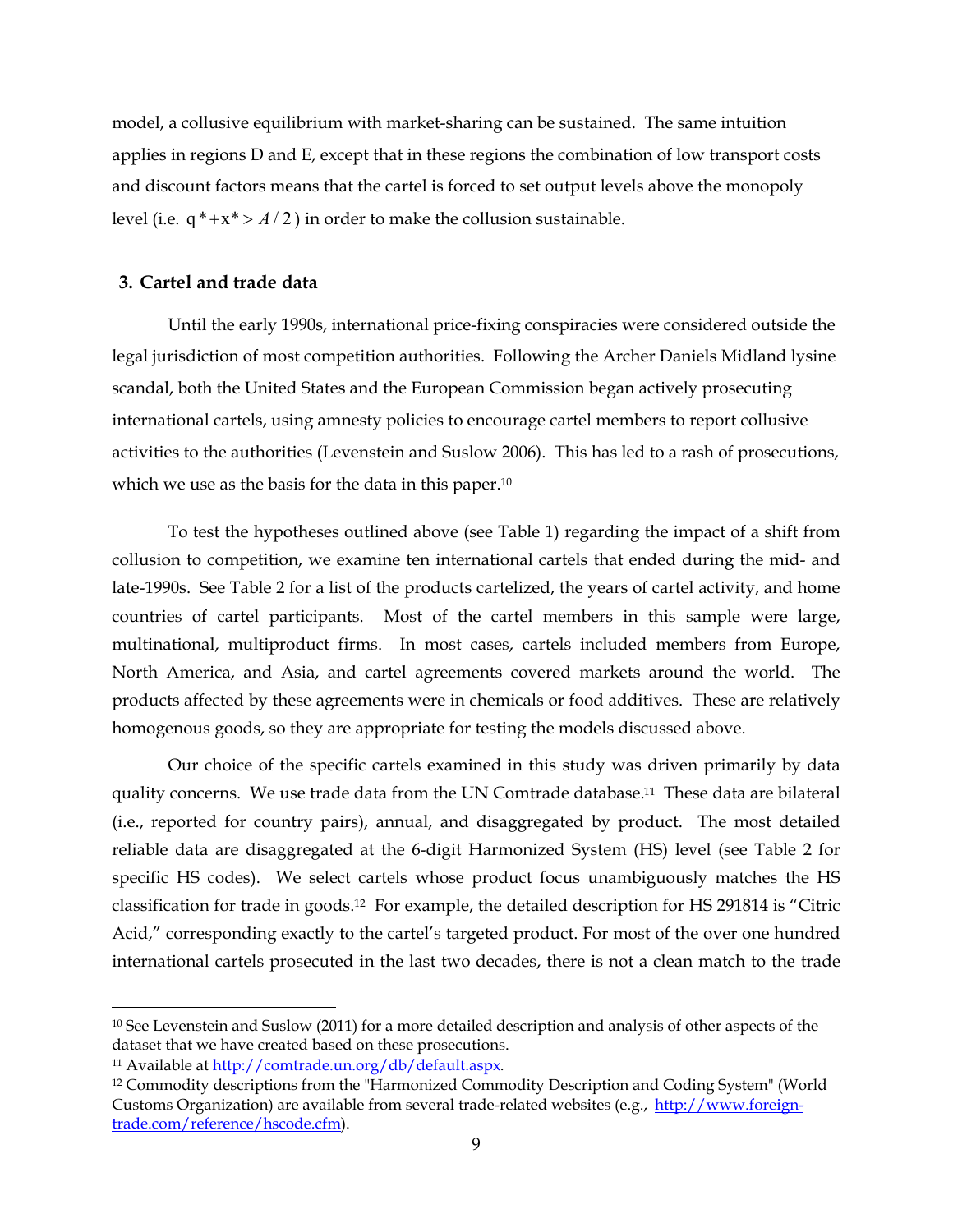data. For example, the "gas insulated switchgear" cartel affected products under HS 853530 "Isolating Switches and Make-and-break Switches, Voltage Exceeding 1000v." But it did not affect the large number of non-gas insulated products whose trade is also reported in this category. For each of the ten cartels in this study there is a clean match to the trade data so that we can perform the analysis proposed above.

Following the practice in the trade literature, we use data on reported imports. Ideally, properly aggregated export and import data equal one another (except for insurance and freight) and hence can provide data validation. Unfortunately, we find that export data are much sparser than import data.13 For example, France reports methionine imports for most years, but reports exports for only one year. Because France is a large methionine exporter, relying on reported export data would distort the analysis. Therefore, we analyze import data and use reported imports to infer exports.14

For each cartel, we use a nine year panel, covering four years before and four years after the breakup. We treat the four year period prior to breakup as "the collusive period." In some cases, the cartel formed long before then, but these years are most comparable in all other respects to the four years after cartel breakup. We exclude the reported breakup year in most specifications because the year of the reported breakup may include both periods of collusion and non-collusion. In the Comtrade database, we generally observe that the number of reporting countries increases over time. This may reflect genuine increases in trade; it may also reflect improvement in data collection, either by the UN or by reporting countries. There are also many countries that report very little trade. Given this dispersion in the size of trade flows, small outlier countries could have a large impact on the analysis if they are given as much weight as larger countries. Hence throughout the analysis, we weight observations by trade quantity, so that larger trade flows are given appropriate weight.15

<sup>13</sup> Also, it is likely that export data are tracked less carefully, as most countries charge duties on imports but not exports.

<sup>&</sup>lt;sup>14</sup> This is consistent with the approach taken by Feenstra, Lipsey, Deng, Ma and Mo (2005) in creating the NBER World Trade Flows database (1962-2000).

<sup>15</sup> When the dependent variable of interest is the price level, it is appealing to use trade quantity as the weighting variable. For example, suppose the bulk of country A's imports is 10,000 kg from country X at a value of \$30,000. Suppose for some special reason, country A imports a small quantity of 50 kg from country Y at a value of \$1000. Then the un-weighted mean price of imports into country A is  $(3+20)/2=$ \$11.5/kg. The trade-weighted mean price is  $(10,000*3 + 50*20)/10050 = $3.08/kg$ , and hence is a much more appropriate reflection of the price faced by consumers in country A. In regressions of log price or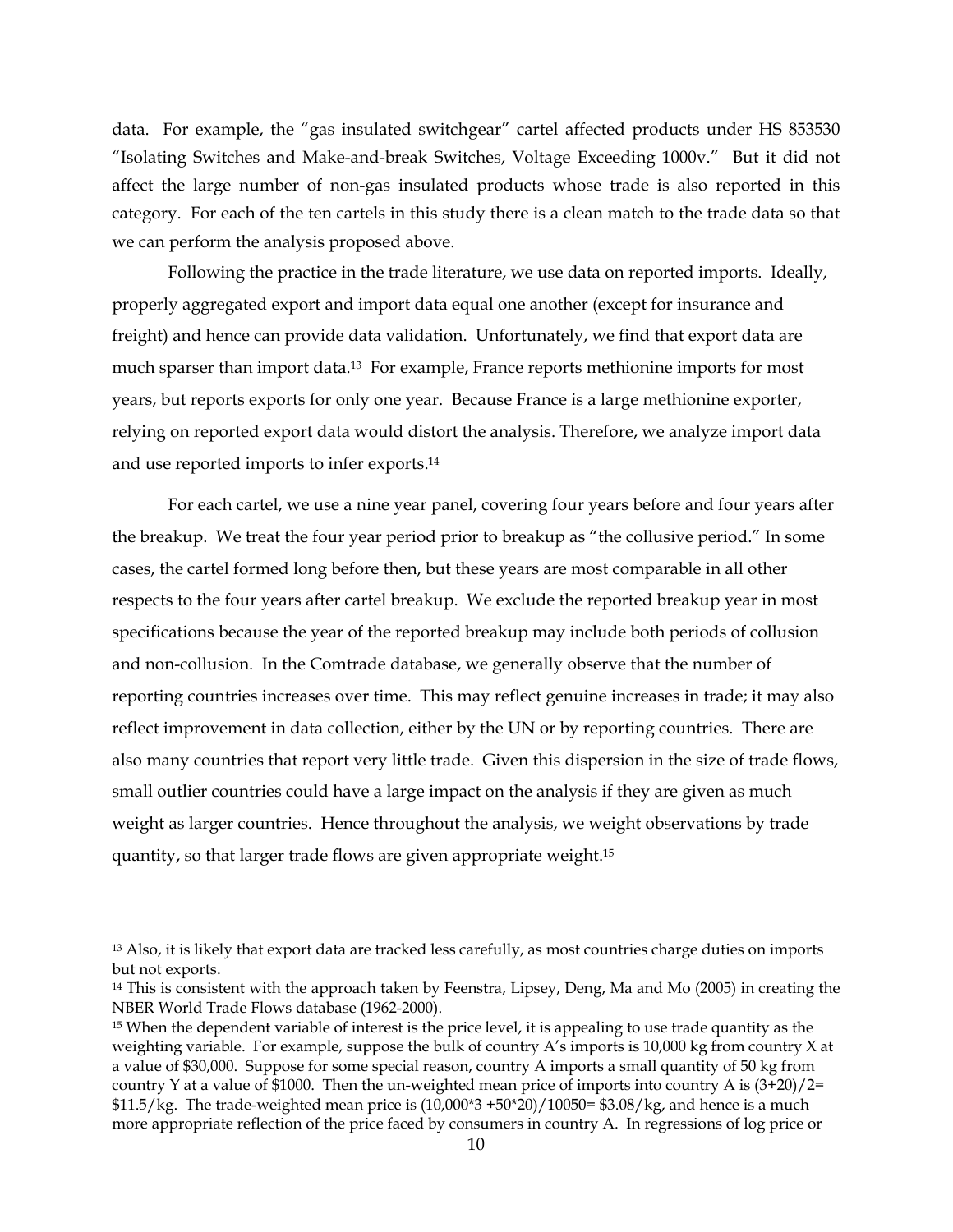We define price as the ratio of trade value to trade quantity (in the specific product). That is, we are calculating the average price for each product, for each year, for each bilateral trade pair (see Table 3 for pre and post break up summary statistics for price and concentration for each cartel). Note that the price variable is defined for each trade observation, and accordingly the number of observations equals the number of importer-exporter-years in the data. Some small countries or small transactions report values or quantities that are extreme outliers, leading to improbably high or low estimates of price. To minimize such distortions, we truncate observations where the implied price is in the tail of the distribution (2% on either side).16

We define import concentration as the *Herfindahl-Hirschman Index* (HHI) of import market shares into a country (for each product, for each year reported in Table 3). This is defined as the sum of the squares of the relative size of all exporters into a country:

$$
HHI_{jkt} = \sum_{i=1}^{N_{jkt}} (S_{ijkt})^2
$$

where *Sijkt* is the market share of exporter country *i* in the total value of imports (of product *k*) entering importer country *j* in period t, and *Njkt* is the number of countries exporting product *k*  to importer country *j* in period *t*. We are interested in measuring the number of competitors in each market. Our proxy is the number of partners, *Njkt* (reported in Table 3). Note that the concentration measures are defined by importer for each year, and hence the number of observations equals the number of importer-years. (More detailed definitions of the variables used in the analysis are given in the Data Appendix.)

For most of these products, the mean number of partners (between eight and fifteen, see Table 3) is larger than the number of members for any of these cartels (between three and six, see Table 2). This difference reflects, in part, the presence of a few small fringe producers. More importantly, most cartel members manufacture and export from more than one country. Thus reported measures of import concentration are lower than what would be calculated based on *firm* market shares, as a single firm may export into a market from multiple countries. On the

other variables such as market share, it is less obvious that trade quantity is the appropriate weight. We test robustness using trade value weights and find results are generally very similar.

<sup>16</sup>That is, where the implied price lies in the tail of the distribution (2.0% on either tail), we treat the observation as missing.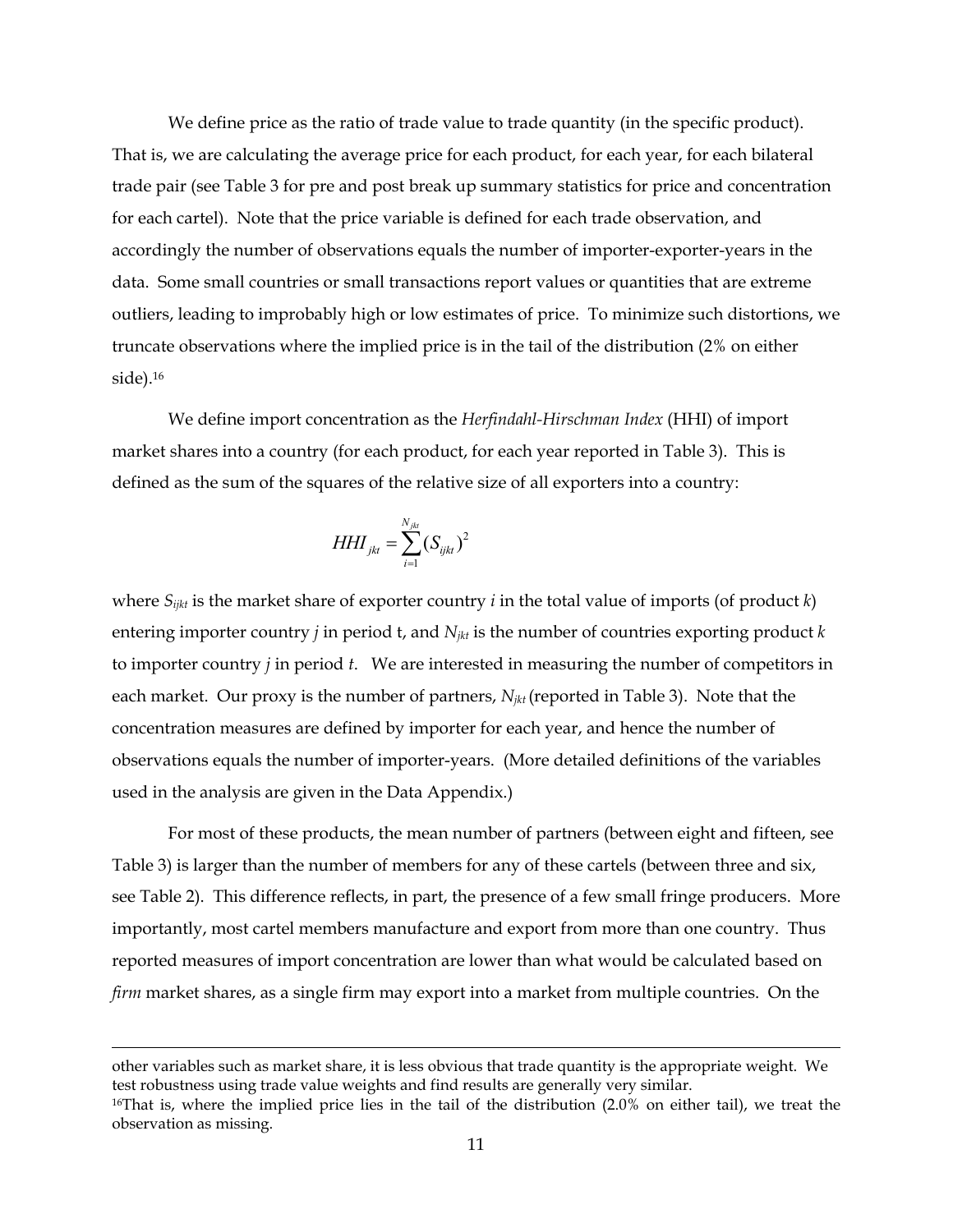other hand, *import* concentration ignores domestic production and therefore overstates concentration. As our analysis will examine the *change* in concentration, and company nationality generally does not change over time, our measure should be able to capture any impact of a change in competitive intensity on concentration.

The U.S. Department of Justice's merger guidelines set an HHI of 1800 as the threshold for "highly concentrated" markets.17 Mean HHI for these markets ranges from 2760 to 5430 (Table 3).18 Not surprisingly, these are highly concentrated industries.

### **4. Empirical specifications and baseline results**

#### **4.1. Price results**

-

We examine changes in prices using several specifications. First, we compare the average price from the cartel period to the average price after cartel breakup (four years on each side, see Table 3). In each of the ten cartels included in our sample, there is a significant decline in mean log price. These declines vary from about 7.32% (0.076 log points) in the case of Citric Acid to decline of 58.02% (0.868 log points) for Vitamin E.<sup>19</sup> As discussed above, this indicates that, for these ten products, there was a real change in the intensity of competition at the time of the observed cartel dissolution.20

Next we consider the possibility that there may be a difference in the impact of cartel breakup in the short run versus the long run. For example, if price adjusts slowly in response to a change in competitive intensity, it may be that the immediate impact will be small, but will grow over time. It is also possible that the breakup causes intense competition in its immediate aftermath, but that, over time, tacit collusion re-emerges in these highly concentrated

<sup>&</sup>lt;sup>17</sup> See http://www.justice.gov/atr/public/guidelines/hmg.htm for the U.S. Department of Justice merger guidelines.

<sup>&</sup>lt;sup>18</sup> Note that HHI in Table 3 are expressed on a zero to one scale. In most policy documents, including the U.S. Department of Justice merger guidelines, HHI is expressed on a zero to 10,000 scale.

<sup>&</sup>lt;sup>19</sup> A decline of 0.076 log points means  $log(P_{post})$  -  $log(P_{pre})$  = -0.076, which translates to a percentage decline in price (defined as  $[(P_{post} - P_{pre})/ P_{pre}]$ ) equal to  $e^{(-0.076)} - 1 = -7.318$  percent.

<sup>&</sup>lt;sup>20</sup> There were other international cartels that ended during this time period for which we found a close match to the HS categorization, but for which prices do not significantly decline at the time of the reported cartel breakup. These include Aluminum Fluoride, Sodium Chlorate, and Hydrogen Peroxide and Perborates. This may reflect an ineffective cartel or a misreporting of the real date of the cartel's end. In either case, this suggests that trade data for these cartels are not appropriate for testing the models discussed above.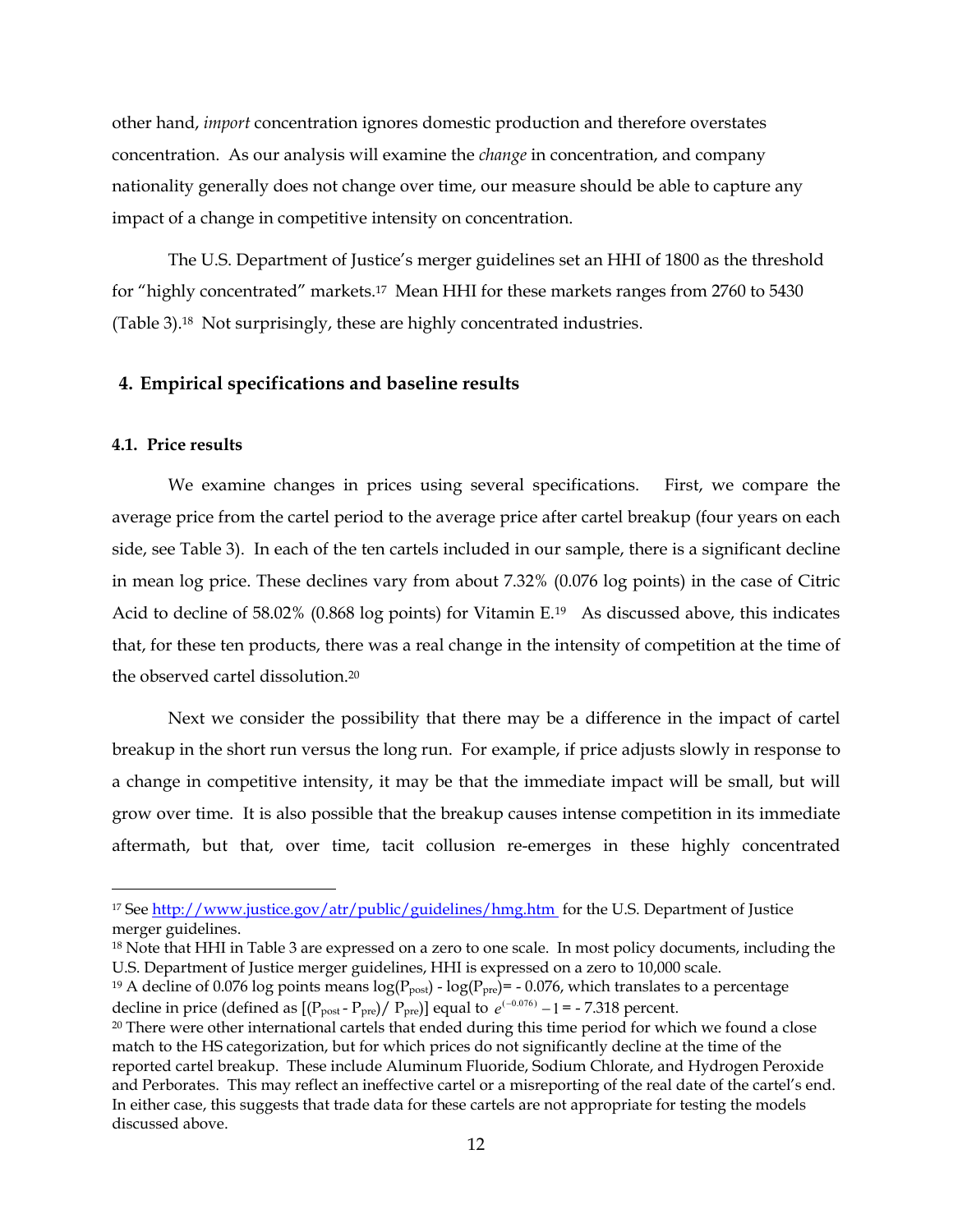industries.21 Whether we observe a decline in price after the cartel breakup also depends on the price pattern prior to breakup. In particular, it would not be surprising to observe that prices had begun to fall before the reported date of cartel breakup. In several cases, we know that fringe producers had a growing market share prior to the formal breakup. A growing fringe may even underlie a member firm's decision to reveal the cartel's existence to the authorities. Thus in our analysis here, we distinguish prices during the period immediately before cartel breakup from those during the previous years of collusion.

In order to estimate the short-run and long-run changes in log price following the cartel breakup (relative to the mean collusive price level), we specify the following:

$$
p_{ijt} = \alpha_0 + \alpha_{SPOST} D_{SPOST} + \alpha_{LPOST} D_{LPOST} + f_{ij} + \epsilon_{ijt}
$$
\n(5a)

where  $p_{ijt}$  denotes price (or log price),  $D_{SPOST}$  is a dummy for the short-run post breakup period (defined as years 1 and 2 after the cartel breakup), *DLPOST* is a dummy for the long-run post breakup period (defined as years 3 and 4 after the cartel breakup),  $f_{ij}$  denotes importer-exporter pair fixed effects and  $\epsilon_{ijt}$  denotes the error term.<sup>22</sup> The subscript *i* denotes exporting country, *j* denotes importing country and *t* denotes year. Because the cartel could have broken up at any time during the year, we exclude data for the breakup year from this analysis. The coefficient  $\alpha_{\text{SPOST}}$  reflects the difference in mean price between the short-run post-breakup period (years *t*+1 and *t*+2) and the collusive period. Similarly  $\alpha_{\text{IPOST}}$  reflects the difference in mean price between the long-run post-breakup period (years *t*+3 and *t*+4) and the collusive period.

We find significant declines in price for all ten of these cartels, both in the short and long run (Table 4). The short run price declines vary from 0.045 log points (4.40%) for Citric Acid to

<u>.</u>

<sup>21</sup> See Alexander (1994) for a discussion of how an episode of explicit cooperation facilitates future tacit collusion.

<sup>&</sup>lt;sup>22</sup> One significant advantage of using trade panel data is that we can control for a number of countryspecific and bilateral factors in these price regressions using importer or importer-exporter fixed effects. For example, Hummels and Skiba (2004) show that bilateral distance and the income level of the source or destination country generally has an impact on price. Since we are focusing on homogenous, narrowly defined products, this concern may not be serious; nevertheless, inclusion of importer-exporter pair fixed effects controls for these factors so that we do not confound price changes due to changes in competition with price changes resulting from other factors. To allow for arbitrary correlation of residuals across observations within a country (over time and across trade partners), we cluster standard errors by country. Also, as discussed in detail in Section 3, to control for the influence of small value outlier observations, these regressions (and all analysis in this section) weight observations by the trade quantity, and prices are truncated by 2% on both tails of the distribution for each product.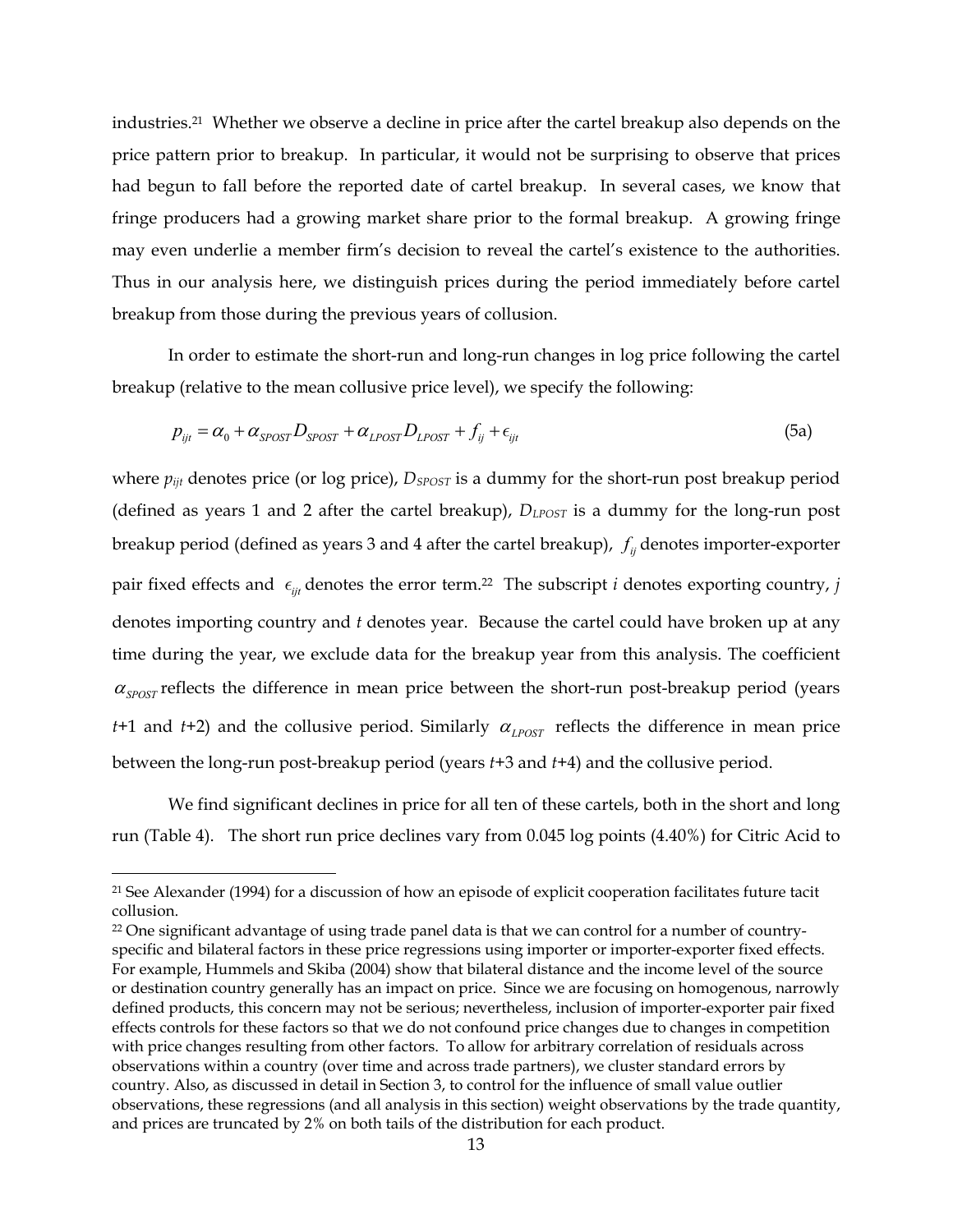as high as 0.797 log points (54.93%) for Vitamin E. The long run declines are generally larger, ranging from 0.142 log points (13.24%) for Citric Acid to 0.915 log points (59.95%) for Vitamin E. This implies that the short-run price-declines were not simply the result of a temporary price war following breakup.

In order to test implications of the theoretical models for trade patterns and concentration, we want the cartel breakups to correspond to a true change in competitive intensity. There is a possibility that a cartel had become less effective immediately prior to its breakup, and that the changes documented in Table 4 reflect a prior trend of price decline. To test this, we estimate the following specification:

$$
p_{ijt} = \alpha_{SPRE} D_{SPRE} + \alpha_{SPOST} D_{SPOST} + \alpha_{LPOST} D_{LPOST} + f_{ij} + \epsilon_{ijt}
$$
(5b)

where all terms are defined as in equation (1a) above, and  $D_{SPRE}$  is a dummy for the short-run pre-breakup period defined as equal to 1 during the two years immediately prior to the cartel breakup.23

With the inclusion of *DSPRE,* all the coefficients capture differences in means relative to the long-run pre-breakup period (years *t*-4 and *t*-3). We find no common pattern among these cartels in pre-breakup price trends (column 5 of Table 5). In some cartels, prices were actually increasing immediately prior to breakup (e.g, Vitamin B2). Even in cases where there was a statistically significant decline prior to cartel breakup (e.g. Vitamin A), prices fall even more after breakup (i.e.,  $\alpha_{\text{spoST}} - \alpha_{\text{spRF}}$ , presented in column 1 of Table 5, is negative). Thus in almost all cases there appears to have been large and significant relative declines in prices following the cartel breakup, consistent with a significant increase in competitive intensity.<sup>24</sup>

Table 5, columns 1 and 2, confirm large and statistically significant declines in prices even when comparing to the short-run pre-breakup period only (years *t*-2 and *t*-1). Consistent with the results on prior trends (column 5 discussed above), the declines are generally larger in magnitude when we compare post-breakup prices to the long-run pre-breakup period (years *t*-4 and *t*-3) in columns 3 and 4.

<u>.</u>

 $23$  Again, we exclude data for the breakup year from the analysis.

<sup>24</sup> Table 5, column 6 of presents a statistical test of the difference between the short-run and long-run postbreakup periods (i.e.  $\alpha_{LPOST} - \alpha_{SPOST}$ ). Consistent with the discussion above, in most cases there is statistically significant further decline. The only case with a statistically significant rebound is Vitamin B4, but the rebound is small relative to the initial decline (0.56 log points relative to -0.255 log points).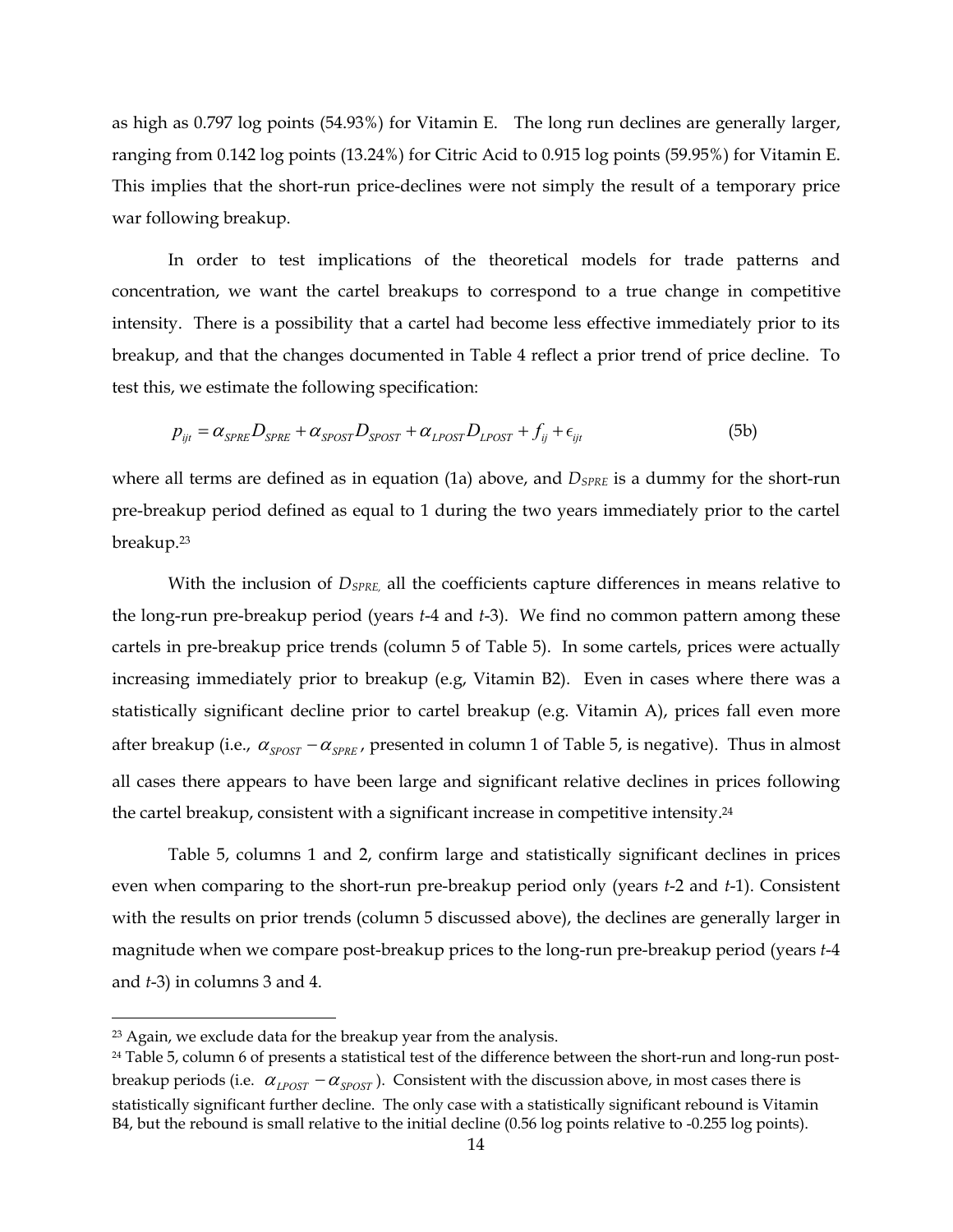To confirm that there were indeed significant price declines (even relative to prior trends) for all ten cartels, we examine a richer picture of year to year variations in price effects, obtained by plotting coefficients on period dummies from the following specification:

$$
p_{ijt} = \sum_{s=-4}^{+4} \alpha_s D_s + f_{ij} + \epsilon_{ijt}
$$
 (5c)

where *s* is an index variable for the number of years from breakup and is defined as [year breakup year], ranging from -4 to +4. *Ds* is a dummy variable corresponding to the index (e.g.,  $D_2$ =1 if s=2, and 0 otherwise).

The estimated coefficients and corresponding confidence intervals are plotted in Figure 3. The figures confirm the results from Tables 4 and 5: all ten cartels show strong declines in price in the post-period relative to the pre-period. Almost all cartels show a sharp decline either in the breakup year or in the year following the breakup. Consistent with Table 4 and 5 results, Citric Acid shows a run-up in price before the breakup, and Vitamin B4 shows a significant rebound. Methionine and MCAA show some rebound too, but other cartels (except Vitamin A) show further declines.25

#### **4.2. Impact on trade patterns**

<u>.</u>

Having established that these ten markets underwent a demonstrable change in competitive intensity, we now examine the effect of this change on trade patterns. As discussed in Section 2, the geographic specialization models predict a sharp decline in the effect of distance on trade following cartel collapse. In these models, firms focus on their home and nearby markets under collusion, but venture further into competitors' territories under the noncollusive regime. In contrast, the market sharing models predict less rearrangement, as there can be market sharing even under the collusive regime.

<sup>25</sup> Vitamin A's price pattern shows a sharp decline in 1997 and little decline after the formal breakup of the cartel in 1999. This reflects intervention by FBI agents in March 1997 that undermined coordination. Connor (2007) reports "In response the cartels reduced the frequency of their meetings. The last tripartite meeting of the vitamins A and E cartel took place in Basel in November 1997. Thereafter, the conspirators would meet only bilaterally….On December 22, 1997 Rhone-Poulenc announced to the other members of the cartels that it had decided to quit the conspiracy. This announcement was a sham as the company continued to meet with Roche and BASF for another year." (p. 286).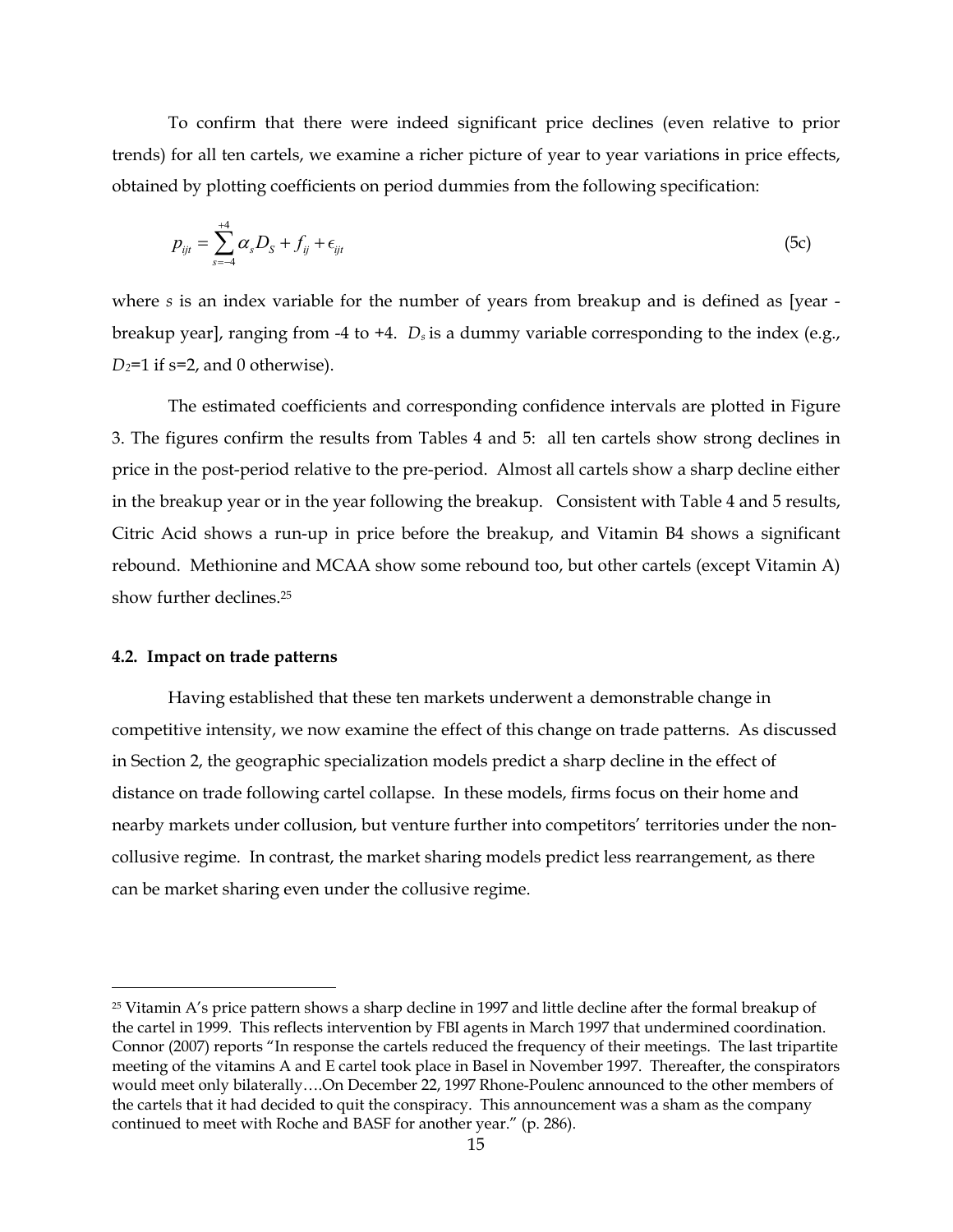We first let the data speak for itself, reporting the weighted average distance travelled by imports of each cartelized product, defined as follows:

$$
\delta_{kt} = \sum_{i} \sum_{j} \frac{d_{ij} r_{ijkt}}{R_{ikt}}
$$

 $\overline{a}$ 

where  $R_{_{ikt}} = \sum r_{_{ijkt}}$  $R_{ik} = \sum_j r_{ijkl}$ , *r*<sub>ijkt</sub> is the value of imports of product k into importer country i from exporter country j, and  $d_{ij}$  is the distance between country i and country j. We then plot  $\delta_{kt}$  over time in Figure 4. While overall these figures suggest an increasing trend in distance travelled, there is no significant break in trend around the collapse of most of the cartels (unlike the stark breaks we found for price).

To examine trade patterns more systematically, we estimate a "gravity equation" following the specification of Helpman, Melitz and Rubinstein (2008, hereafter HMR):

$$
m_{ijt} = \alpha_d d_{ij} + \alpha_{SPRE} D_{SPRE} d_{ij} + \alpha_{SPOST} D_{SPOST} d_{ij} + \alpha_{LPOST} D_{LPOST} d_{ij} + \beta X_{ijt} + f_i + f_j + f_t + \epsilon_{ijt}
$$
 (6a)

where  $m_{ijt}$  is the log of the value of imports from country i into country j in year t,  $d_{ij}$  is the log of the bilateral distance,26 *DSPPRE*, *DSPOST* and *DLPOST* are defined as above, *Xijt* is a vector of bilateral controls, *fi* and *fj* denote importer and exporter fixed effects, *ft* denotes year effects and  $\epsilon_{\text{ijt}}$  is the residual error term.<sup>27</sup>

To address the issue of zero-trade observations, we adopt the methodology proposed by HMR which requires estimating a first stage equation for the selection of trade partners. Following HMR, we use the following selection equation:

$$
P(D_{ijt} = 1 | \text{ observed variables}) = \Phi(\alpha_d d_{ij} + \alpha_{SPRE} D_{SPRE} d_{ij} + \alpha_{SPOST} D_{SPOST} d_{ij} + \alpha_{LPOST} D_{LPOST} d_{ij} + \beta H_{ijt} + f_i + f_j + f_t)
$$
\n(6b)

where  $D_{ijt}$  is a dummy indicating non-zero exports from exporter *j* to importer *i* in year *t*,  $\Phi(.)$  is the cdf of the unit normal distribution, and *Hijt* is a set of control variables (see Data Appendix, section D2 for details).<sup>28</sup> We allow the coefficient on distance in this propensity equation to vary

<sup>&</sup>lt;sup>26</sup> There are different ways to define bilateral distance. See the data appendix for the precise definition we use.

<sup>27</sup> Following Cheng and Wall (2005), we check the robustness of our results to using bilateral trade-pair fixed effects in Section 5.1.

<sup>&</sup>lt;sup>28</sup> Because specification (6b) does not include trade-pair fixed effects, the set of variables in  $H_{ii}$  includes bilateral variables that are fixed over time (such as a non-interacted distance term). See Data appendix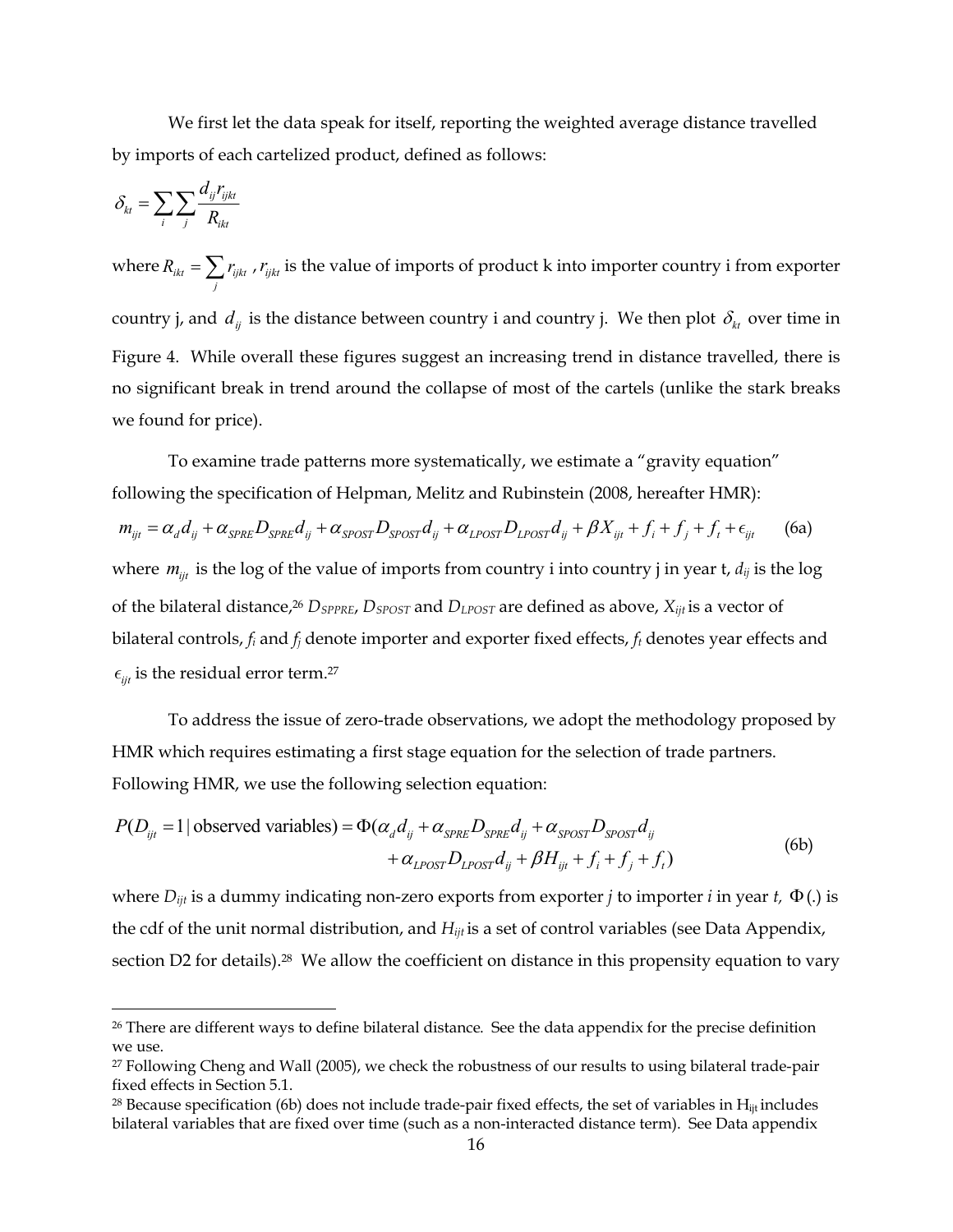by competitive regime, as we are interested in any change in the impact of distance on the probability of trade. In particular, if the change in competitive intensity induces a switch from geographic specialization to reciprocal dumping, then we should see a weakening in the impact of distance on the trading partner selection, i.e. the magnitude of the negative coefficient on distance should be smaller in the post-breakup regime.

The HMR methodology modifies the specification in equation (6a) to include two terms to address bias from sample selection and unobserved firm heterogeneity, respectively:  $\ln \{\exp[\delta(\hat{z}_{ijt}^* + \hat{\overline{\eta}}_{ijt}^*)] - 1\} + \beta_{u\eta} \hat{\overline{\eta}}_{ijt}^*$ , where  $\hat{\overline{\eta}}_{ij}^* = \phi(\hat{z}_{ij}^*) / \Phi(\hat{z}_{ij}^*)$ ,  $\hat{z}_{ij}^* = \Phi^{-1}(\hat{\rho}_{ij})$ , and  $\rho_{ijt} = P(D_{ijt} = 1 | W_{ijt})$ . To control for the first term flexibly, we follow one of the approaches suggested by HMR and include a 3<sup>rd</sup> degree polynomial in  $\hat{z}_{ij}^*$ . Thus we obtain the following "sample-selection and unobserved heterogeneity corrected" gravity equation:

$$
m_{ijt} = \alpha_d d_{ij} + \alpha_{SPRE} D_{SPRE} d_{ij} + \alpha_{SPOST} D_{SPOST} d_{ij} + \alpha_{LPOST} D_{LPOST} d_{ij} + \beta X_{ijt} + f_i + f_j + f_t + \beta \hat{\overline{\eta}}_{ijt}^* + \sum_{k=1}^3 \gamma_k (\hat{z}_{ijt}^*)^k + \epsilon_{ijt}
$$
(6c)

The results for the distance coefficient interactions for the propensity specification (6b) are reported in Table 6. Overall, we find little or no change in the effect of distance on the probability of trade, providing support for market sharing models of collusive behavior. Columns 1a and 2a compare the short-run post-breakup period (*t*+1 and *t*+2) to the 2-year (*t*-2 and *t*-1) and 4-year (*t*-4 to *t*-1) pre-breakup periods respectively, while columns 1b and 2b compare the long-run post-breakup period (*t*+3 and *t*+4) to the 2-year and 4-year pre-breakup periods. For most of the cartels we find no significant changes in the coefficient on distance. Thus, the probit regressions provide no support for the geographic specialization models and are largely consistent with market sharing models.

Similarly, our HMR-corrected gravity estimates are generally consistent with market sharing models (Table 7). We find no statistically significant changes in the distance coefficient

<u>.</u>

for a detailed list and definitions of the variables included in the gravity equation (6a) and the probit equation (6b).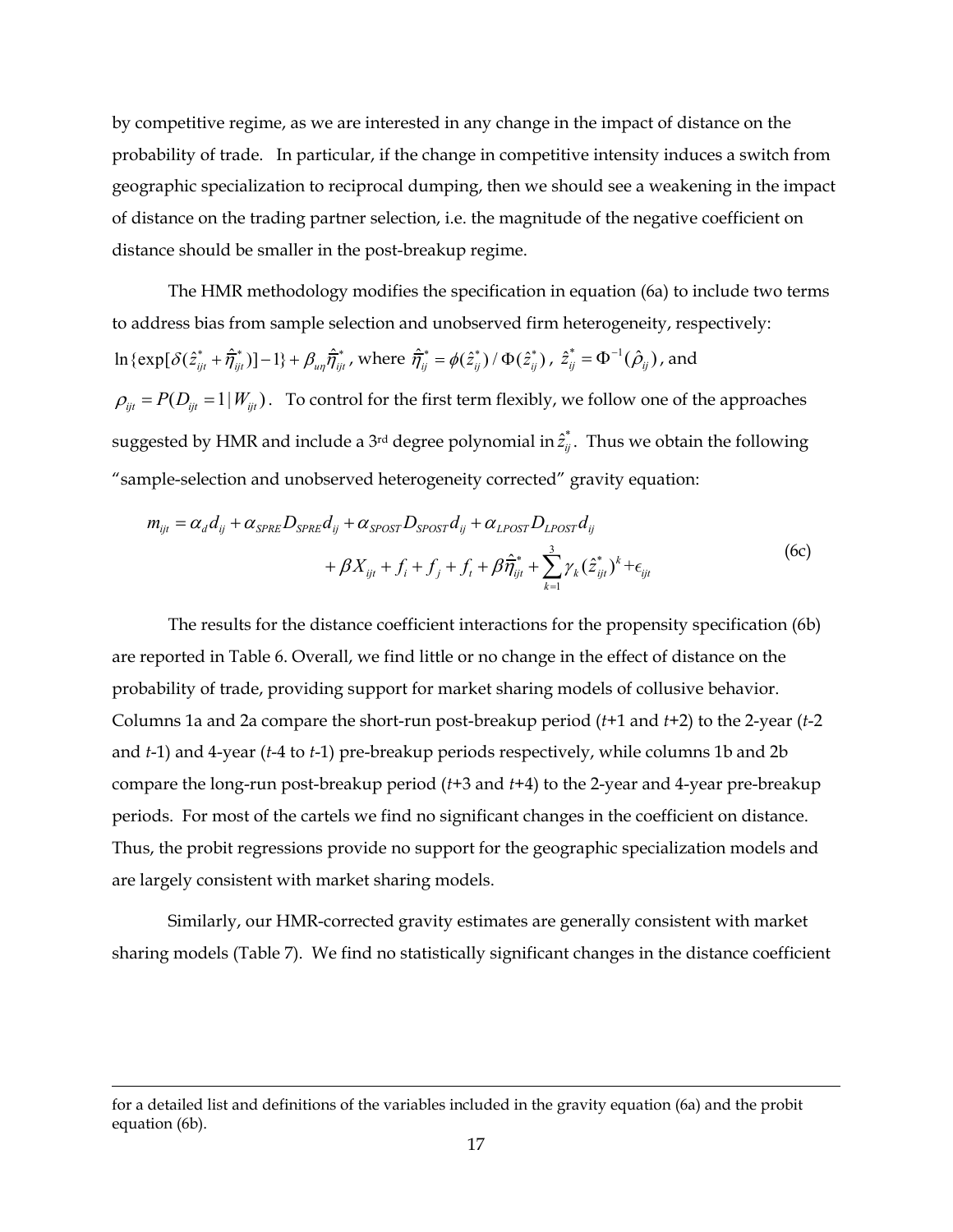for most of the cartels either relative to the 4-year pre-breakup period (columns 1a and 1b) or relative to the short-run 2-year pre-breakup period (columns 2a and 2b).29

We also examine year-by-year changes around the breakup year in Figures 5a and 5b. The specifications are the same as in equations (6b) and (6c) respectively, except that the distance variable is interacted with period dummies (similar to specification 5c). The figures confirm the results in Table 6 and 7. In particular, in Figure 5a, the two cartels with steady declines in the coefficients on distance are Citric Acid and Vitamin C, but these appear to be the result of a pre-existing trend. 30 For none of the cartels do we observe a sharp increase in the coefficient on distance which we would expect if there were new entry into far-off rival markets as hypothesized in the market division models. In Figure 5b, consistent with the results in Table 7, we find little evidence of significant changes in the coefficient on distance. Vitamin E shows an increase one year after the breakup year, but this increase reverses in the subsequent years.

These propensity and gravity specification results provide strong evidence that collusive trade patterns in these markets are more consistent with the market-sharing model than with geographic specialization. Our results are robust to a number of robustness checks, discussed in Section 5.1 below. While these ten markets may not be representative of trade patterns in all collusive markets, they do suggest that international collusion is consistent with market sharing and cannot be ruled out by the observation of significant trade between countries.

### **4.3. Concentration results**

-

We analyze two measures of concentration: import HHI and the number of partners. Our descriptive statistics suggest little or no change in concentration for most of these cartels

<sup>29</sup> In Column 2a of Table 7, in the short-run post breakup relative to the short-run pre-breakup period, there is a significant increase in the distance coefficient (consistent with the Pinto/Fung models) for Citric Acid and Vitamin E, but these effects are not significant in the long-run (Column 2b).  $30$  For four cartels – Citric Acid, Vitamin B1, Vitamin C and Vitamin E – we find a significant strengthening of the negative effect of distance on the propensity to trade in the short run. For Vitamin

B1 and Vitamin E, these effects disappear in the longer term (columns 1b and 2b). For Citric Acid and Vitamin C the trend analysis (Figure 5a) suggests that the significant negative effects result from a preexisting trend, rather than a structural break induced by the cartel collapse. One explanation for the increase in the negative effect of distance in these cases could be that the higher prices maintained by the cartel in the collusive regime allowed some small fringe players to operate in distant markets, which they were no longer able to do after the collapse of the cartel.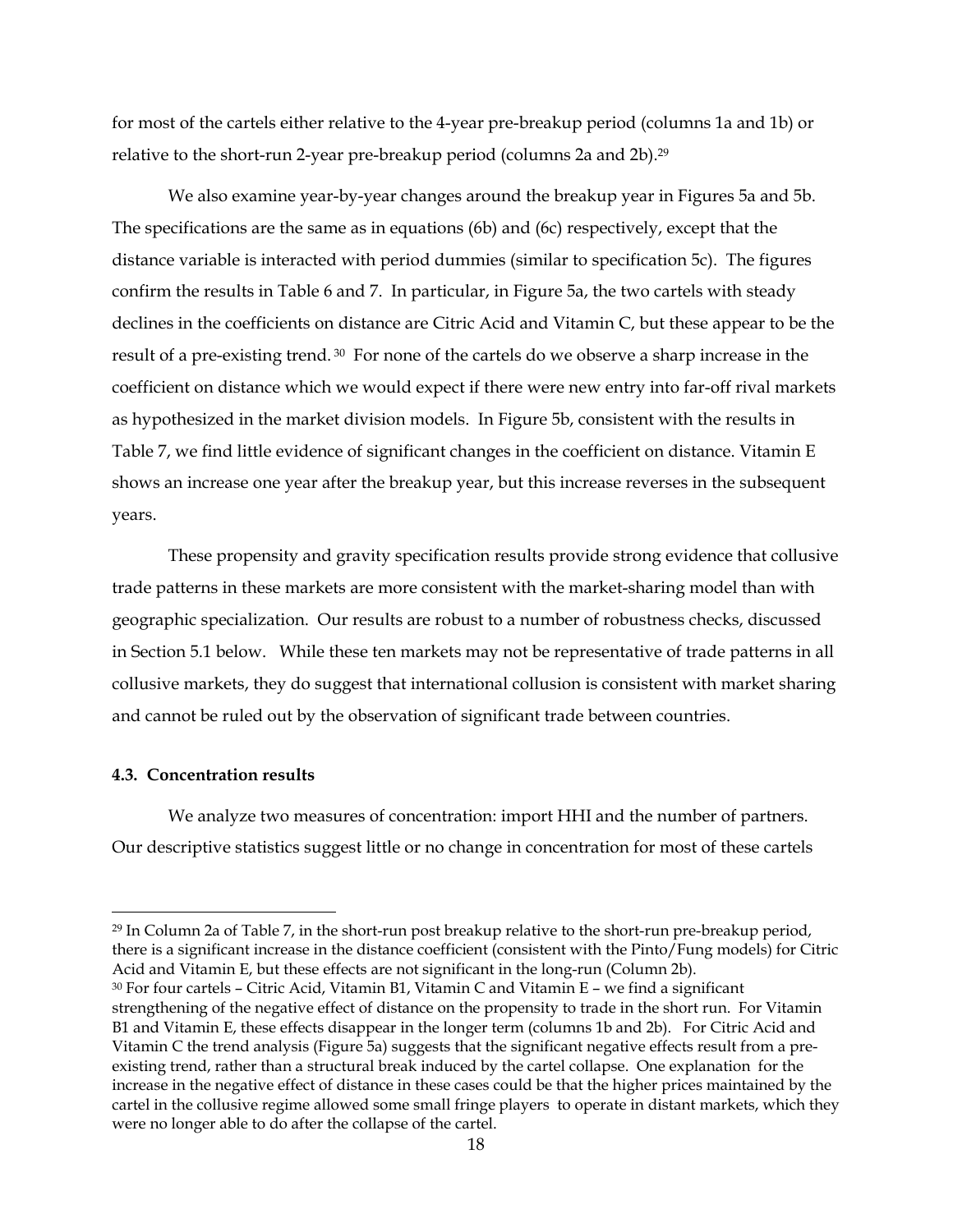(Table 3). The number of partners generally increases, with significant increases for four cartels. This may, however, reflect overall globalization.

To isolate the impact of changes in competitive intensity, we examine regression specifications similar to those above, but with a measure of concentration (HHI or number of partners) as the dependent variable:31

$$
CONC_{it} = \alpha_{SPOST} D_{SPOST} + \alpha_{LPOST} D_{LPOST} + f_i + \epsilon_{it}
$$
\n(7a)

$$
CONC_{it} = \alpha_{SPRE} D_{SPRE} + \alpha_{SPOST} D_{SPOST} + \alpha_{LPOST} D_{LPOST} + f_i + \epsilon_{it}
$$
\n(7b)

We find no statistically significant changes in the HHI measure for most cartels (Table 8, columns 1a through 2b). Neither is there a significant change in the number of partners for seven of the cartels (Table 8, columns 3a through 4b). Overall then there is no significant change in concentration for most cartels. These results are confirmed in Figure 6, which captures year-to year changes in HHI (using a specification similar to 5c). Once again, these results are more consistent with market sharing models of collusion, than with geographic specialization models that would predict a dramatic change in concentration following cartel breakup.

#### **5. Robustness checks**

-

#### **5.1. Robustness checks of baseline price, distance and concentration results**

We check our baseline results using a number of robustness tests. In each case, we find the results are consistent with those above. The price decline results are robust to three types of tests: (i) using FOB prices, which eliminates the possibility that are results are driven by changes in transport costs; 32 (ii) using price levels (as opposed to log prices); and (iii) using a sample of

<sup>&</sup>lt;sup>31</sup> One difference from the earlier estimates is that observations here are importer-year specific, and accordingly, the fixed effects we use are importer effects. Also, to account for differing market sizes in different countries, regressions are weighted by import quantity.

<sup>&</sup>lt;sup>32</sup> If transportation (insurance and freight) costs for all of these products fell around the time of the cartel breakup, this could explain the observed fall in prices (as the reported import (c.i.f) prices we use include transportation costs). To rule out this explanation, we examine data on reported export quantities and values, which are reported F.O.B (free on board), and hence do not include insurance and freight costs. As discussed earlier, a drawback of the data on exports is that it is much sparser (as a number of countries do not report exports for many or all of the years), and is generally viewed as being of poorer quality (Feenstra et al 2005). Nevertheless, there are sufficient observations for most cartels to do a robustness check using the export data. The results, summarized in columns 1a and 1b of Appendix Table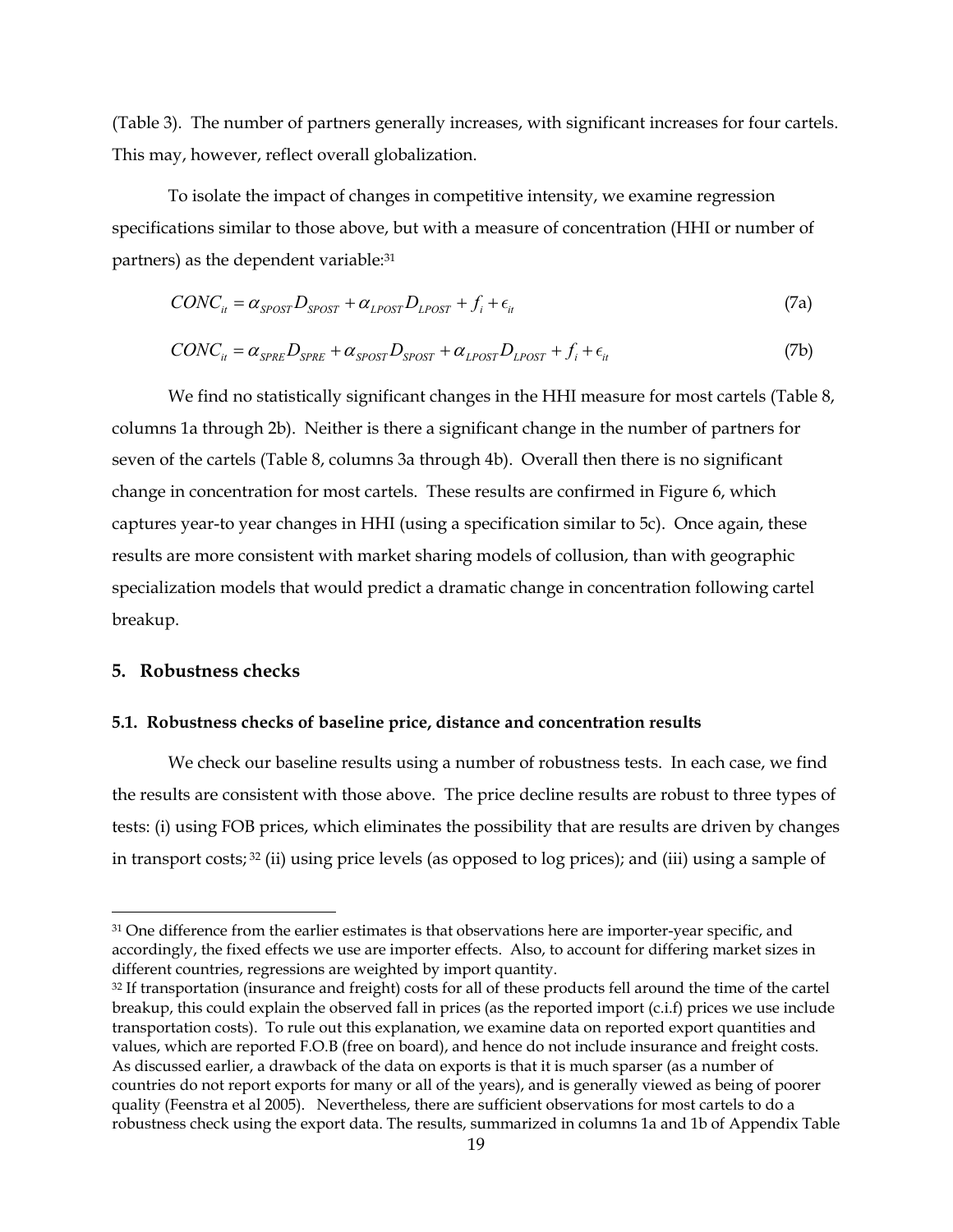imports from countries where cartel members are headquartered (Appendix Table A.1). We find the gravity equation results robust to (i) using bilateral trade-pair fixed effects (as advocated by Cheng and Wall (2005, Appendix Table A.2, columns 1a and 1b);<sup>33</sup> (ii) using the Poisson pseudo-maximum-likelihood (PPML) estimator proposed by Silva and Tenreyo (2006, Appendix Table A.2, columns 2a and 2b);<sup>34</sup> and (iii) using measures of import and export market shares as dependent variables (Appendix Table A.2, columns 3a-3b and 4a-4b, respectively).35

We reproduced the results for the gravity regressions for a subsample restricted to Europe (Appendix Table A.3, columns 2a and 2b). We also reproduced these results for a balanced panel to assure that our results are not driven by increases in trade data coverage over time (Table A.3, columns 3a and 3b).<sup>36</sup> Finally, we find the concentration results robust to using alternative measures of concentration (Appendix Table A.4, columns 1 and 2).37 We also examined measures of market share instability (Caves and Porter 1978) and find no significant

 $\overline{a}$ 

<sup>34</sup> The PMML estimator addresses both zero-trade and bias from heteroscedasticity in the log linear model. One motivation for our use of the Silva-Tenreyo estimator is that the HMR methodology presumes monopolistic competition, which may not be a valid representation of oligopolistic interaction between firms (either under collusion or competition) for the products we study. Thus the PMML estimator addresses concerns about zero-trade observations without explicitly relying on any assumptions about the structure of competition. To address concerns raised by Anderson and van Wincoop (2003), we include exporter-importer fixed effects in the Silva-Tenreyo estimation. <sup>35</sup> Under the geographic specialization model, we expect exporters to have higher shares in geographically proximate markets under collusion; thus, we should observe a weaker relationship between import market share (*Sijkt* defined as the market share of export country *i* in the total value of imports of product *k* entering country *j)* and bilateral distance after breakup. For the same reason, if collusion involves geographic specialization, there should be a stronger negative relationship between export market share (*Xijkt* defined as the share of the exports going to country j in the total value of exports of product *k* by exporter country *i)* and bilateral distance under collusion. Again, overall the results suggest little change in the pattern of trade; the relationship between import and export market shares and bilateral distance is not significantly affected, either in the short run or long run for most cartels. Note that these regressions include the zero-trade observations, and therefore, following Anderson and van Wincoop (2003), we include exporter-importer fixed effects.

A.1, show significant price declines for FOB prices and confirm that the baseline results in Table 4 and 5 are not driven by declines in transportation costs.

<sup>33</sup> In the baseline regressions in Section 4.2, we follow HMR (and Anderson and van Wincoop 2003) and use exporter and importer fixed effects separately. In principle, it should be possible to apply the HMR methodology even with bilateral fixed effects. However, data for the excluded variables they recommend – entry barriers and religion – are not available or do not vary during the period in which we are interested.

<sup>&</sup>lt;sup>36</sup> In unreported regressions, we also checked whether the gravity equation results are affected by the rise of Chinese exports by excluding Chinese imports -- we found results were robust.

<sup>&</sup>lt;sup>37</sup> We use the C4 ratio, defined as the sum of market shares of the top four importers in each market, as well as the HHI measure for export shares, defined for each exporter-year as the sum of the squared share of destination markets in total exports.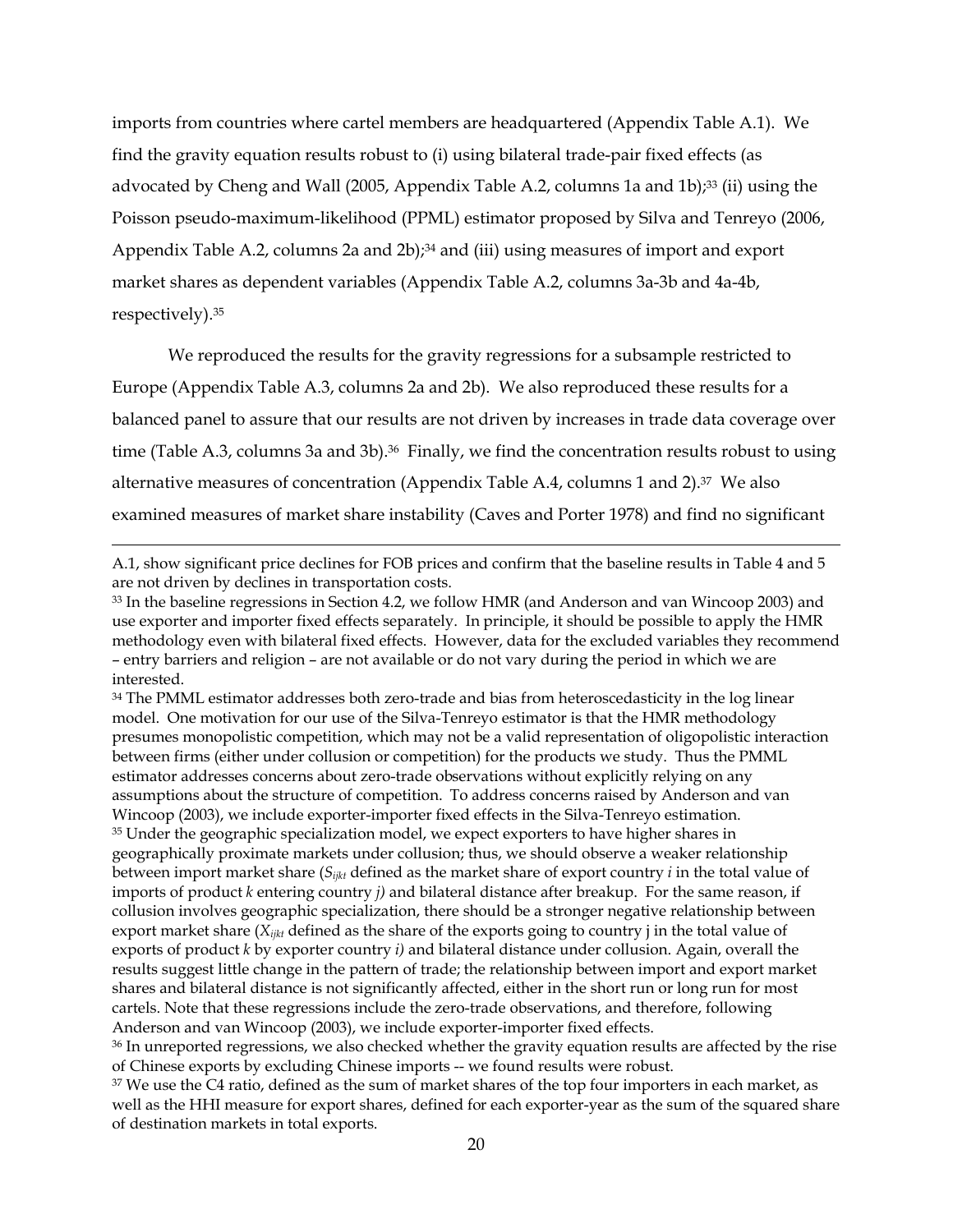increases in this measure either close to or after the cartel breakup (Appendix Table A.4, columns 3 and 4).38

Finally, we undertook two sets of difference-in-differences (DID) analyses, to try to rule out effects from extraneous shocks. In particular, we used two related products as controls: (i) enzymes (not including rennet, HS 350790), which includes a number of enzymes used as additives in animal feed; and (ii) organic chemicals (not elsewhere specified, HS 294200), a residual category within the broad group of organic chemicals that all of our cartelized products belong to. To our knowledge, neither of these product categories was cartelized (or more importantly, neither had a change in status from cartelized to non-cartelized, or vice versa), and therefore could serve as valid control groups. The results from the DID analysis (in Appendix Table A.5) confirm our baseline results. In particular, we find that even relative to the control products, the cartelized products in almost all cases show large difference-in-differences declines in price, but we find no systematic patterns for changes in concentration or in the coefficient on distance.39

#### **5.2. An alternative explanation: geographic specialization and Bertrand competition**

Our results also appear to be consistent with geographic specialization during collusion, but in which competitive reversion takes the form of Bertrand competition. With positive transportation costs, Bertrand competition also leads to geographic specialization. Such a model is proposed by Gross and Holahan (2003). Their model predicts no change in trade patterns after the breakup of a cartel: there is no cross-hauling during collusion or during competition. In this respect, it is observationally equivalent to the market sharing models discussed above.

<sup>&</sup>lt;sup>38</sup> Under the geographic specialization model, we expect to see a rearrangement of consumer-supplier relations, and hence a spike in the instability of market shares, at least in the short run after the cartel breakup. On examining the year-to-year changes in the instability measures, we did not find evidence for this.

<sup>&</sup>lt;sup>39</sup> The comparison to enzymes and other organic chemicals allows us to control for exogenous changes in trading patterns affecting either animal additives or organic chemicals generally. The price coefficients are noisier, particularly relative to organic chemicals nes, which is not surprising as this control group is likely to have a number of different chemicals (but could still provide a good comparison group for concentration, as well as for trade patterns affecting all organic chemicals). While there are no significant DID changes in the concentration measures, there are some significant DID results for the distance coefficient, but they do not provide any systematic evidence in favor the geographic specialization models. (Coefficients are positive and significant for two cartels relative to organic chemicals nes, negative in some cases and positive in couple of others relative to enzymes.)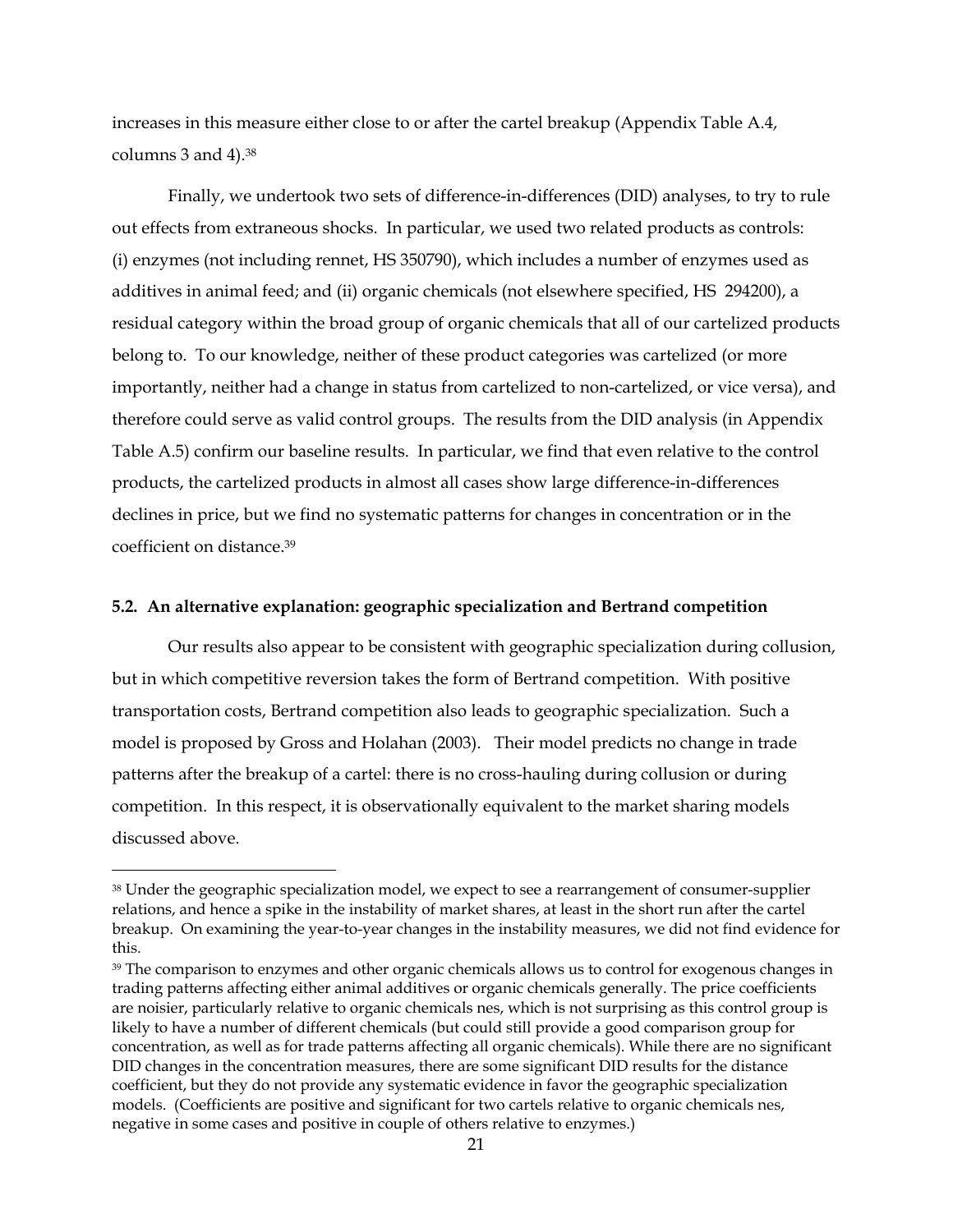In order to distinguish these two alternative interpretations of our empirical results, we look for evidence of cross-hauling. Substantial cross-hauling would not be consistent with geographic specialization (under both collusion and competition) predicted by Gross and Holahan, but would be consistent with the market sharing models discussed in Section 2. We find that cartel home countries received imports, even from other cartel member home countries, during collusion. In Table 9 (columns 1 and 2) we examine the magnitude of imports into cartel home countries. We calculate imports as a fraction of total trade (imports plus exports). Under geographic specialization, we would expect these countries to import very little relative to what they export. We find that imports are instead a considerable fraction of trade, ranging from 18.3% for MCAA to 60% for Vitamin B3, during the collusive period (columns 1a). There is also evidence for significant cross-hauling in the post-breakup period (column 1b). In column 2, we examine the share of imports into cartel home countries that come from other cartel member countries. We find that, except in the case of Vitamin B1, other cartel countries account for a significant share of imports into other cartel countries, ranging from 22.2% (15.7%) for Vitamin B3 to 91% (83.3%) for Vitamin A in the pre-breakup (post-breakup) period. Thus our analysis finds significant cross-hauling, even from other cartel countries both before and after the cartel breakup. This is more consistent with the Baake-Normann and Bond-Syropoulos Cournot models than the Gross-Holahan Bertrand model.

As an additional test to distinguish between these two types of models, we examine geographic variation in import concentration. If the Gross-Holahan model holds, we would expect to see a significantly higher concentration in markets adjacent to cartel home countries. We distinguish two samples: (i) countries bordering exactly one cartel home country; (ii) countries not bordering any cartel home country. We find little evidence for higher concentration (as measured by mean HHI) in markets adjacent to cartel home countries (Table 9, columns 3a-4c). In fact, for most cartels, we find lower concentration in markets adjacent to cartel home countries.40 This, again, suggests that trade patterns are more consistent with the Cournot, market-sharing models than with the Gross-Holahan Bertrand model.

<u>.</u>

<sup>40</sup> These results could be affected by the fact that cartel firms have production facilities in countries other than their headquarters location. This means that concentration measures may be high even in some markets non-adjacent to cartel home countries if they are reserved for the exports from non-home production locations of a cartel member. Nevertheless, if the Gross-Holahan model holds, *on average*, we expect the HHI of markets adjacent to cartel members to be higher than that of all other countries (even if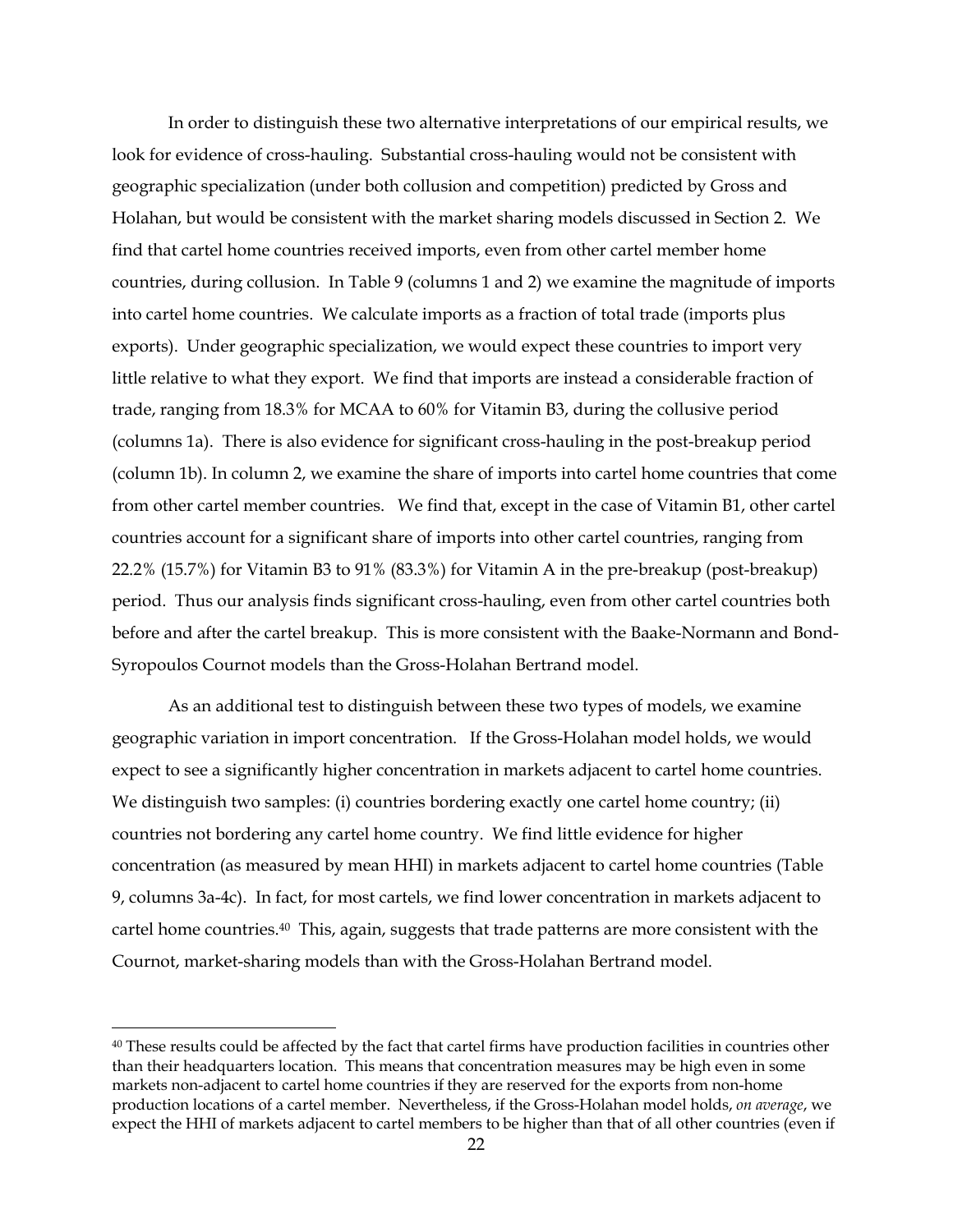#### **6. Discussion of results and conclusions**

 $\overline{a}$ 

We examine the effect of changes in competitive intensity on trade patterns using data from ten international cartels prosecuted for explicit price fixing during the 1990s. Cartel collapses triggered by increased anti-trust enforcement activity provide a quasi-natural experiment to study the effects of changes in competitive intensity on a number of interesting outcomes. Each of the products of these cartels experienced striking declines in price levels after their collapse, strongly suggesting that there were indeed substantial and meaningful changes in the competitive environment.

We draw on models of collusive behavior in homogenous good markets with starkly different implications for the effect of cartel break-up on trade patterns and market concentration. Consistent with the market sharing models proposed in Baake and Normann (2002) and Bond and Syropoulos (2008), and contrary to conventional wisdom captured in the geographic specialization models of Pinto (1986) and Fung (1991), we find no significant changes in trading patterns or import concentration following the collapse of the cartels. Our results imply that cross-hauling is not uncommon under collusion, and hence that the existence of cross-hauling by itself does not provide evidence of the existence of effective competition. To the contrary, in several recent international cartel cases, cartel members purchased from one another across international borders in order to achieve cartel market share targets.<sup>41</sup>

In interpreting our results, one caveat to be borne in mind relates to the nature of the products we study. All of the products we look at are chemicals with relatively low transportation costs. As stressed by Bond and Syropoulos, the collusive outcome with market sharing is likely to be a Nash equilibrium outcome only if transport costs are sufficiently low. Thus, in the case of other products that have higher transportation costs, it is possible that the

some of them may be adjacent to other cartel locations), as the firms price to drive out competitors from close-by markets.

<sup>41</sup> For example, the European Commission describes the policy of the Vitamin A cartels: "The information for the whole year was maintained on a cumulative monthly basis to ensure that each party kept to its agreed market share … If at the end of the year a producer was substantially ahead of its quota, it had to purchase vitamins from the others in order to compensate them for the corresponding shortfall in their allocation." (European Commission 2003, par. 196). Other cartels with similar arrangements include lysine, organic peroxide, MCAA, and citric acid.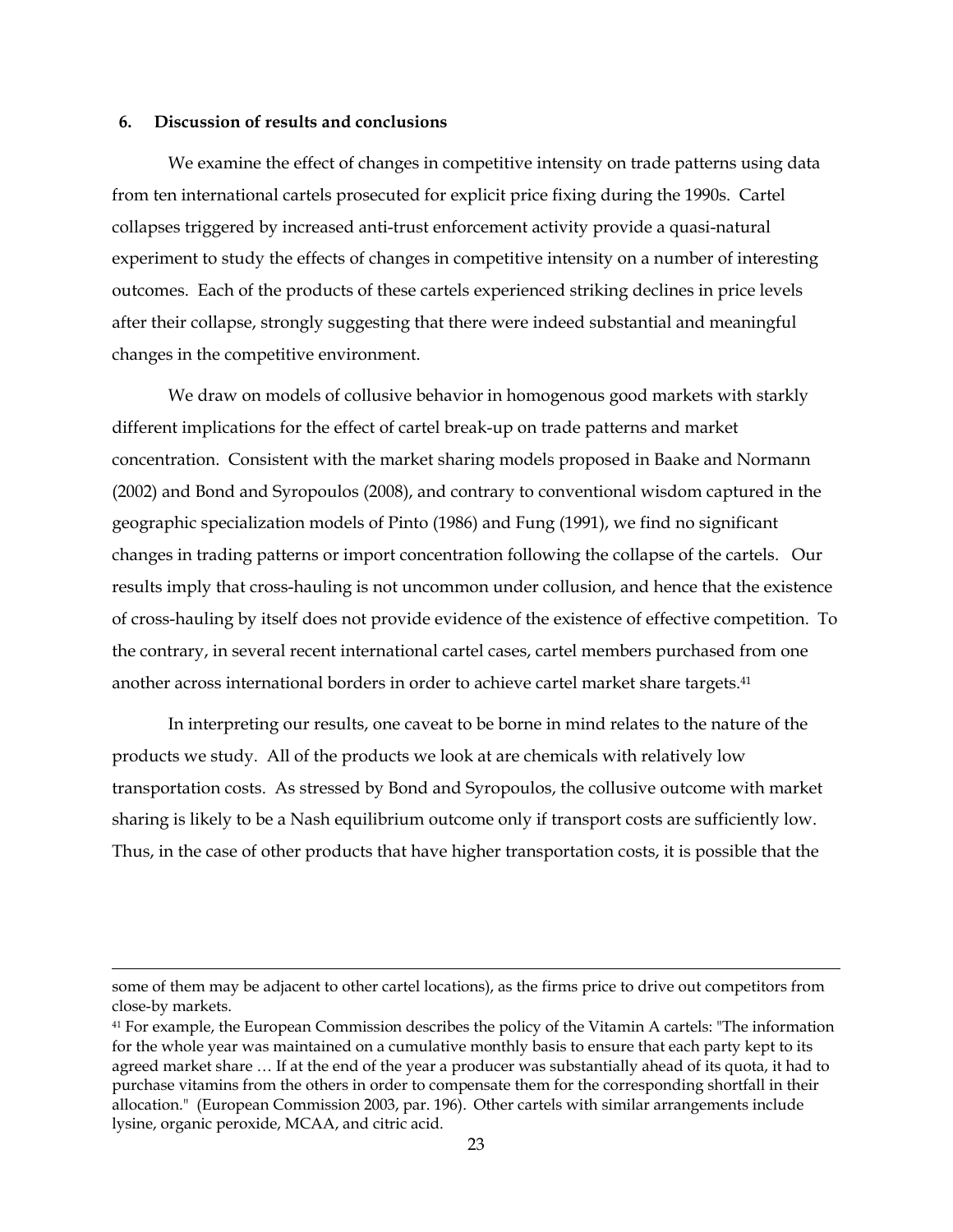collusive outcome involves geographic specialization. Accordingly, our evidence against the latter models should be viewed in the context of the nature of the products we examine.<sup>42</sup>

In addition to the lower defection profits emphasized in the theoretical models, we conjecture that another reason for our results could be the nature of marketing costs and customer-supplier relationships in the products we study. All the products we study are intermediate goods, involving business-to-business marketing. In many cases, both customers and producers are global firms. Market division schemes that assign customers preserve the reputational capital and client relationships built up by cartel member firms before the formation of the cartel and effectively reduce the marketing and transaction costs with specific clients in particular markets. Future models might benefit from greater attention to the role of relational capital and marketing costs.43

<u>.</u>

 $42$  To further explore this issue, we did attempt to examine some cartelized products that potentially have higher transportation costs. Products we examined closely included elevators, gas insulated switchgear and carbon cathode blocks. Unfortunately, we found a poor fit between these products and the closest HS or SITC classifications for which data was available. Our analysis of the price trends using the closest available matches suggested the data problems were too severe to meaningfully examine these cartel products. With better data, future researchers may be able to focus on the role played by transportation costs in determining the collusive equilibrium, as emphasized by Bond and Syropoulos (2008). 43 Arkolakis (2009) is a recent paper that emphasizes the role of marketing costs in trade.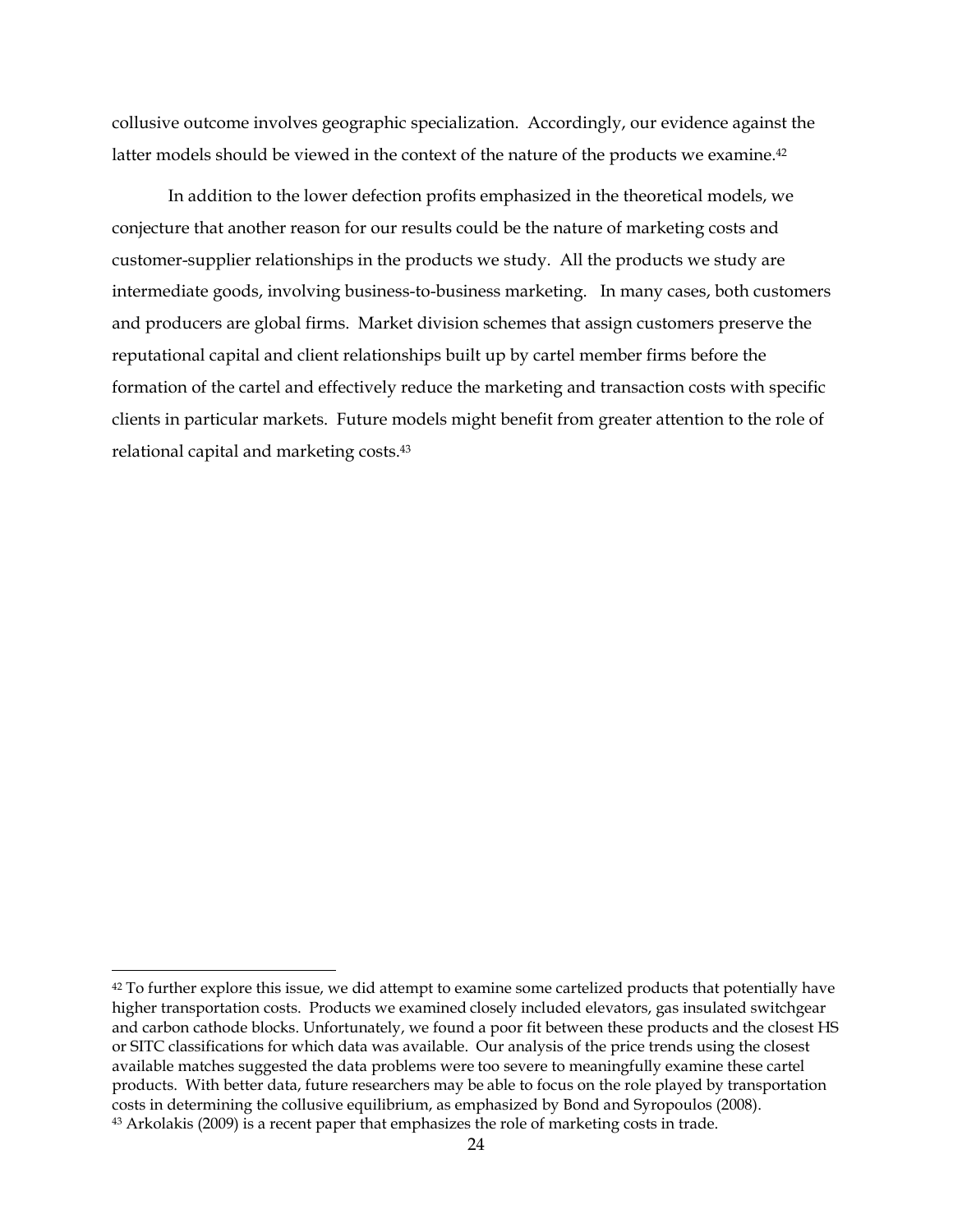### *References*

Alexander, Barbara (1994) "The Impact of the National Industrial Recovery Act on Cartel Formation and Maintenance Costs," *Review of Economics and Statistics*, 76, 245-254.

Arkolakis, C. (2009) "Market Penetration Costs and the New Consumers Margin in International Trade" Working Paper, Yale University.

Anderson, J. E., and van Wincoop, E. (2003) "Gravity with gravitas: A solution to the border puzzle," *American Economic Review* 93, 170-192.

Baake, P., and Normann, H. T. (2002) "Collusive intra-industry trade in identical commodities," *Review of World Economics* 138, 482-492.

Berthelon, M., and Freund, C. (2008) "On the conservation of distance in international trade," *Journal of International Economics* 75, 310-320.

Bond, Eric W. and Syropolous, Constantinos (2008) "Trade costs and multimarket collusion," *Rand Journal of Economics* 39:4 1080-1104.

Brander, James and Paul Krugman (1983) "A 'Reciprocal Dumping' Model of International Trade," *Journal of International Economics,* Vol 15, 313-321.

Caves, Richard E. and Michael E Porter (1978) "Market Structure, Oligopoly, and Stability of Market Shares," *The Journal of Industrial Economics*, Vol 26, 289-313.

Cheng, I. H., and Wall, H. J. (2005) "Controlling for Heterogeneity in Gravity Models of Trade and Integration," *Federal Reserve Bank of St Louis Review* 87, 49-63.

Connor, John M. 2007. *Global Price Fixing*. 2nd ed., New York: Springer.

Connor, John M. and Yuliya Bolotova (2006) "Cartel Overcharges: Survey and Meta-Analysis," *International Journal of Industrial Organization,* 24, 1109-1137.

European Commission (2002) "Decision of 2 July 2002 relating to a proceeding pursuant to Article 81 of the EC Treaty and Article 53 of the EEA Agreement (Case C.37.519 — Methionine)" *Official Journal of the European Union*.

----- (2003) "Decision of 21 November 2001 relating to a proceeding pursuant to Article 81 of the EC Treaty and Article 53 of the EEA Agreement (Case COMP/E-1/37.512 — Vitamins)" *Official Journal of the European Union*.

Evenett, S. J., Levenstein, M. C., and Suslow, V. Y. (2001) "International cartel enforcement: Lessons from the 1990s," *World Economy* 24, 1221-1245.

Friberg, Richard and Mattias Ganslandt (2006) "An Empirical Assessment of the Welfare Effects of Reciprocal Dumping", *Journal of International Economics*, 70:1, 1-24.

Feenstra, Robert C., Robert E. Lipsey, Haiyan Deng, Alyson C. Ma, and Hengyong Mo (2005) "World Trade Flows: 1962-2000" NBER Working Paper No. 11040.

Freund, C. L., and Weinhold, D. (2004) "The effect of the Internet on international trade," *Journal of International Economics* 62, 171-189.

Fung, K. C. (1991) "Collusive Intra-industry Trade," *Canadian Journal of Economics* 24, 391-404.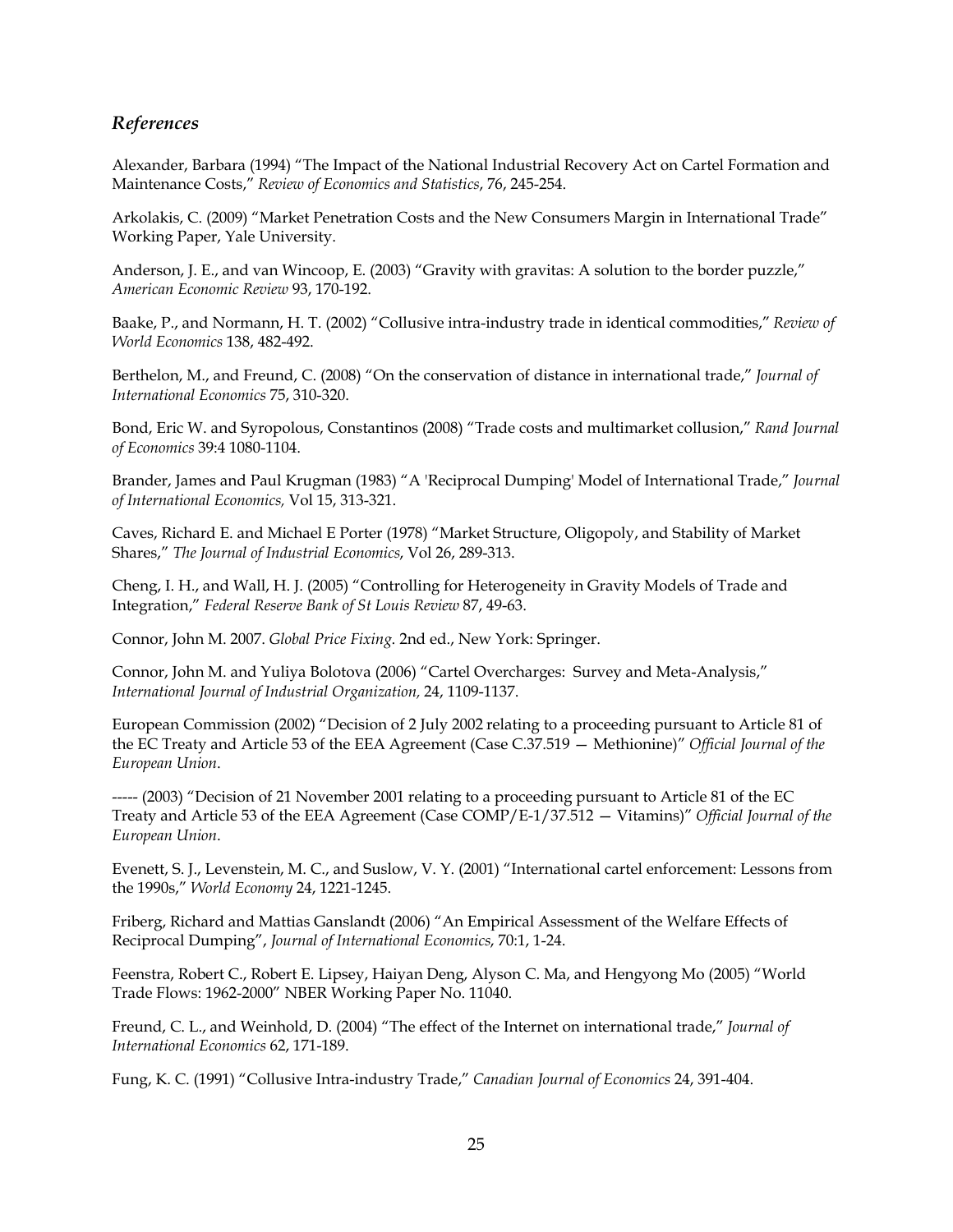Glick, R., and Rose, A. K., (2002) "Does a currency union affect trade? The time-series evidence," *European Economic Review* 46, 1125-1151.

Gross, John and William L Holahan (2003) "Credible Collusion in Spatially Separated Markets" *International Economic Review*, Vol 44, No 1, 299-312.

Helpman, E., Melitz, M., Rubinstein, Y. (2008) "Estimating trade flows: Trading partners and trading volumes," *Quarterly Journal of Economics* 123, 441-487.

Holmes Thomas J. and James A. Schmitz, Jr. (2010). "Competition and productivity: A review of evidence," Staff Report 439, Federal Reserve Bank of Minneapolis.

Hummels, David and Alexander Skiba (2004) "Shipping the Good Apples Out: An Empirical Confirmation of the Alchian-Allen Conjecture," *Journal of Political Economy* 112.

Hummels, David, Volodymyr Lugovskyy, and Alexandre Skiba (2007) "The Trade Reducing Effects of Market Power in International Shipping," *Journal of Development Economics* forthcoming.

Levenstein, Margaret C. and Valerie Y. Suslow (2004) "International Price-Fixing Cartels and Developing Countries: Discussion of Effects and Policy Remedies," *Antitrust Law Journal*, 71:3, 801-852.

---------- (2006) "What Determines Cartel Success?" *Journal of Economic Literature* **44(1)**, 43-95.

---------- (2011) "Determinants of Cartel Duration and the Role of Cartel Organization" *Journal of Law and Economics*, forthcoming.

McCallum, John. (1995) "National Borders Matter: Canada-U.S. Regional Trade Patterns." *American Economic Review*, June 1995, 85(3), pp. 615-23.

Pinto, B. (1986) "Repeated Games and the 'Reciprocal Dumping' Model of Trade." *Journal of International Economics*, 20, 237-444.

Rose, A. K. (2000) "One money, one market: the effect of common currencies on trade," *Economic Policy*, 40, 7-46.

Rose, A. (2004) "Do We Really Know that the WTO increases Trade?" *The American Economic Review* Vol. 94, No. 1.

Silva, J., and Tenreyro, S. (2006) "The log of gravity," *Review of Economics and Statistics* 88, 641-658.

Smithies, Arthur (1942) "Aspects of the Basing-Point System," *American Economic Review*, 32: 4, 706-726.

Sutton, John (1991) *Sunk Costs and Market Structure*, The MIT Press, Cambridge.

Sutton, John (1998) *Technology and Market Structure*, The MIT Press, Cambridge.

Symeonidis, George (2007) "Price Competition, Innovation and Profitability: Theory and UK Evidence," in M. C. Levenstein and S. W. Salant, eds, *Cartels* (The International Library of Critical Writings in Economics series), Edward Elgar.

---------- (2008) "The Effect of Competition on Wages and Productivity: Evidence from the UK," *Review of Economics and Statistics*, vol. 90, 134-146.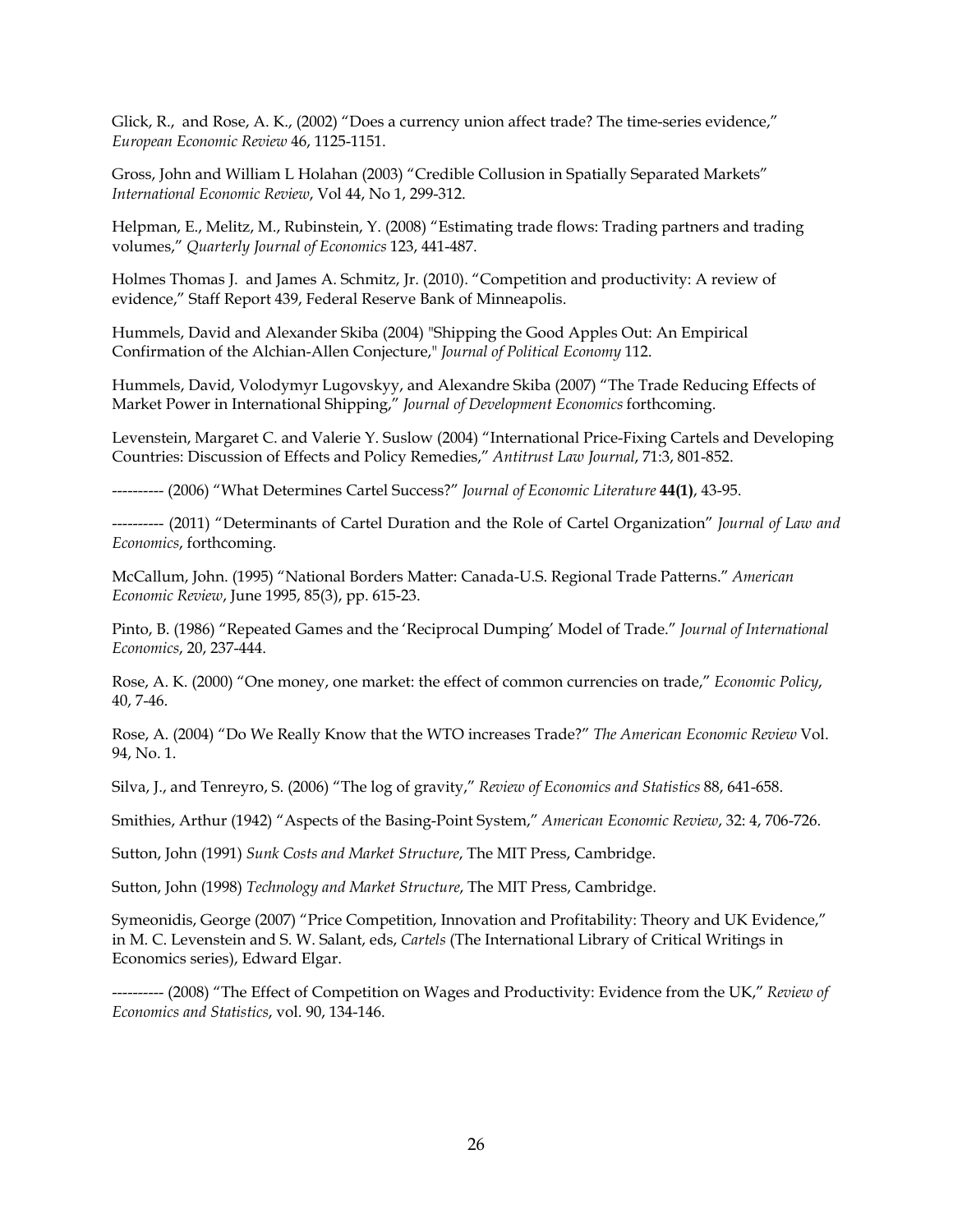Figure 1: Price changes following cartel breakup



Notes: This figure plots the mean log price (controlling for bilateral fixed effects, weighted by trade quantity using regression specification 5c in the text) before and after the breakup of the cartels. The mean log pric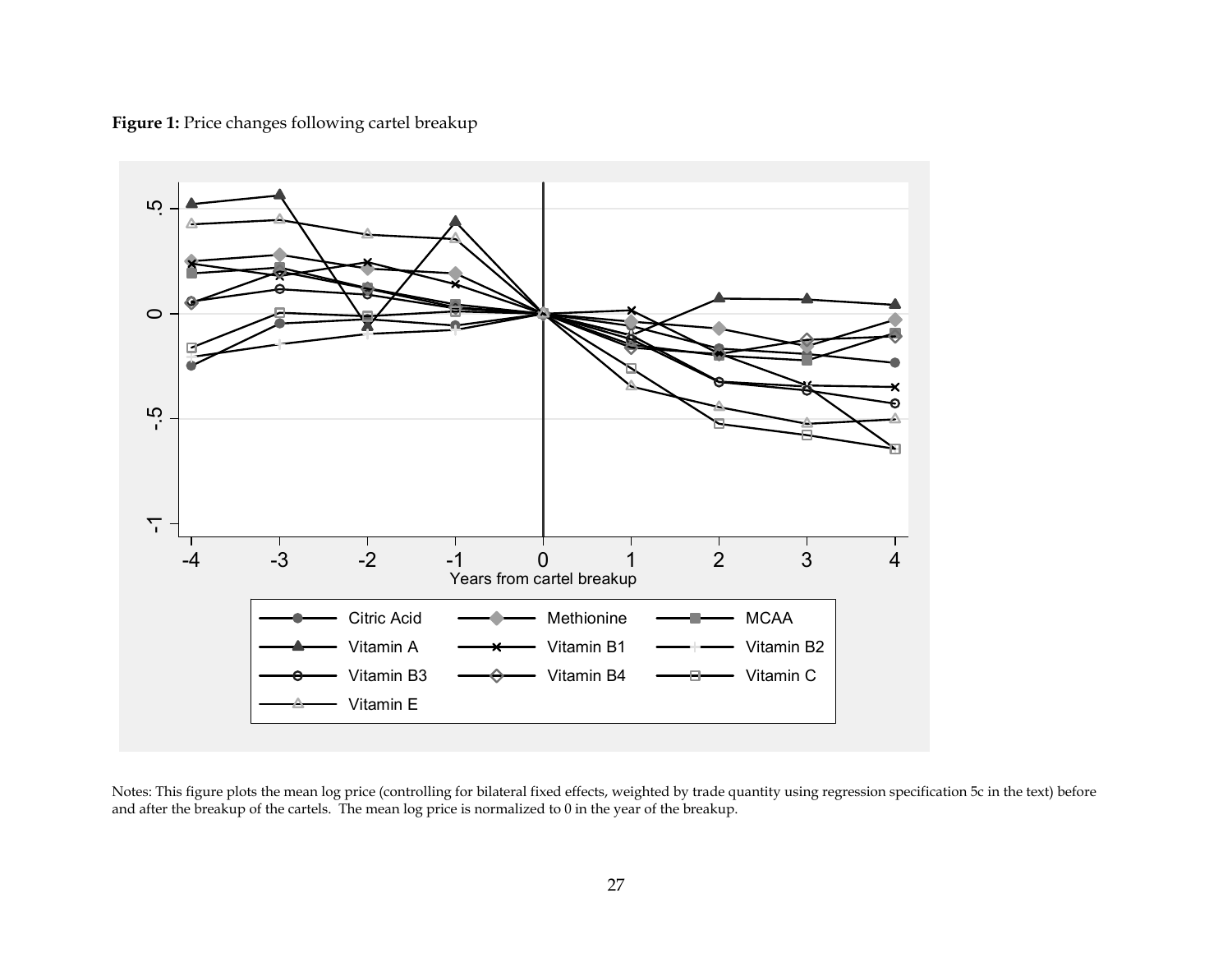**Table 1:** Summary of theoretical predictions

|                                           |                                |                | <b>Empirical Prediction</b>       |                                       |  |
|-------------------------------------------|--------------------------------|----------------|-----------------------------------|---------------------------------------|--|
| Model                                     | Collusion                      | Competition    | Concentration                     | <b>Impact of distance</b><br>on trade |  |
| Brander &<br>Krugman (1983)               | NA.                            | Market sharing | <b>NA</b>                         | NA.                                   |  |
| Pinto (1986)                              | Geographical<br>specialization | Market sharing | Falls                             | Decreases                             |  |
| Fung (1991)<br>(homogenous<br>goods case) | Geographical<br>specialization | Market sharing | Falls                             | Decreases                             |  |
| Baake and<br>Normann (2002)               | Market sharing                 | Market sharing | No change (or<br>slight decrease) | No change (or<br>slight decrease)     |  |
| Bond and<br>Syropoulos (2008)             | Market sharing                 | Market sharing | No change (or<br>slight decrease) | No change (or<br>slight decrease)     |  |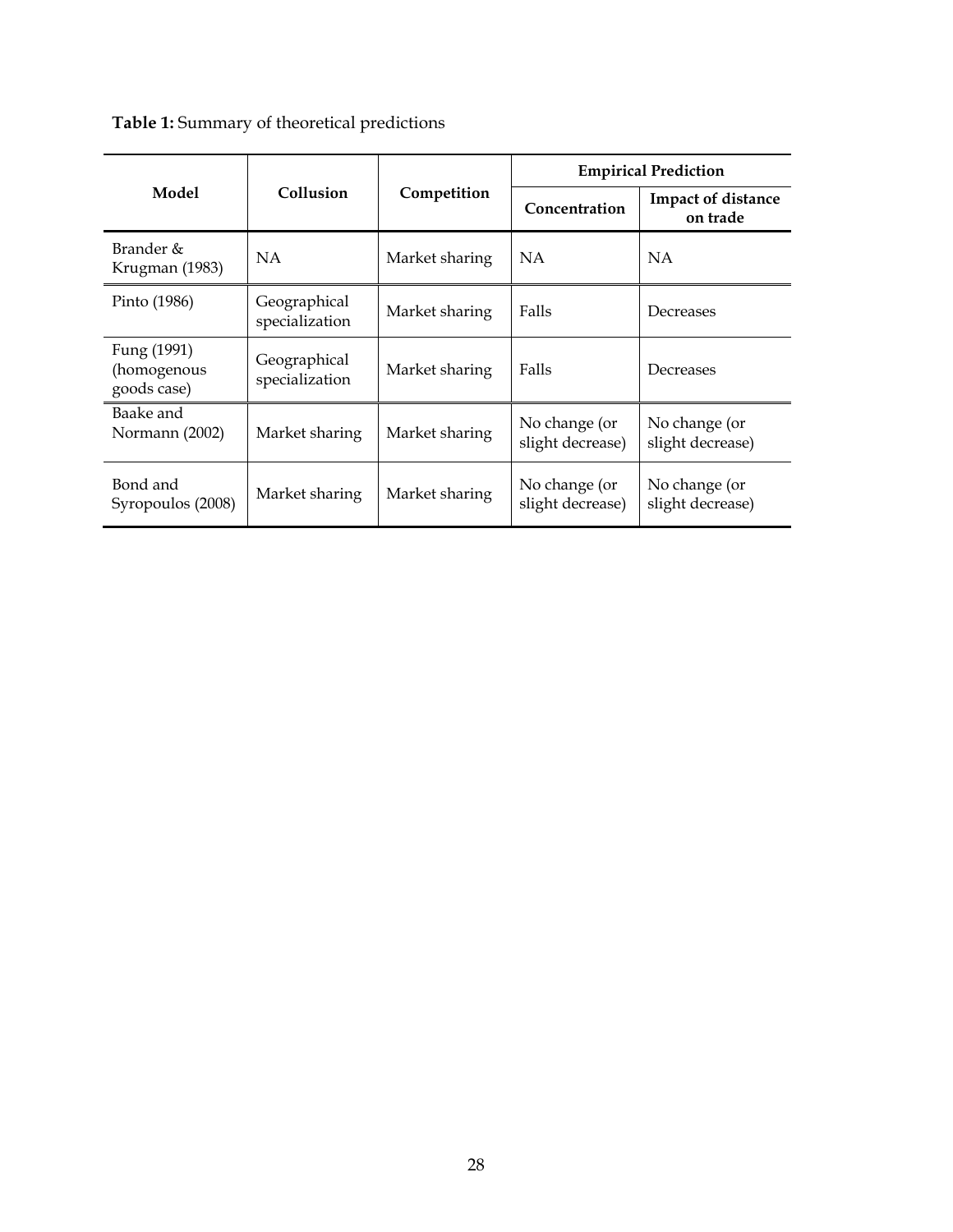**Figure 2: Sustainable collusive equilibria** 

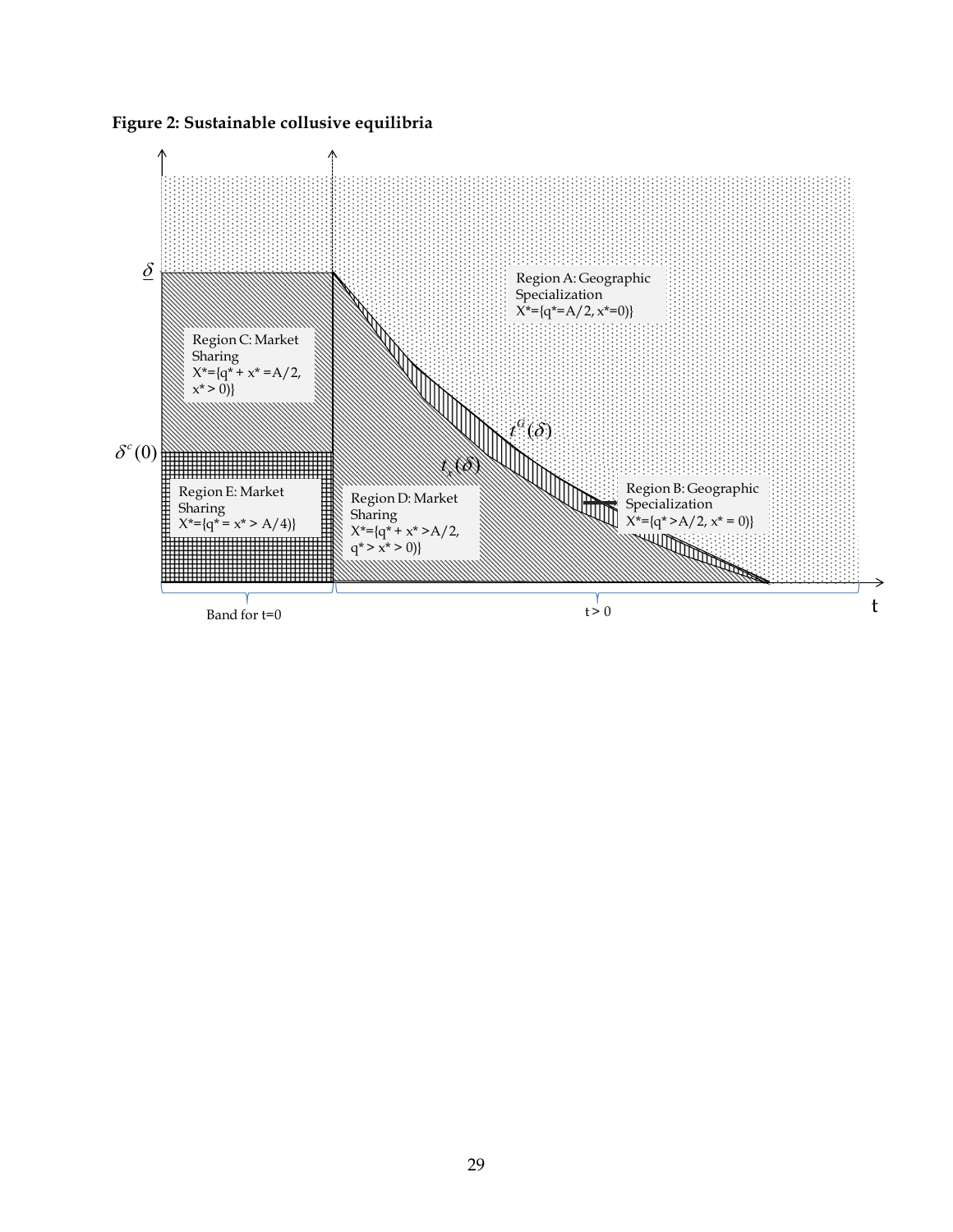| Product                              | <b>HS</b> code | <b>Start</b><br>year | End<br>year | Duration<br>(years) | Number<br>member<br>firms | Home (headquarter) country of<br>member firms |
|--------------------------------------|----------------|----------------------|-------------|---------------------|---------------------------|-----------------------------------------------|
| Citric Acid                          | 291814         | 1991                 | 1995        | 5                   | 5                         | Austria, Germany, France,<br>Switzerland, US  |
| Methionine <sup>2</sup>              | 293040         | 1986                 | 1999        | 14                  | 3                         | France, Germany, Japan                        |
| Monochloro-<br>acetic Acid<br>(MCAA) | 291540         | 1984                 | 1999        | 16                  | 4                         | Netherlands, France, Germany                  |
| Vitamin A                            | 293621         | 1989                 | 1999        | 11                  | 3                         | Germany, Switzerland, France                  |
| Vitamin B1<br>(Thiamin)              | 293622         | 1991                 | 1994        | 4                   | 3                         | Switzerland, Japan                            |
| Vitamin B2<br>(Riboflavin)           | 293623         | 1991                 | 1995        | 5                   | 3                         | Germany, Switzerland, Japan                   |
| Vitamin B3<br>(Niacin)               | 293624         | 1992                 | 1998        | 7                   | 4                         | Germany, US, Switzerland                      |
| Vitamin B4<br>(Choline<br>Chloride)  | 292310         | 1988                 | 1998        | 11                  | 6                         | Canada, US, Belgium,<br>Netherlands, Germany  |
| Vitamin C<br>(Ascorbic<br>Acid)      | 293627         | 1991                 | 1995        | 5                   | $\overline{4}$            | Germany, Switzerland, Japan                   |
| Vitamin E                            | 293628         | 1989                 | 1999        | 11                  | 4                         | Germany, Switzerland, Japan,<br>France        |

**Table 2:** Cartel demographics

Notes: For Methionine, we used data for SITC Revision 3 (code 51544), as this had the better coverage than HS 293040.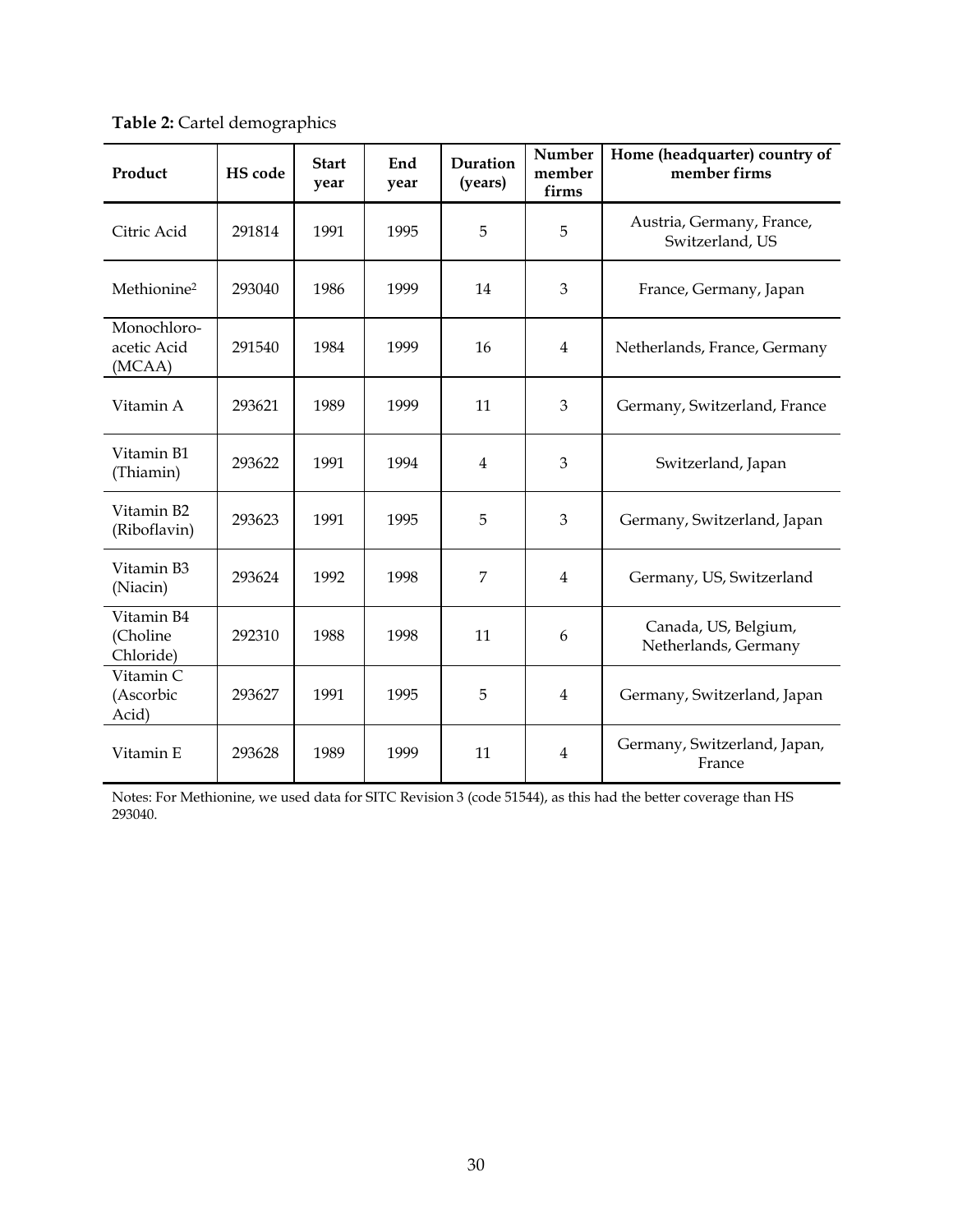|                |          | <b>Log Price</b> |                                                                               | <b>HHI</b> |       |          | <b>Number of Partners</b> |        |                    |
|----------------|----------|------------------|-------------------------------------------------------------------------------|------------|-------|----------|---------------------------|--------|--------------------|
|                | Pre-     | Post-            | Diff<br>breakup breakup (Post-Pre) breakup breakup (Post-Pre) breakup breakup | Pre-       | Post- | Diff     | Pre-                      | Post-  | Diff<br>(Post-Pre) |
| Citric Acid    |          |                  |                                                                               |            |       |          |                           |        |                    |
| $\mathbf N$    | 2,029    | 3,793            |                                                                               | 232        | 458   |          | 232                       | 458    |                    |
| Mean           | 0.241    | 0.165            | $-0.076$                                                                      | 0.294      | 0.276 | $-0.018$ | 15.497                    | 14.972 | $-0.524$           |
| SD (p-value)   | 0.224    | 0.224            | (0.000)                                                                       | 0.169      | 0.113 | (0.380)  | 5.201                     | 3.988  | (0.616)            |
| Methionine     |          |                  |                                                                               |            |       |          |                           |        |                    |
| N              | 1,933    | 2,374            |                                                                               | 338        | 428   |          | 338                       | 428    |                    |
| Mean           | 1.074    | 0.784            | $-0.290$                                                                      | 0.411      | 0.352 | $-0.059$ | 9.286                     | 9.765  | 0.479              |
| SD (p-value)   | 0.227    | 0.193            | (0.000)                                                                       | 0.171      | 0.141 | (0.009)  | 3.239                     | 3.242  | (0.329)            |
| <b>MCAA</b>    |          |                  |                                                                               |            |       |          |                           |        |                    |
| ${\bf N}$      | 1,206    | 1,370            |                                                                               | 280        | 332   |          | 280                       | 332    |                    |
| Mean           | 0.097    | $-0.216$         | $-0.313$                                                                      | 0.446      | 0.447 | 0.001    | 9.062                     | 9.167  | 0.106              |
| SD (p-value)   | 0.306    | 0.286            | (0.000)                                                                       | 0.215      | 0.207 | (0.981)  | 3.181                     | 3.496  | (0.883)            |
| Vitamin A      |          |                  |                                                                               |            |       |          |                           |        |                    |
| $\mathbf N$    | 1,974    | 2,553            |                                                                               | 327        | 422   |          | 327                       | 422    |                    |
| Mean           | 3.208    | 2.913            | $-0.295$                                                                      | 0.417      | 0.371 | $-0.045$ | 11.576                    | 11.939 | 0.363              |
| SD (p-value)   | 0.850    | 0.639            | (0.194)                                                                       | 0.210      | 0.166 | (0.334)  | 3.850                     | 3.670  | (0.718)            |
| Vitamin B1     |          |                  |                                                                               |            |       |          |                           |        |                    |
| N              | 803      | 1,701            |                                                                               | 137        | 305   |          | 137                       | 305    |                    |
| Mean           | 3.464    | 3.068            | $-0.396$                                                                      | 0.428      | 0.543 | 0.115    | 8.370                     | 9.751  | 1.381              |
| SD (p-value)   | 0.345    | 0.466            | (0.000)                                                                       | 0.156      | 0.243 | (0.030)  | 2.497                     | 2.455  | (0.008)            |
| Vitamin B2     |          |                  |                                                                               |            |       |          |                           |        |                    |
| ${\bf N}$      | 1,021    | 1,773            |                                                                               | 169        | 302   |          | 169                       | 302    |                    |
| Mean           | 3.732    | 3.424            | $-0.308$                                                                      | 0.423      | 0.429 | 0.006    | 9.633                     | 10.431 | 0.798              |
| $SD$ (p-value) | 0.316    | 0.452            | (0.000)                                                                       | 0.171      | 0.133 | (0.884)  | 2.294                     | 2.911  | (0.152)            |
| Vitamin B3     |          |                  |                                                                               |            |       |          |                           |        |                    |
| ${\bf N}$      | 1,700    | 2,176            |                                                                               | 271        | 336   |          | 271                       | 336    |                    |
| Mean           | 2.720    | 2.356            | $-0.364$                                                                      | 0.415      | 0.364 | $-0.051$ | 11.095                    | 11.881 | 0.786              |
| SD (p-value)   | 0.354    | 0.383            | (0.000)                                                                       | 0.191      | 0.159 | (0.307)  | 3.163                     | 2.617  | (0.197)            |
| Vitamin B4     |          |                  |                                                                               |            |       |          |                           |        |                    |
| ${\bf N}$      | 1,725    | 2,042            |                                                                               | 296        | 376   |          | 296                       | 376    |                    |
| Mean           | $-0.070$ | $-0.304$         | $-0.233$                                                                      | 0.450      | 0.420 | $-0.029$ | 10.246                    | 10.303 | 0.057              |
| SD (p-value)   | 0.361    | 0.382            | (0.000)                                                                       | 0.222      | 0.212 | (0.531)  | 3.074                     | 3.511  | (0.916)            |

**Table 3:** Summary statistics, and changes in price and concentration measures (post-breakup versus pre-breakup)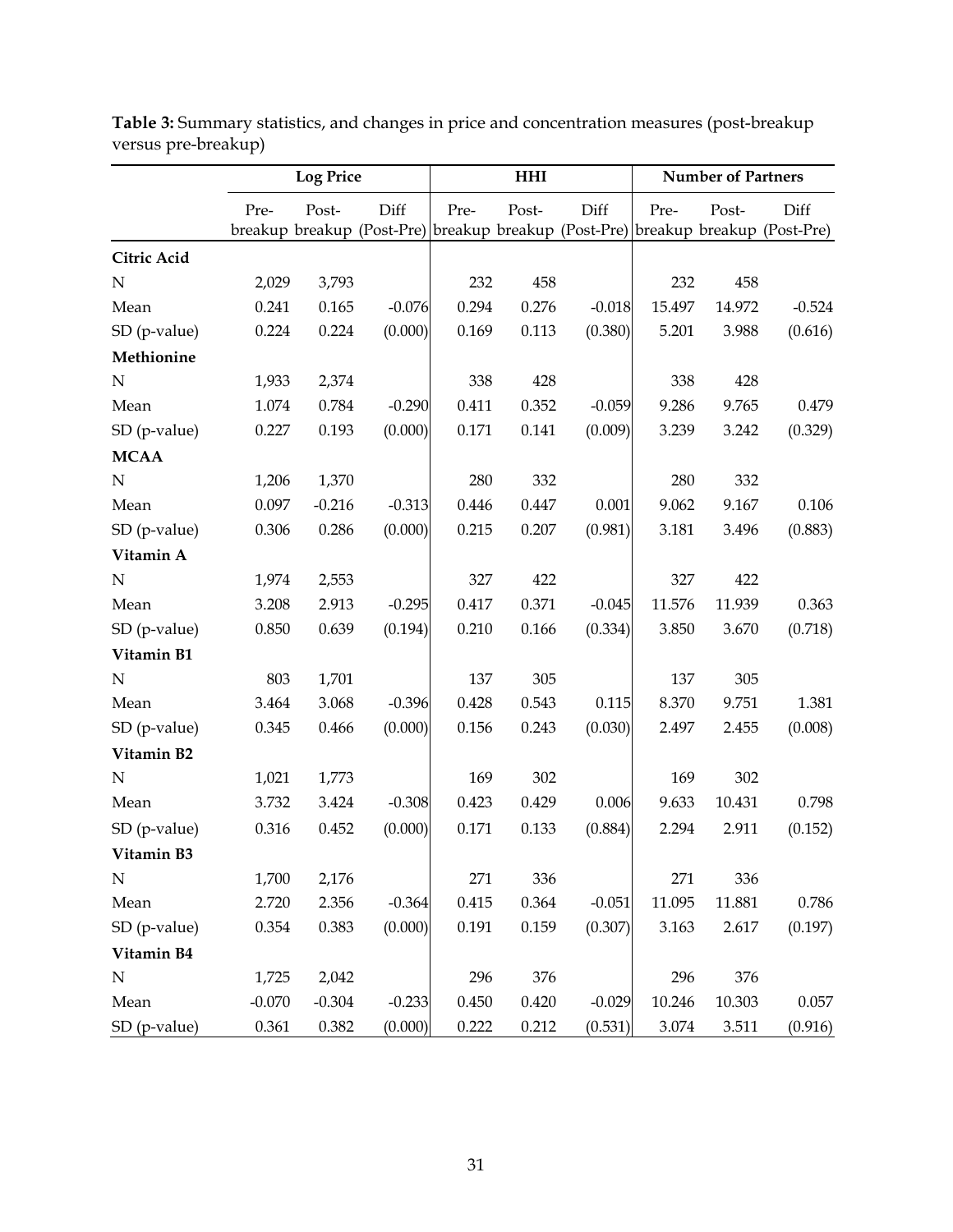|                | <b>Log Price</b> |       |          | <b>HHI</b> |       |          | <b>Number of Partners</b> |        |                                                                                  |
|----------------|------------------|-------|----------|------------|-------|----------|---------------------------|--------|----------------------------------------------------------------------------------|
|                | Pre-             | Post- | Diff     | Pre-       | Post- | Diff     | Pre-                      | Post-  | Diff                                                                             |
|                |                  |       |          |            |       |          |                           |        | breakup breakup (Post-Pre) breakup breakup (Post-Pre) breakup breakup (Post-Pre) |
| Vitamin C      |                  |       |          |            |       |          |                           |        |                                                                                  |
| N              | 1,653            | 3,229 |          | 193        | 400   |          | 193                       | 400    |                                                                                  |
| Mean           | 2.482            | 1.969 | $-0.513$ | 0.289      | 0.306 | 0.016    | 14.414                    | 14.331 | $-0.084$                                                                         |
| $SD$ (p-value) | 0.181            | 0.292 | (0.000)  | 0.102      | 0.084 | (0.332)  | 5.113                     | 3.416  | (0.933)                                                                          |
| Vitamin E      |                  |       |          |            |       |          |                           |        |                                                                                  |
| N              | 2,096            | 2,842 |          | 317        | 411   |          | 317                       | 411    |                                                                                  |
| Mean           | 2.834            | 1.966 | $-0.868$ | 0.367      | 0.323 | $-0.044$ | 12.144                    | 14.264 | 2.120                                                                            |
| $SD$ (p-value) | 0.429            | 0.399 | (0.000)  | 0.152      | 0.129 | (0.099)  | 3.999                     | 3.360  | (0.006)                                                                          |

Notes: All means are un-weighted. p-values are in parenthesis.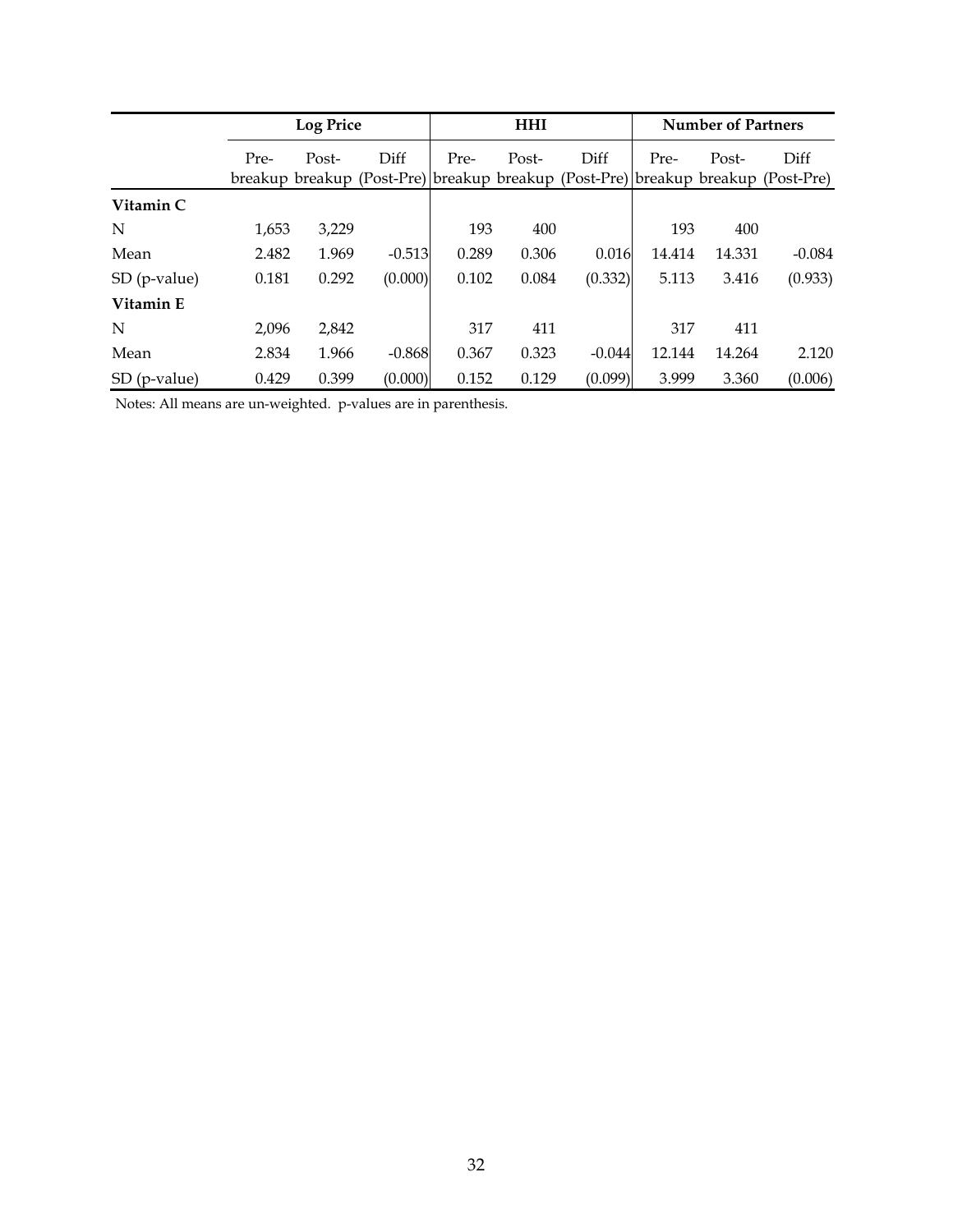|             | Short-run effect<br>(SPOST) | Long-run effect<br>(LPOST) |
|-------------|-----------------------------|----------------------------|
|             | $\mathbf{1}$                | $\overline{2}$             |
|             |                             |                            |
| Citric Acid | $-0.045$                    | $-0.142$                   |
|             | (0.054)                     | (0.000)                    |
| Methionine  | $-0.288$                    | $-0.323$                   |
|             | (0.000)                     | (0.000)                    |
| <b>MCAA</b> | $-0.311$                    | $-0.301$                   |
|             | (0.000)                     | (0.000)                    |
| Vitamin A   | $-0.331$                    | $-0.272$                   |
|             | (0.030)                     | (0.056)                    |
| Vitamin B1  | $-0.282$                    | $-0.538$                   |
|             | (0.000)                     | (0.000)                    |
| Vitamin B2  | $-0.113$                    | $-0.387$                   |
|             | (0.084)                     | (0.003)                    |
| Vitamin B3  | $-0.308$                    | $-0.463$                   |
|             | (0.000)                     | (0.000)                    |
| Vitamin B4  | $-0.278$                    | $-0.223$                   |
|             | (0.000)                     | (0.000)                    |
| Vitamin C   | $-0.379$                    | $-0.588$                   |
|             | (0.000)                     | (0.000)                    |
| Vitamin E   | $-0.797$                    | $-0.915$                   |
|             | (0.000)                     | (0.000)                    |

**Table 4:** Short and long run changes in log price relative to 4-year pre-breakup period (Specification 5a)

Notes: For each cartel that breaks up in year t, sample includes data on eight years: t-4 to t-1, and t+1 to t+4 (i.e. break-up year t is excluded). SPOST refers to the short-run post-breakup period (years t+1 and t+2, for breakup year t). LPOST refers to the long-run post-breakup period (years t+3 and t+4). PRE refers to the 4 year pre-breakup period (years t-4 to t-1). SPOST-PRE indicates difference in means between periods SPOST and PRE. Other column titles are similar. All regressions include importer-exporter (trade-pair) fixed effects. Observations are weighted by trade quantity. Robust (clustered by importer) p-values are in parentheses.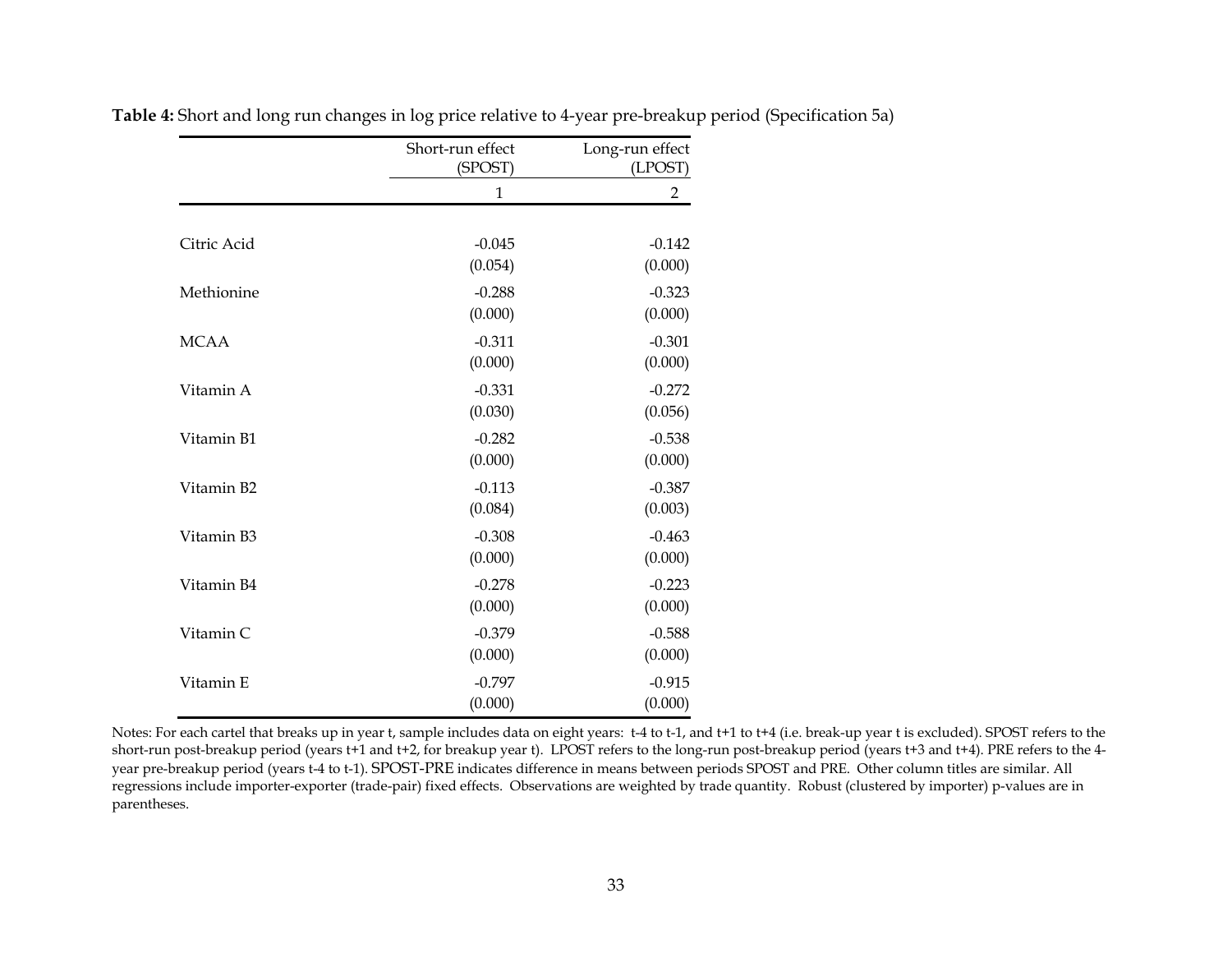|             | Relative to short-term pre- |                     |                     | Relative to long-term pre-breakup |                     |                     |  |
|-------------|-----------------------------|---------------------|---------------------|-----------------------------------|---------------------|---------------------|--|
|             | breakup period              |                     |                     | period                            | Pre-breakup         | Long-run            |  |
|             |                             | Long-run            |                     |                                   | trend               | rebound             |  |
|             | Short-run effect            | effect              | Short-run effect    | Long-run effect                   |                     |                     |  |
|             | SPOST-SPRE                  | <b>LPOST-SPRE</b>   | SPOST-LPRE          | LPOST-LPRE                        | SPRE-LPRE           | LPOST-SPOST         |  |
|             | $\mathbf{1}$                | $\overline{2}$      | $\mathfrak{Z}$      | $\overline{4}$                    | 5                   | 6                   |  |
| Citric Acid | $-0.075$                    | $-0.172$            | 0.013               | $-0.084$                          | 0.088               | $-0.097$            |  |
|             | (0.002)                     | (0.000)             | (0.641)             | (0.008)                           | (0.000)             | (0.000)             |  |
| Methionine  | $-0.259$<br>(0.000)         | $-0.294$<br>(0.000) | $-0.323$<br>(0.000) | $-0.358$<br>(0.000)               | $-0.064$<br>(0.008) | $-0.035$<br>(0.009) |  |
| <b>MCAA</b> | $-0.254$                    | $-0.244$            | $-0.376$            | $-0.366$                          | $-0.122$            | 0.010               |  |
|             | (0.000)                     | (0.000)             | (0.000)             | (0.000)                           | (0.000)             | (0.685)             |  |
| Vitamin A   | $-0.173$<br>(0.448)         | $-0.113$<br>(0.600) | $-0.537$<br>(0.000) | $-0.477$<br>(0.000)               | $-0.364$<br>(0.078) | 0.060<br>(0.536)    |  |
| Vitamin B1  | $-0.275$<br>(0.000)         | $-0.530$<br>(0.000) | $-0.295$<br>(0.002) | $-0.550$<br>(0.000)               | $-0.020$<br>(0.629) | $-0.255$<br>(0.000) |  |
| Vitamin B2  | $-0.141$<br>(0.002)         | $-0.414$<br>(0.000) | $-0.049$<br>(0.710) | $-0.322$<br>(0.093)               | 0.092<br>(0.403)    | $-0.273$<br>(0.003) |  |
| Vitamin B3  | $-0.291$<br>(0.000)         | $-0.447$<br>(0.000) | $-0.329$<br>(0.000) | $-0.485$<br>(0.000)               | $-0.038$<br>(0.553) | $-0.156$<br>(0.000) |  |
| Vitamin B4  | $-0.255$<br>(0.000)         | $-0.199$<br>(0.000) | $-0.309$<br>(0.000) | $-0.253$<br>(0.000)               | $-0.054$<br>(0.086) | 0.056<br>(0.029)    |  |
| Vitamin C   | $-0.401$<br>(0.000)         | $-0.610$<br>(0.000) | $-0.335$<br>(0.000) | $-0.544$<br>(0.000)               | 0.066<br>(0.212)    | $-0.209$<br>(0.000) |  |
| Vitamin E   | $-0.766$<br>(0.000)         | $-0.884$<br>(0.000) | $-0.837$<br>(0.000) | $-0.955$<br>(0.000)               | $-0.071$<br>(0.012) | $-0.118$<br>(0.009) |  |

| Table 5: Log price changes - detailed breakup of pre- and post-breakup effects (Specification 5b) |  |  |  |
|---------------------------------------------------------------------------------------------------|--|--|--|
|                                                                                                   |  |  |  |

Notes: For each cartel that breaks up in year t, sample includes data on eight years: t-4 to t-1, and t+1 to t+4 (i.e. break-up year t is excluded). SPOST refers to the short-run post-breakup period (years t+1 and t+2, for breakup year t). LPOST refers to the long-run post-breakup period (years t+3 and t+4). SPRE refers to the short-run pre-breakup period (years t-2 and t-1). LPRE refers to the long-run pre-breakup period (years t-4 and t-3). SPOST-SPRE indicates difference in means between periods SPOST and SPRE. Other column titles are similar. All regressions include importer-exporter (trade-pair) fixed effects. Observations are weighted by trade quantity. Robust (clustered by importer) p-values are in parentheses.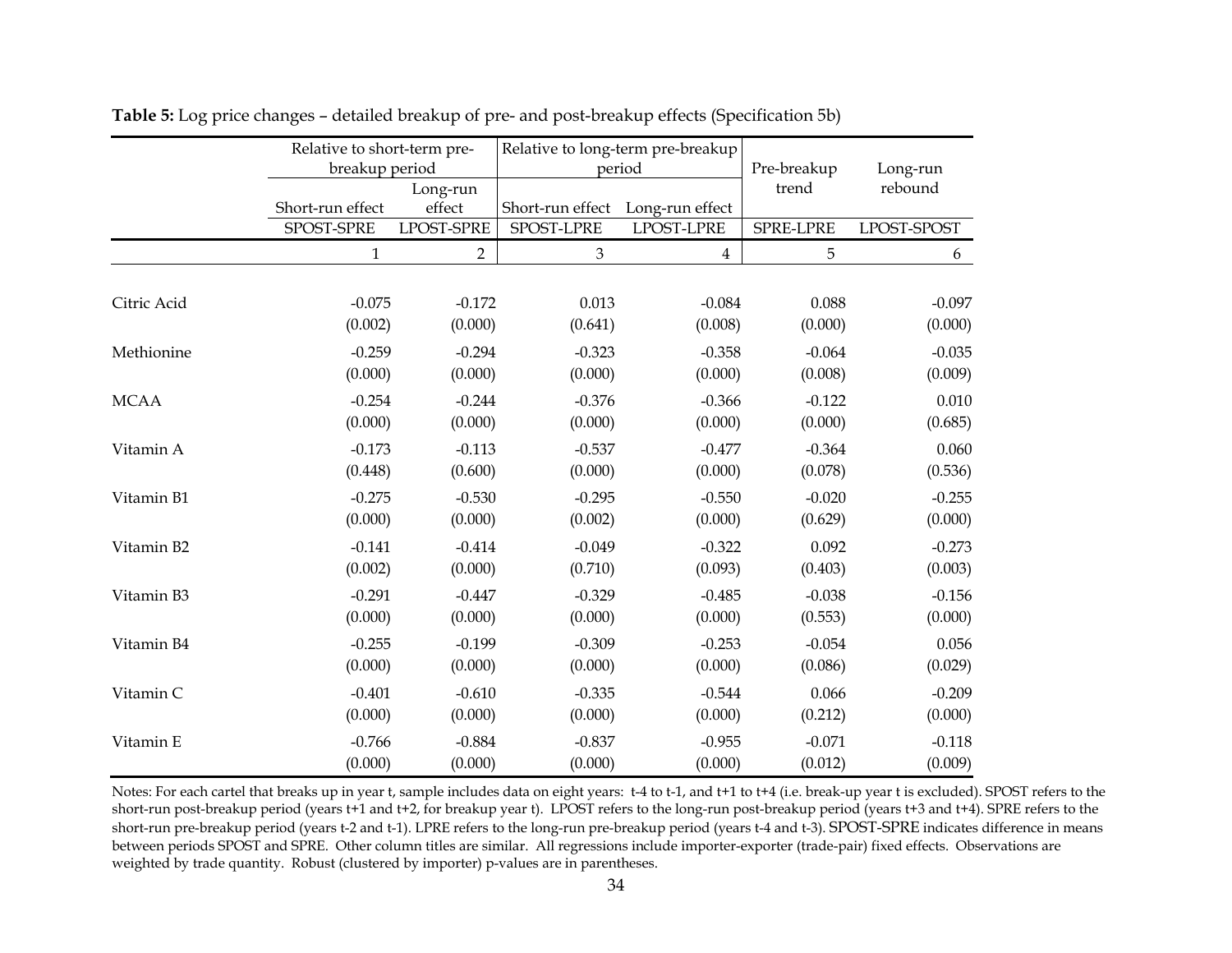### **Figure 3:** Log price trends



Notes: For each cartel that breaks up in year t, sample includes data on nine years: t-4 to t+4. All regressions include importer-exporter (trade-pair) fixed effects. Observations are weighted by import quantity. Confidence intervals use robust (clustered by importer) standard errors. For Vitamin B1 the estimated start year is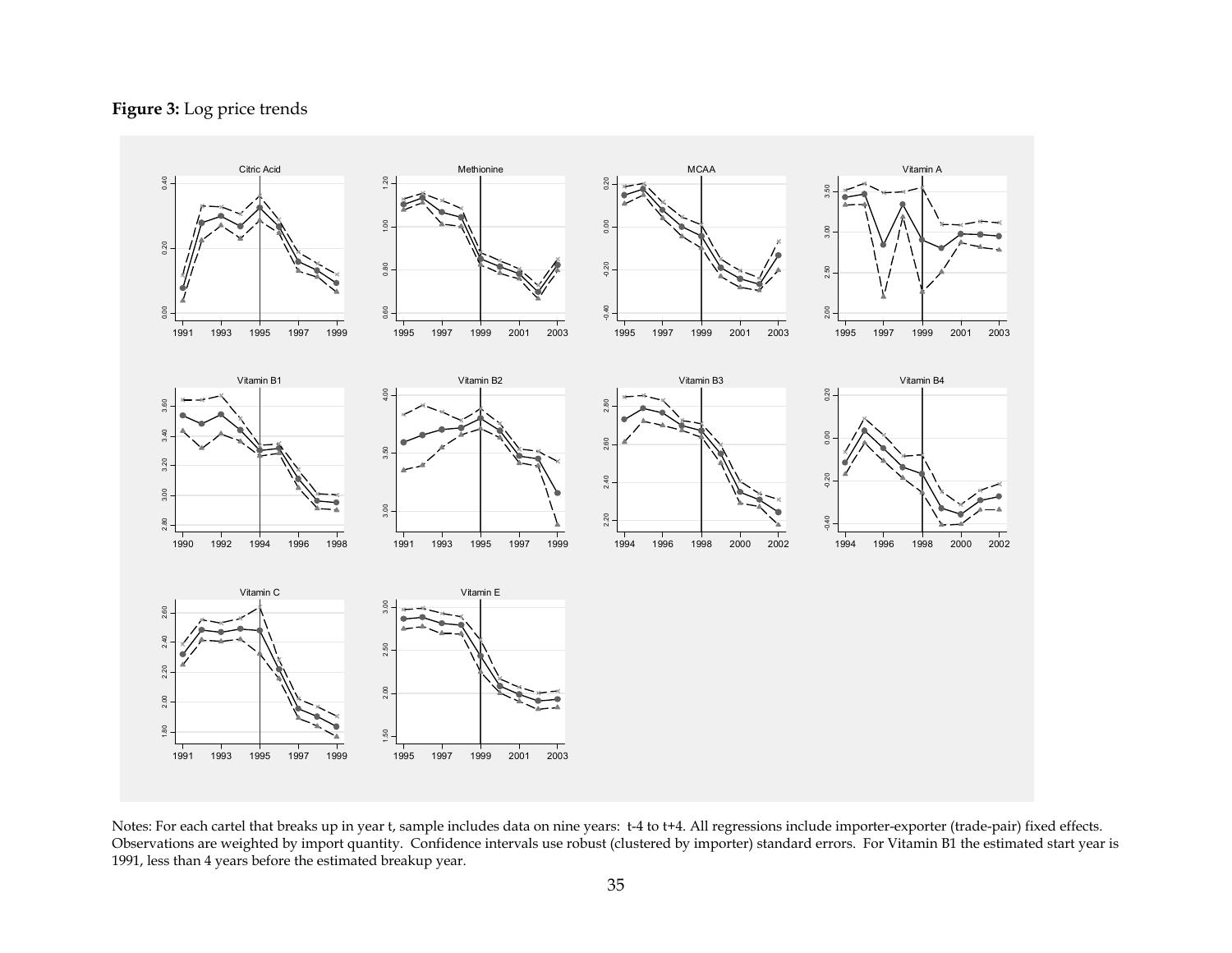

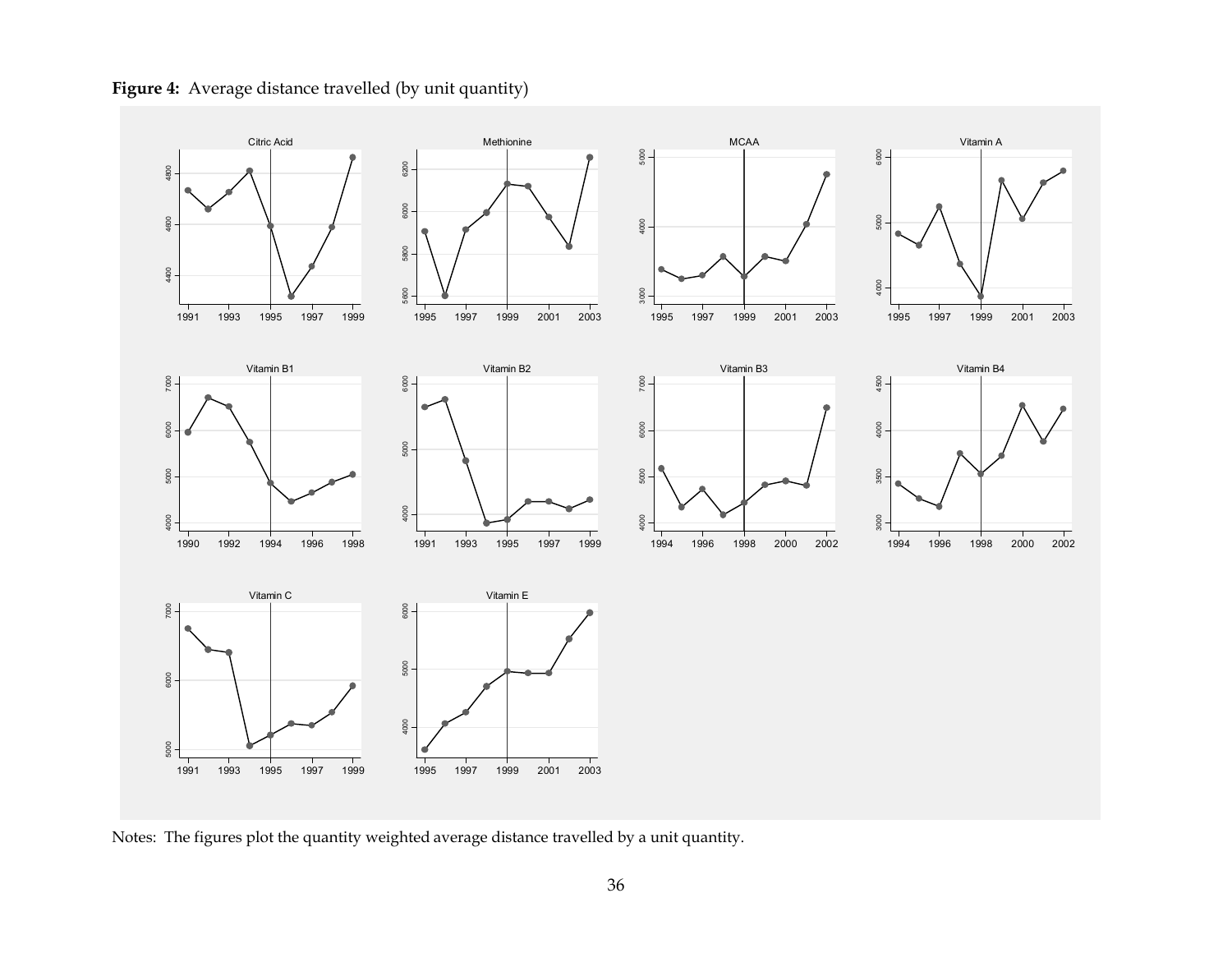|             |           | Relative to 4-year | Relative to short-term<br>pre-breakup period |                   |  |
|-------------|-----------|--------------------|----------------------------------------------|-------------------|--|
|             |           | pre-breakup period | Short-run effect                             | Long-run effect   |  |
|             | SPOST-PRE | <b>LPOST-PRE</b>   | SPOST-SPRE                                   | <b>LPOST-SPRE</b> |  |
|             | 1a        | 1 <sub>b</sub>     | 2a                                           | 2 <sub>b</sub>    |  |
| Citric Acid | $-0.111$  | $-0.159$           | $-0.096$                                     | $-0.144$          |  |
|             | (0.015)   | (0.000)            | (0.025)                                      | (0.000)           |  |
| Methionine  | 0.012     | $-0.007$           | 0.009                                        | $-0.010$          |  |
|             | (0.792)   | (0.868)            | (0.850)                                      | (0.820)           |  |
| <b>MCAA</b> | $-0.018$  | $-0.055$           | $-0.030$                                     | $-0.067$          |  |
|             | (0.658)   | (0.296)            | (0.508)                                      | (0.250)           |  |
| Vitamin A   | $-0.007$  | 0.012              | $-0.014$                                     | 0.005             |  |
|             | (0.862)   | (0.811)            | (0.736)                                      | (0.930)           |  |
| Vitamin B1  | $-0.150$  | $-0.093$           | $-0.125$                                     | $-0.068$          |  |
|             | (0.003)   | (0.102)            | (0.018)                                      | (0.230)           |  |
| Vitamin B2  | $-0.027$  | $-0.065$           | 0.022                                        | $-0.022$          |  |
|             | (0.573)   | (0.256)            | (0.823)                                      | (0.834)           |  |
| Vitamin B3  | $-0.022$  | $-0.021$           | $-0.042$                                     | $-0.041$          |  |
|             | (0.573)   | (0.641)            | (0.296)                                      | (0.400)           |  |
| Vitamin B4  | $-0.049$  | $-0.085$           | $-0.051$                                     | $-0.088$          |  |
|             | (0.152)   | (0.047)            | (0.156)                                      | (0.040)           |  |
| Vitamin C   | $-0.118$  | $-0.163$           | $-0.125$                                     | $-0.169$          |  |
|             | (0.018)   | (0.002)            | (0.009)                                      | (0.000)           |  |
| Vitamin E   | $-0.084$  | $-0.017$           | $-0.097$                                     | $-0.030$          |  |
|             | (0.042)   | (0.760)            | (0.024)                                      | (0.600)           |  |

**Table 6:** Effect of cartel breakup on distance coefficient on propensity to trade

Notes: The dependent variable in the probit propensity estimation is a dummy =1 if there is non-zero trade between a country pair. SPOST refers to the short-run post-breakup period (years t+1 and t+2, for breakup year t). LPOST refers to the long-run post-breakup period (years t+3 and t+4). PRE refers to the 4-year prebreakup period (years t-4 to t-1).SPRE refers to the short-run pre-breakup period (years t-2 and t-1). LPRE refers to the long-run pre-breakup period (years t-4 and t-3). SPOST-PRE indicates difference in means between periods SPOST and PRE. Other column titles are similar. All specifications include importer, exporter and year effects. Other controls are discussed in the text and data appendix. Robust (clustered by importer) p-values are in parentheses.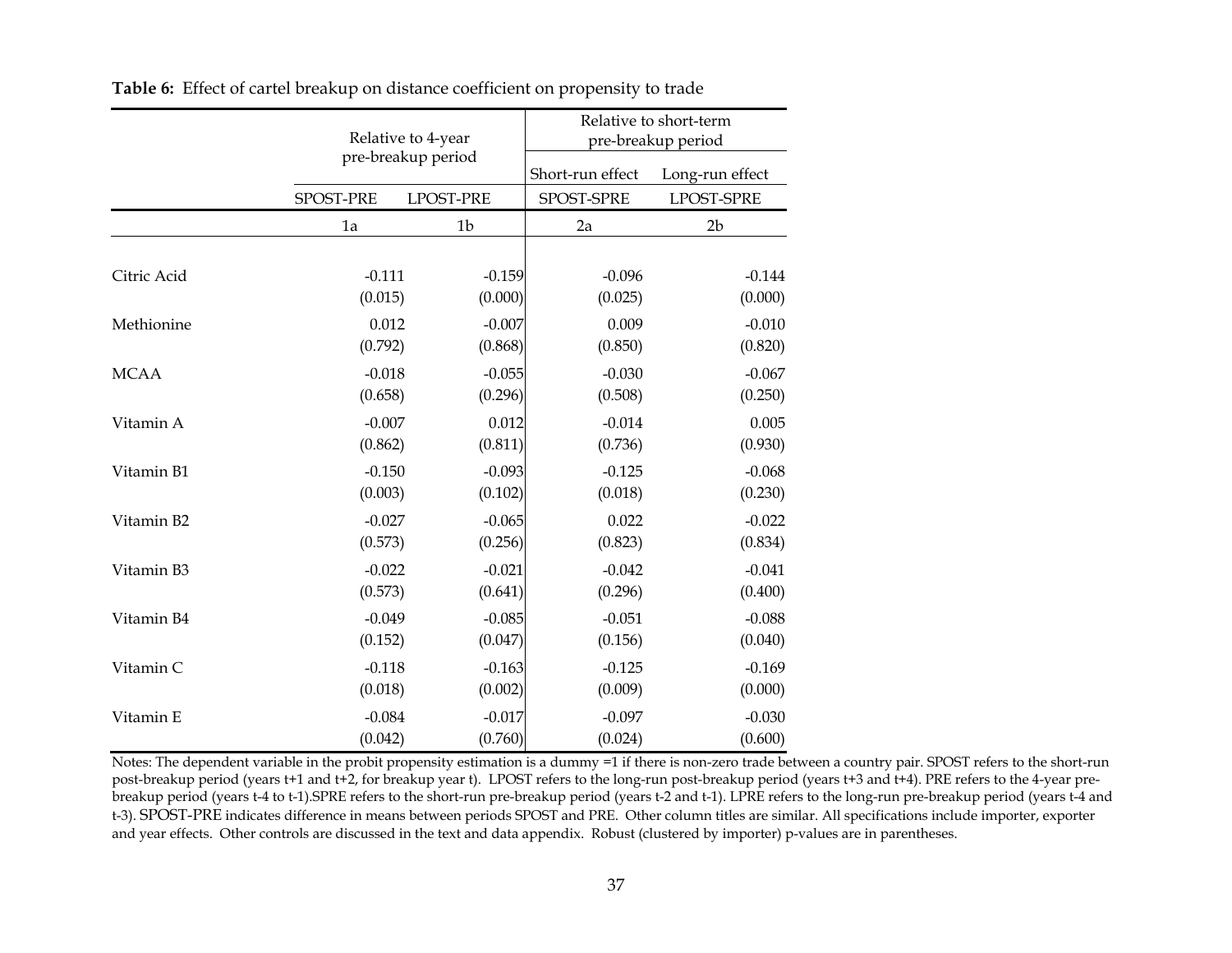|             |           | Relative to 4-year | Relative to short-term<br>pre-breakup period |                 |  |
|-------------|-----------|--------------------|----------------------------------------------|-----------------|--|
|             |           | pre-breakup period | Short-run effect                             | Long-run effect |  |
|             | SPOST_PRE | LPOST_PRE          | SPOST_SPRE                                   | LPOST_SPRE      |  |
|             | 1a        | 1 <sub>b</sub>     | 2a                                           | 2 <sub>b</sub>  |  |
| Citric Acid | 0.122     | 0.110              | 0.157                                        | 0.166           |  |
|             | (0.215)   | (0.378)            | (0.076)                                      | (0.130)         |  |
| Methionine  | $-0.007$  | $-0.008$           | 0.016                                        | $-0.014$        |  |
|             | (0.932)   | (0.920)            | (0.814)                                      | (0.860)         |  |
| <b>MCAA</b> | $-0.079$  | $-0.023$           | 0.093                                        | 0.473           |  |
|             | (0.553)   | (0.938)            | (0.501)                                      | (0.020)         |  |
| Vitamin A   | 0.024     | $-0.011$           | 0.037                                        | 0.052           |  |
|             | (0.789)   | (0.905)            | (0.712)                                      | (0.560)         |  |
| Vitamin B1  | $-0.021$  | $-0.213$           | $-0.029$                                     | $-0.222$        |  |
|             | (0.933)   | (0.244)            | (0.884)                                      | (0.130)         |  |
| Vitamin B2  | $-0.016$  | $-0.054$           | 0.012                                        | $-0.036$        |  |
|             | (0.726)   | (0.310)            | (0.907)                                      | (0.740)         |  |
| Vitamin B3  | 0.101     | 0.003              | 0.161                                        | 0.062           |  |
|             | (0.302)   | (0.974)            | (0.127)                                      | (0.580)         |  |
| Vitamin B4  | 0.101     | 0.033              | 0.135                                        | 0.109           |  |
|             | (0.461)   | (0.875)            | (0.219)                                      | (0.380)         |  |
| Vitamin C   | 0.062     | 0.076              | 0.213                                        | 0.283           |  |
|             | (0.805)   | (0.822)            | (0.257)                                      | (0.250)         |  |
| Vitamin E   | 0.163     | 0.022              | 0.221                                        | 0.057           |  |
|             | (0.220)   | (0.775)            | (0.059)                                      | (0.430)         |  |

**Table 7:** Effect of cartel breakup on distance coefficient gravity equations

Notes: The dependent variable in the gravity equation is log trade value. SPOST refers to the short-run post-breakup period (years t+1 and t+2, for breakup year t). LPOST refers to the long-run post-breakup period (years t+3 and t+4). PRE refers to the 4-year pre-breakup period (years t-4 to t-1).SPRE refers to the short-run pre-breakup period (years t-2 and t-1). LPRE refers to the long-run pre-breakup period (years t-4 and t-3). SPOST-PRE indicates difference in means between periods SPOST and PRE. Other column titles are similar. All regressions include importer, exporter and year effects. These specifications also include correction for zero-trades based on Helpman et al (2008). Other controls are discussed in the text and data appendix. Robust (clustered by importer) p-values are in parentheses.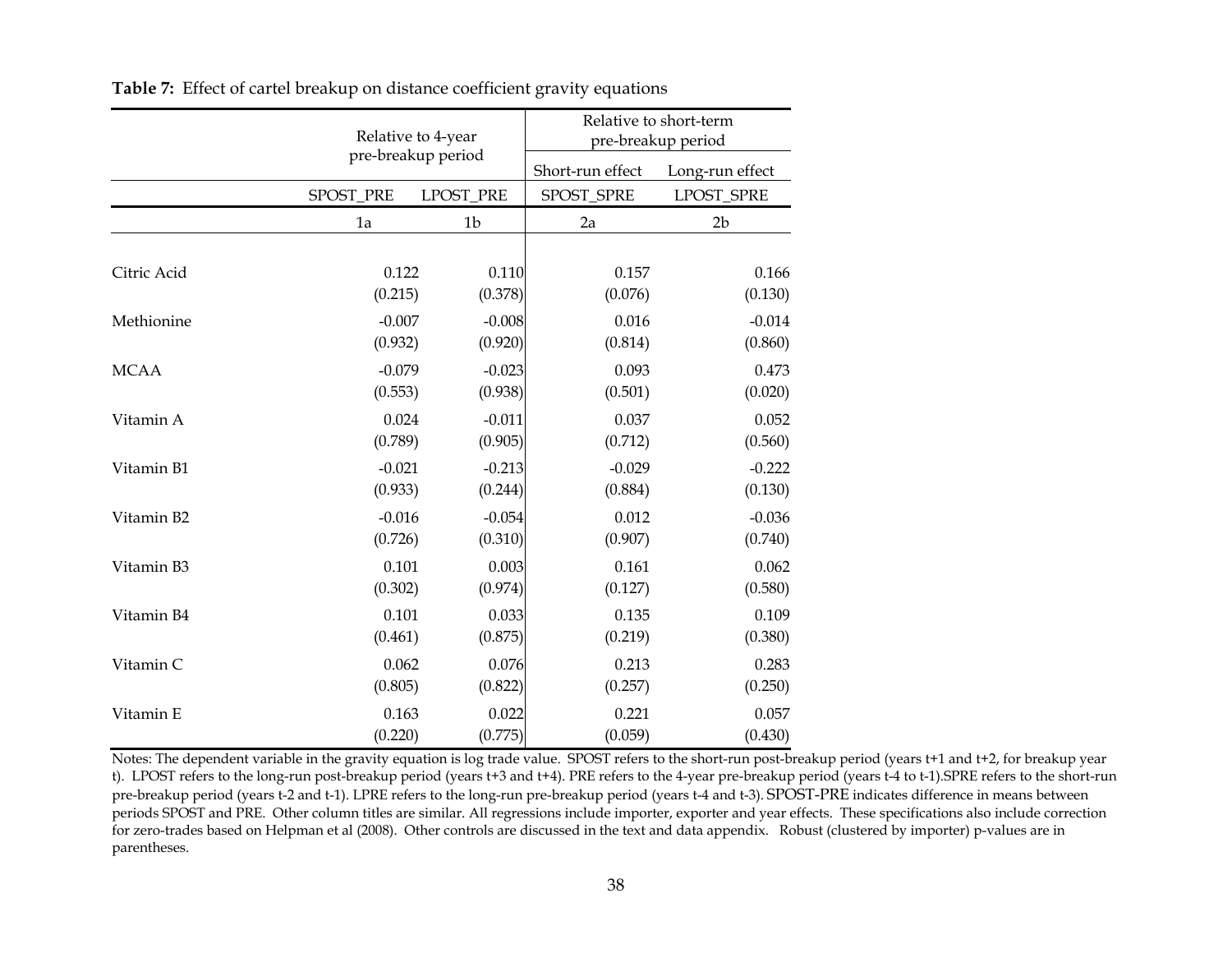

### **Figure 5a:** Change (relative to breakup year -5) in the distance coefficient in a probit (propensity to trade) equation

Notes: The dependent variable in the probit regression is a dummy =1 if there is non-zero trade between a country pair. All regressions include exporter, importer fixed effects and year effects. Other controls are discusse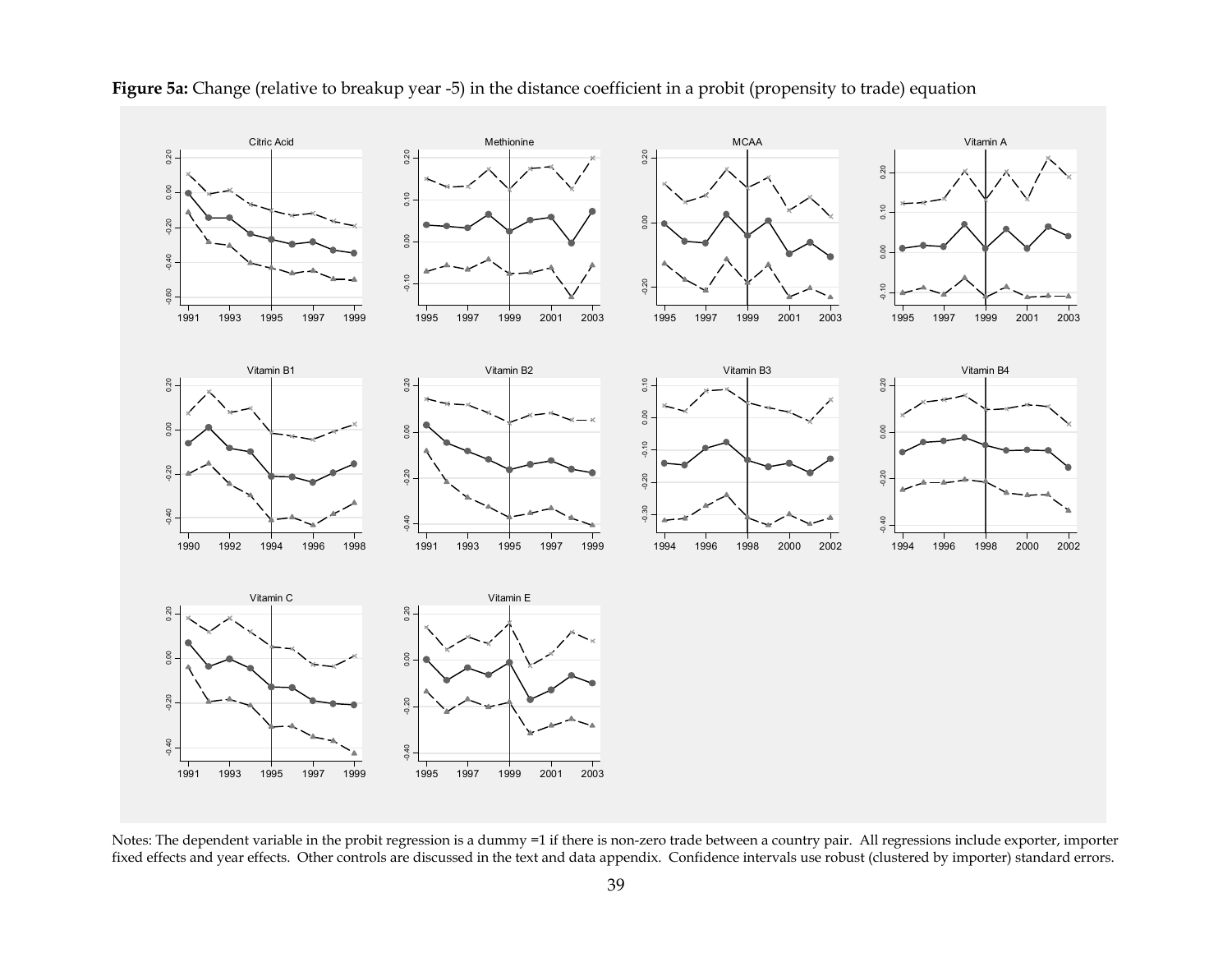

### **Figure 5b:** Change (relative to breakup year -5) in the distance coefficient in a gravity equation

Notes: The dependent variable in the gravity equation is log trade value. All regressions include exporter, importer fixed effects and year effects, and include correction for zero-trade based on Helpman et al (2008). Other controls are discussed in the text and data appendix. Confidence intervals use robust (clustered by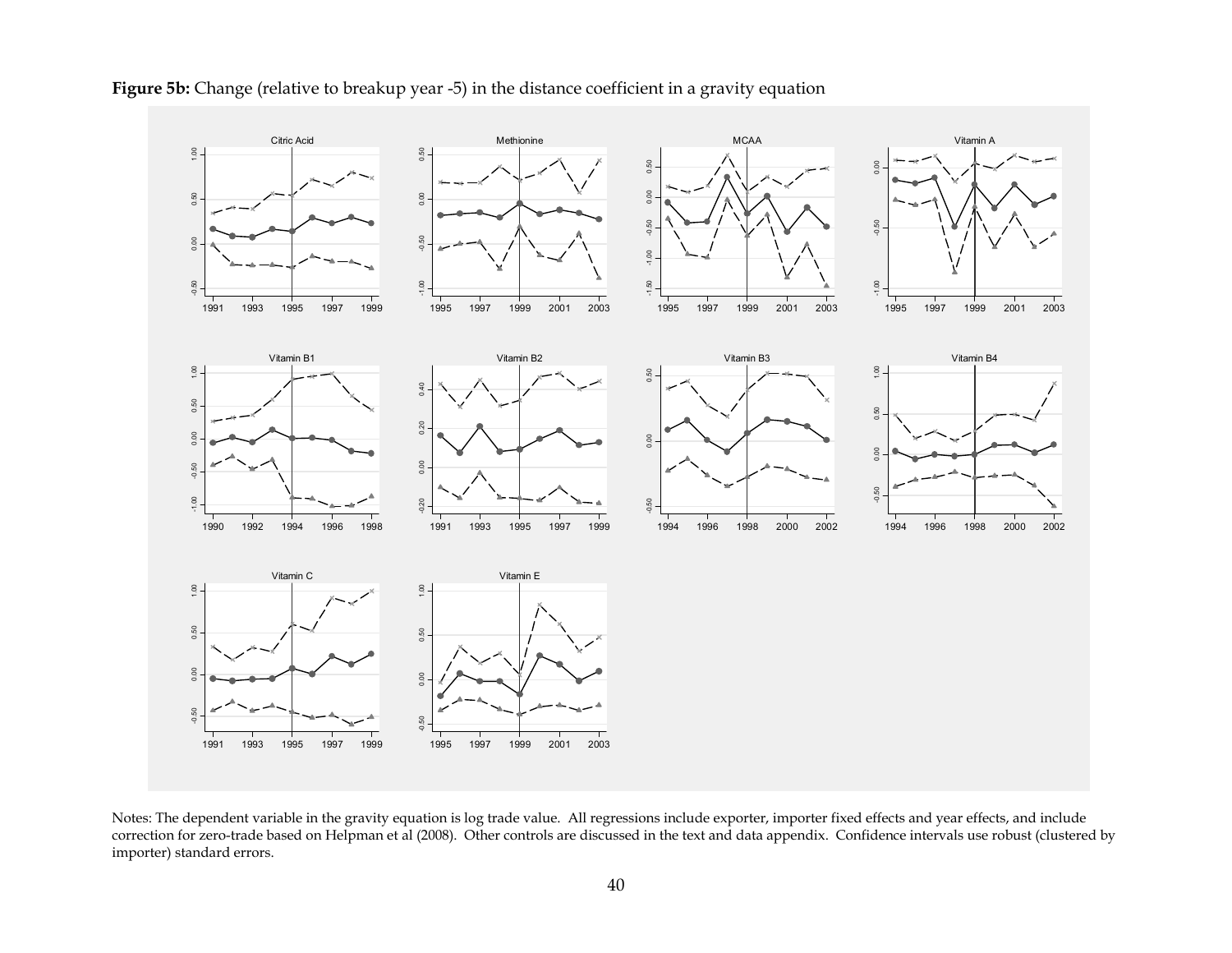|             |                    | HHI            |                                              |                    |                    |                                                                             | Number of partners                           |                     |  |  |
|-------------|--------------------|----------------|----------------------------------------------|--------------------|--------------------|-----------------------------------------------------------------------------|----------------------------------------------|---------------------|--|--|
|             | Relative to 4-year |                | Relative to short-term<br>pre-breakup period |                    | Relative to 4-year |                                                                             | Relative to short-term<br>pre-breakup period |                     |  |  |
|             | pre-breakup period |                | Short-run<br>effect                          | Long-run<br>effect | pre-breakup period |                                                                             |                                              | Short-run<br>effect |  |  |
|             |                    |                |                                              |                    |                    | SPOST_PRE LPOST_PRE SPOST_SPRE LPOST_SPRE SPOST_PRE LPOST_PRE<br>SPOST_SPRE |                                              | LPOST_SPRE          |  |  |
|             | 1a                 | 1 <sub>b</sub> | 2a                                           | 2 <sub>b</sub>     | 3a                 | 3 <sub>b</sub>                                                              | 4a                                           | 4b                  |  |  |
| Citric Acid | $-0.011$           | 0.009          | $-0.019$                                     | 0.001              | $-0.325$           | $-0.060$                                                                    | $-0.632$                                     | $-0.367$            |  |  |
|             | (0.491)            | (0.655)        | (0.293)                                      | (0.970)            | (0.606)            | (0.936)                                                                     | (0.330)                                      | (0.640)             |  |  |
| Methionine  | $-0.037$           | $-0.032$       | $-0.039$                                     | $-0.034$           | 0.498              | 0.541                                                                       | 0.818                                        | 0.863               |  |  |
|             | (0.173)            | (0.351)        | (0.116)                                      | (0.320)            | (0.271)            | (0.411)                                                                     | (0.096)                                      | (0.170)             |  |  |
| <b>MCAA</b> | $-0.003$           | 0.000          | 0.020                                        | 0.024              | 0.270              | 0.217                                                                       | $-0.160$                                     | $-0.215$            |  |  |
|             | (0.863)            | (0.999)        | (0.224)                                      | (0.140)            | (0.631)            | (0.687)                                                                     | (0.670)                                      | (0.680)             |  |  |
| Vitamin A   | $-0.037$           | $-0.070$       | $-0.038$                                     | $-0.071$           | 0.768              | 1.632                                                                       | 0.762                                        | 1.627               |  |  |
|             | (0.206)            | (0.046)        | (0.258)                                      | (0.050)            | (0.299)            | (0.007)                                                                     | (0.400)                                      | (0.020)             |  |  |
| Vitamin B1  | 0.020              | $-0.023$       | 0.019                                        | $-0.024$           | 0.972              | 1.042                                                                       | 0.640                                        | 0.710               |  |  |
|             | (0.706)            | (0.610)        | (0.745)                                      | (0.610)            | (0.000)            | (0.017)                                                                     | (0.000)                                      | (0.120)             |  |  |
| Vitamin B2  | $-0.041$           | $-0.032$       | $-0.042$                                     | $-0.033$           | 1.131              | 1.089                                                                       | 0.857                                        | 0.815               |  |  |
|             | (0.379)            | (0.613)        | (0.456)                                      | (0.660)            | (0.348)            | (0.177)                                                                     | (0.437)                                      | (0.230)             |  |  |
| Vitamin B3  | $-0.036$           | $-0.022$       | $-0.042$                                     | $-0.029$           | 1.725              | 0.438                                                                       | 1.639                                        | 0.350               |  |  |
|             | (0.107)            | (0.247)        | (0.047)                                      | (0.130)            | (0.009)            | (0.679)                                                                     | (0.007)                                      | (0.730)             |  |  |
| Vitamin B4  | $-0.005$           | $-0.017$       | $-0.005$                                     | $-0.017$           | 0.601              | 0.673                                                                       | 0.555                                        | 0.626               |  |  |
|             | (0.675)            | (0.730)        | (0.731)                                      | (0.750)            | (0.408)            | (0.199)                                                                     | (0.275)                                      | (0.030)             |  |  |
| Vitamin C   | 0.027              | 0.024          | 0.034                                        | 0.031              | $-0.457$           | $-0.453$                                                                    | $-0.773$                                     | $-0.769$            |  |  |
|             | (0.136)            | (0.319)        | (0.010)                                      | (0.110)            | (0.531)            | (0.478)                                                                     | (0.310)                                      | (0.220)             |  |  |
| Vitamin E   | $-0.045$           | $-0.054$       | $-0.026$                                     | $-0.036$           | 1.863              | 2.309                                                                       | 1.243                                        | 1.697               |  |  |
|             | (0.050)            | (0.016)        | (0.328)                                      | (0.150)            | (0.002)            | (0.004)                                                                     | (0.073)                                      | (0.050)             |  |  |

**Table 8:** Changes in concentration measures

Notes: For each cartel that breaks up in year t, sample includes data on eight years: t-4 to t-1, and t+1 to t+4 (i.e. break-up year t is excluded). SPOST refers to the short-run post-breakup period (years t+1 and t+2, for breakup year t). LPOST refers to the long-run post-breakup period (years t+3 and t+4). PRE refers to the 4-year pre-breakup period (years t-4 to t-1).SPRE refers to the short-run pre-breakup period (years t-2 and t-1). LPRE refers to the long-run prebreakup period (years t-4 and t-3). SPOST-PRE indicates difference in means between periods SPOST and PRE. Other column titles are similar. All regressions include importer fixed effects. Observations are weighted by import quantity. Robust (clustered by importer) p-values are in parentheses.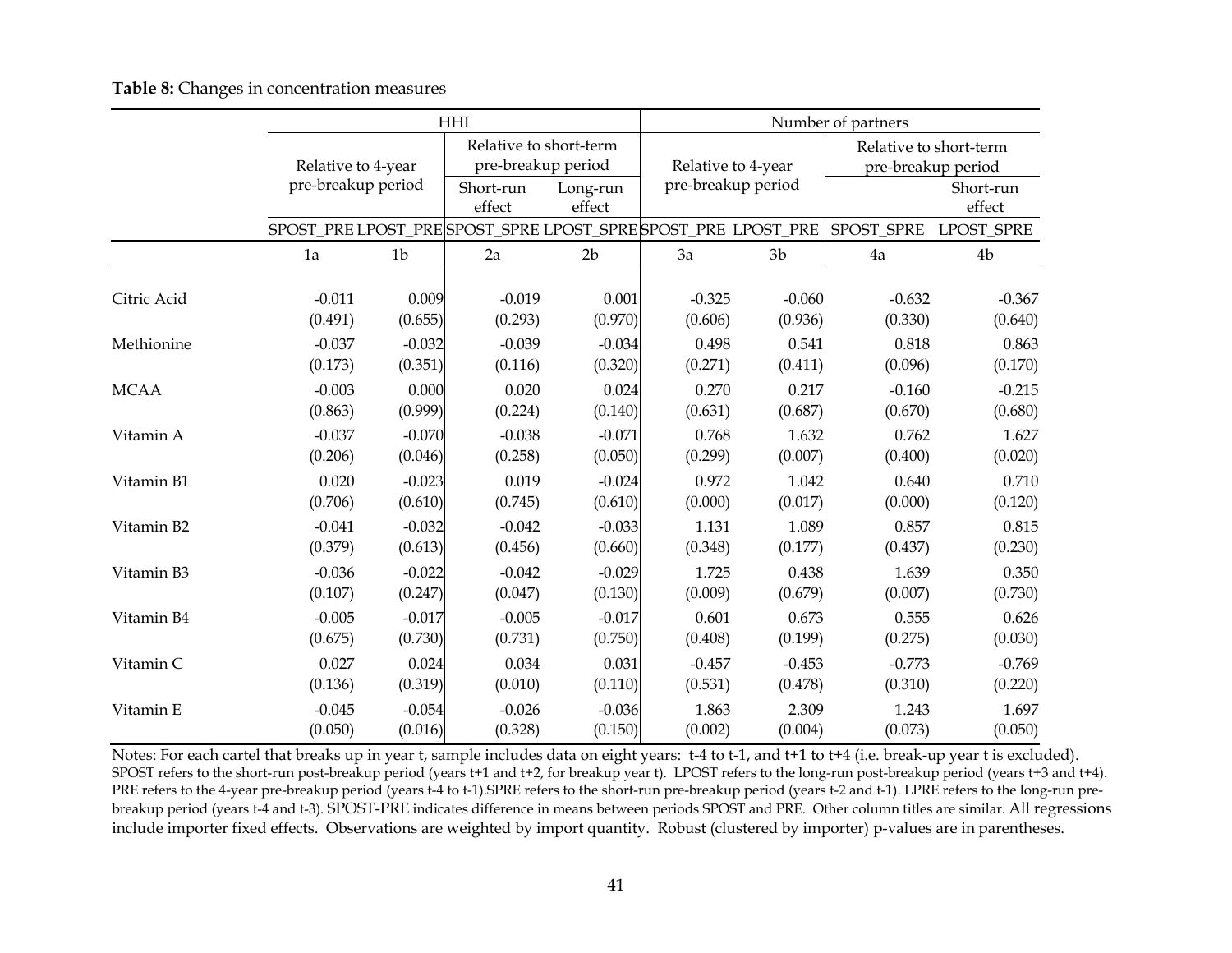### **Figure 6:** HHI (concentration) Trends



Notes: For each cartel that breaks up in year t, sample includes data on nine years: t-4 to t+4. All regressions include importer fixed effects. The importer-year observations are weighted by total import quantity. Confide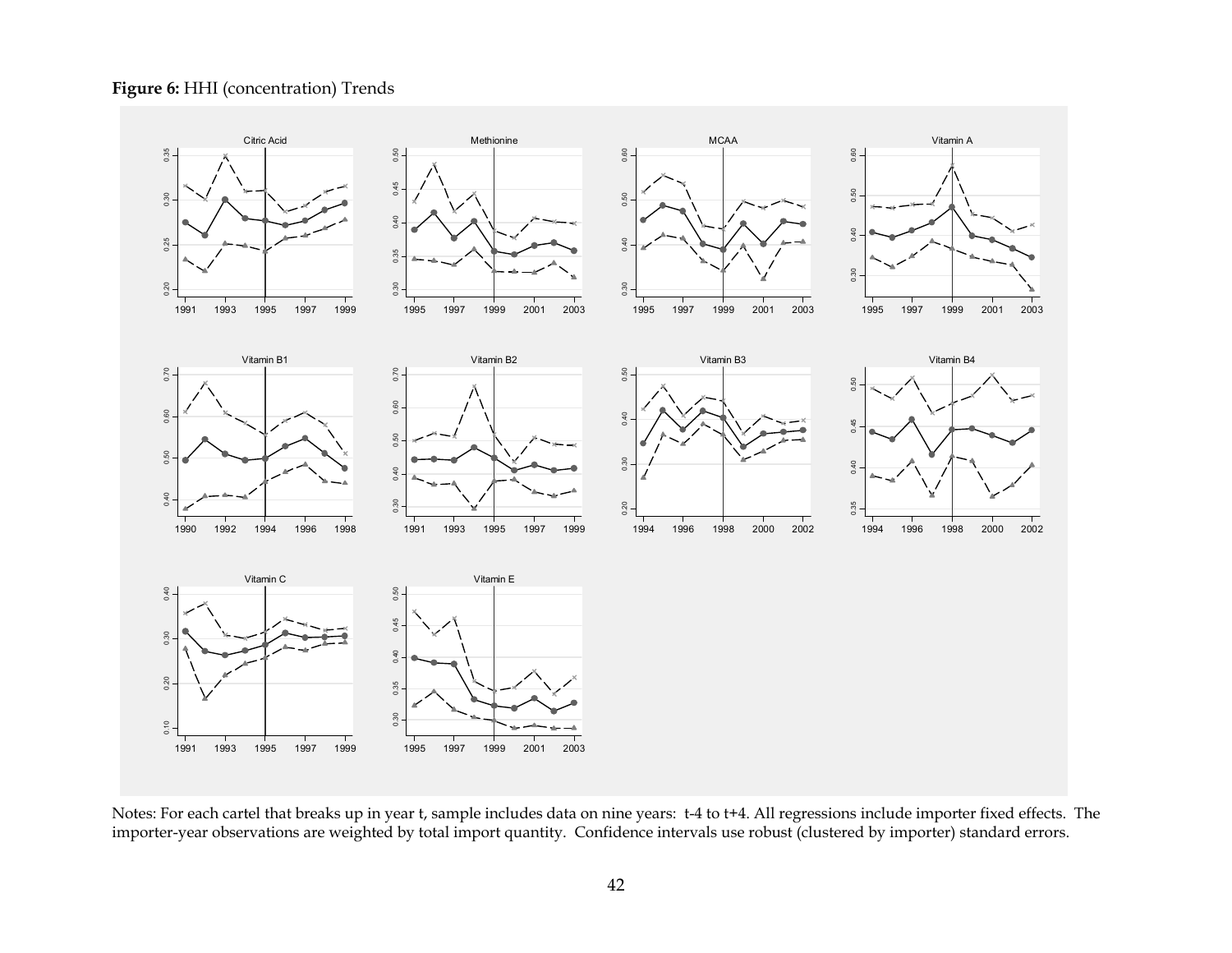## **Table 9:** Measures of extent of cross-hauling

|             |                 | Imports share of total<br>trade for cartel home<br>countries | Imports from other<br>cartels share of total<br>imports |                  | Mean HHI:<br>Pre-breakup period |                |                    | Mean HHI:<br>Post-breakup period |       |                    |
|-------------|-----------------|--------------------------------------------------------------|---------------------------------------------------------|------------------|---------------------------------|----------------|--------------------|----------------------------------|-------|--------------------|
|             | Pre-<br>breakup | Post-<br>breakup                                             | Pre-<br>breakup                                         | Post-<br>breakup | Cartel<br>border                | Other          | Diff               | Cartel<br>border                 | Other | Diff               |
|             | 1a              | 1 <sub>b</sub>                                               | 2a                                                      | 2 <sub>b</sub>   | 3a                              | 3 <sub>b</sub> | 3c                 | 4a                               | 4b    | $4\mathrm{c}$      |
| Citric Acid | 55.0%           | 53.5%                                                        | 36.5%                                                   | 29.4%            | 0.293                           | 0.371          | $-0.078$<br>(.386) | 0.277                            | 0.324 | $-0.047$<br>(.341) |
| Methionine  | 25.4%           | 20.8%                                                        | 27.2%                                                   | 28.4%            | 0.324                           | 0.454          | $-0.13$<br>(.026)  | 0.303                            | 0.366 | $-0.063$<br>(.147) |
| <b>MCAA</b> | 18.3%           | $16.4\%$                                                     | 74.6%                                                   | 72.7%            | 0.315                           | 0.52           | $-0.205$<br>(.030) | 0.365                            | 0.502 | $-0.137$<br>(.112) |
| Vitamin A   | 22.1%           | 23.8%                                                        | 91.0%                                                   | 83.3%            | 0.404                           | 0.34           | 0.064<br>(.587)    | 0.371                            | 0.327 | 0.044<br>(.477)    |
| Vitamin B1  | 44.0%           | 20.2%                                                        | 0.5%                                                    | 7.1%             | 0.509                           | 0.366          | 0.143<br>(.000)    | 0.562                            | 0.538 | 0.024<br>(.890)    |
| Vitamin B2  | 30.0%           | 21.9%                                                        | 41.8%                                                   | 61.7%            | 0.610                           | 0.354          | 0.256<br>(.146)    | 0.490                            | 0.320 | 0.17<br>(.000)     |
| Vitamin B3  | $60.0\%$        | 49.8%                                                        | 22.2%                                                   | 15.7%            | 0.551                           | 0.359          | 0.192<br>(.098)    | 0.429                            | 0.332 | 0.097<br>(.248)    |
| Vitamin B4  | 38.6%           | 29.4%                                                        | 71.1%                                                   | 71.2%            | 0.234                           | 0.463          | $-0.229$<br>(.037) | 0.256                            | 0.424 | $-0.168$<br>(.055) |
| Vitamin C   | 39.8%           | 35.5%                                                        | 29.1%                                                   | 21.3%            | 0.256                           | 0.312          | $-0.056$<br>(.035) | 0.292                            | 0.332 | $-0.04$<br>(.082)  |
| Vitamin E   | 23.8%           | 29.7%                                                        | 76.4%                                                   | 56.5%            | 0.325                           | 0.358          | $-0.033$<br>(.648) | 0.333                            | 0.302 | 0.031<br>(.569)    |

Notes: The samples in Columns 3b and 4b exclude cartel home countries. p-values are in parentheses.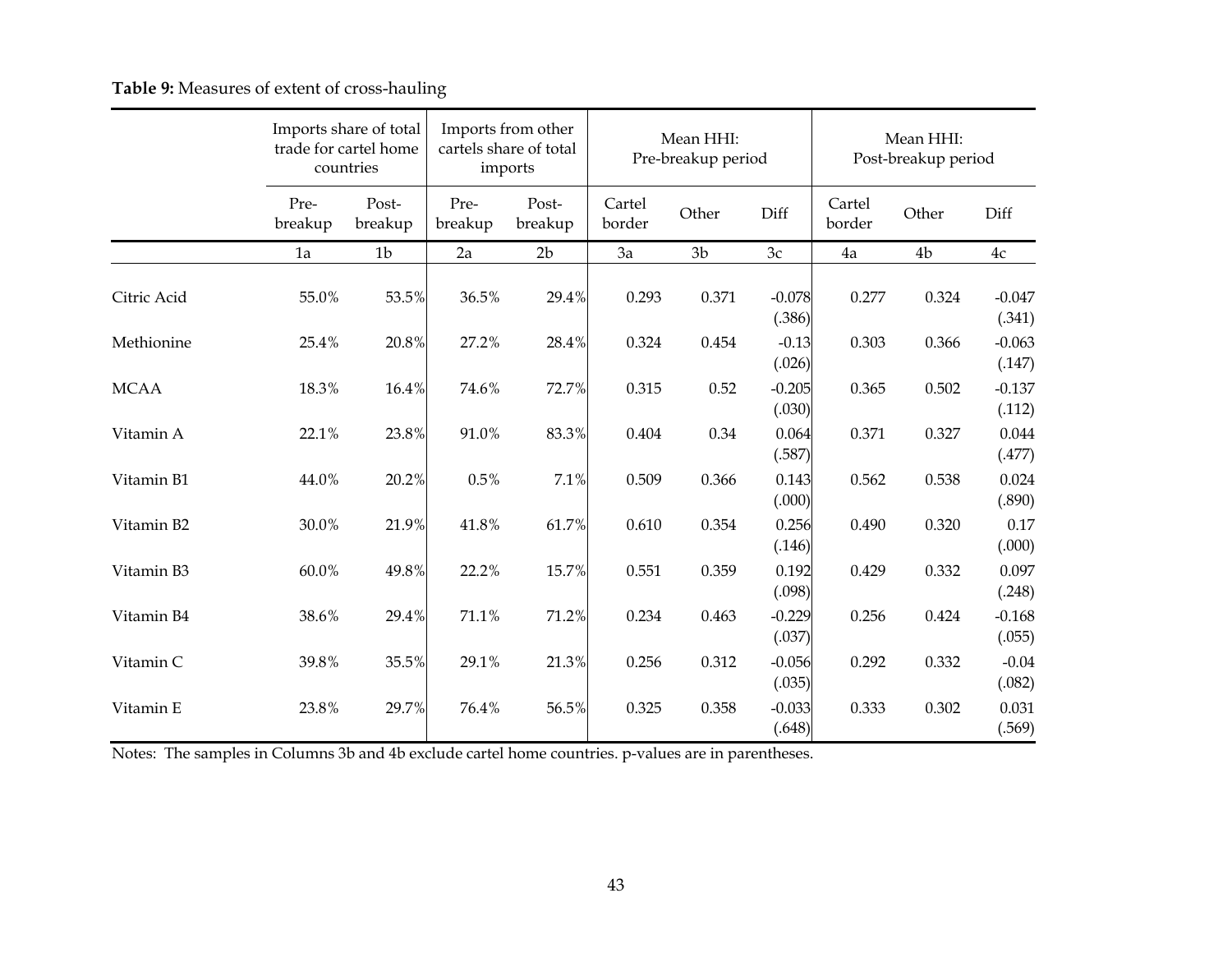### **Data appendix**

#### **D1. Definitions for key variables**

- *1. Importer (or reporter):* the country reporting the data (on imports).
- *2. Exporter (or partner):* the country that is the source of reported imports.
- *3. Trade value*: total trade value in nominal US\$.
- *4. Trade quantity*: total trade quantity (in reported units).
- *5. Price*: the ratio of trade value to trade quantity, truncated by 2% on both tails of the distribution.44
- *6. Herfindahl-Hirschman Index (HHI)*: the sum of the squares of the relative size of all importers in the

$$
country. \ HHI_{jkt} = \sum_{i=1}^{N_{jkt}} (S_{ijkt})^2
$$

where *sijkt* is the market share of export country *i* in the total value of imports (of product *k*) entering country *j* in period t, and *Njkt* is the number of countries exporting product *k* to country *j* in period *t*.

- *7. Number of partners: Njkt* is the number of countries exporting product *k* to country *j* in period *t*.
- *8. Absolute share instability:* the sum of the absolute value of changes in shares between year t and year t-1. Defining *Si,j,t* as the market share of importer i of total value of imports entering country j in year t (for product  $k$  – this index is suppressed throughout this and the next definition), and  $N_{i,t}$  as the total

number of importers in country j in year t:45 ,  $\mathbf{y}_{i,t} = \sum_{j} |B_{i,j,t} - B_{i,j,t-1}|$ 1  $ASHVOL_{i,t} = \sum_{i}^{N_{j,t}}$ *i j t N i*  $S_{i,j,t} - S_{i,j,t-}$  $=\sum_{i=1}^{N}\Bigl|S_{i,j,t}-$ 

*9. Relative share instability:* the sum of the absolute value of changes in shares between year t and year t-1 divided by the mean shares in period t and t-1. Defining *Si,j,t* as the market share of importer i of total value of imports entering country  $j$  in year t, and  $N_{j,t}$  as the total number of importers in country  $j$  in

.

year t: RSHVOL<sub>j,t</sub> = 
$$
\sum_{i=1}^{N_{j,t}} \frac{|S_{i,j,t} - S_{i,j,t-1}|}{0.5 (S_{i,j,t} + S_{i,j,t-1})}
$$

- *10. Import market share: Sijkt* is as defined as in 6 above, i.e., as the market share of export country *i* in the total value of imports of product *k* entering country *j.*
- *11. Export market share: Xijkt* is defined as the share of the exports going to country j in the total value of exports of product *k* by exporter country *i.*

#### **D2. Definitions for control variables used in the trade dummy probit and gravity regressions:**

Most of these control variables are based on Helpman, Melitz and Rubinstein (2008) and defined identically (except for the distance variable). Data on these variables were obtained from multiple sources including the Centre d'Etudes Prospectives et d'Informations Internationales (CEPII), at http://www.cepii.fr/anglaisgraph/bdd/distances.htm, the World Bank's World Development Indicators CD ROM for 2007, and from data provided on Andrew Rose's webpage http://faculty.haas.berkeley.edu/arose/RecRes.htm#Software

1. *Distance*: Log bilateral population weighted distance (in km).

- 2. *Common border*: A binary variable that equals one if importer i and exporter j are neighbors that meet a common physical boundary, and zero otherwise.
- 3. *Island*: a binary variable that equals one if both importer i and exporter j are islands, and zero otherwise.

<sup>44</sup> As described in the data section, quantity and value are set to missing for the top and bottom 2% of the price distribution, so that all subsequent analysis involving these variables exclude these observations.

<sup>45</sup> For both share instability measures, if an importer is present in year t or t-1 and absent in the other year, the share in the year it is absent is set to zero.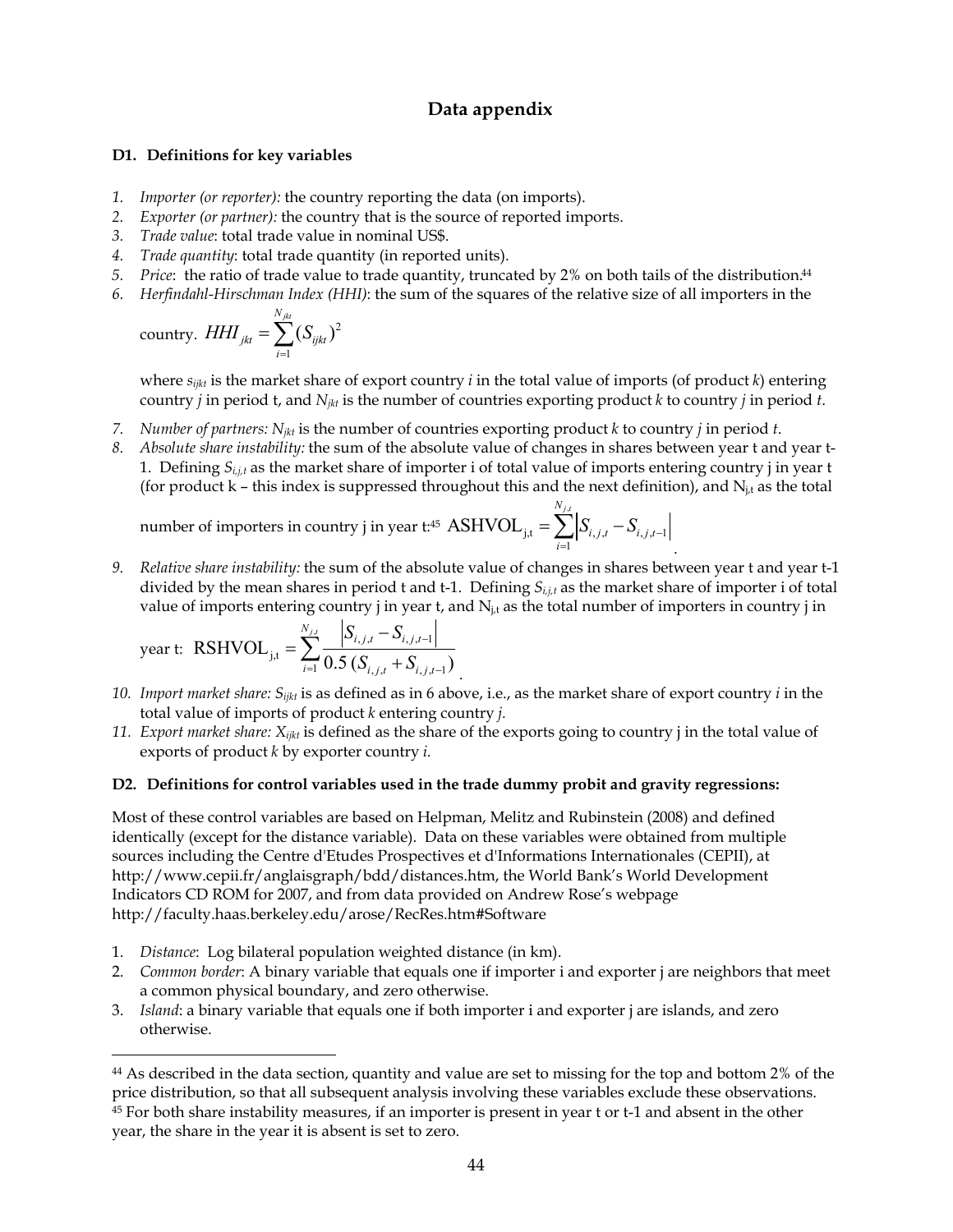- 4. *Landlocked*: a binary variable that equals one if both exporting country j and importing country i have no coastline or direct access to sea, and zero otherwise.
- 5. *Colonial ties*: a binary variable that equals one if importing country i ever colonized exporting country j or vice versa, and zero otherwise.
- 6. *Currency union*: a binary variable that equals one if importing country i and exporting country j use the same currency or if within the country pair money was interchangeable at a 1:1 exchange rate for an extended period of time (see Rose (2000, 2004) and Glick and Rose (2002)), and zero otherwise.
- 7. *Legal system*: a binary variable that equals one if the importing country i and exporting country j share the same legal origin, and zero otherwise.
- 8. *RTA*: a binary variable that equals one if exporting country j and importing country i belong to a common regional trade agreement, and zero otherwise.
- 9. *NON-WTO*: a binary variable equals one if both exporting country j and importing country i do not belong to the GATT/WTO, and zero otherwise.<sup>46</sup>
- 10. *WTO*: a binary variable equals one if both countries belong to the GATT/WTO, and zero otherwise.
- 11. *GDP:* log of the product of the GDPs of the importer and exporter measured in constant 2000 US dollars (obtained from the 2007 World Bank World Development Indicators CD ROM).
- 12. *GDPPC:* log of the product of the per capita GDPs of the importer and exporter measured in constant 2000 US dollars (obtained from the 2007 World Bank World Development Indicators CD ROM)
- 13. *Common colony*: a dummy variable indicating whether the two countries have had a common colonizer after 1945.
- 14. *Common Language:* a dummy variable indicating if a language is spoken by at least 9% of the population in both countries.
- 15. *CU*: a binary variable that equals one if exporting country j and importing country i belong to a common currency union, and zero otherwise.
- 16. *Area*: log product of the areas of importer and exporter.

<u>.</u>

*Excluded variables* (i.e included in the 1<sup>st</sup> stage probit regressions but excluded from the 2<sup>nd</sup> stage gravity regressions):

- 17. *Entry days*: a binary indicator that equals one if the sum of the number of days and procedures to form a business is above the median for both the importing country i and exporting country j,
- 18. *Entry costs:* a binary indicator that equals one if the relative cost (as percent of GDP per capita) of forming a business is above the median in the exporting country j and the importing country i, and zero otherwise.
- 19. *Religion*: (% Protestants in country i \* % Protestants in country j)+(% Catholics in country i \* %Catholics in country j) + (% Muslims in country i \* %Muslims in country j).

<sup>46</sup> For all cartels except Vitamin B4 and Vitamin C, a 1 on the Non-WTO dummy perfectly predicts failure to trade and therefore this variable gets dropped from the analysis.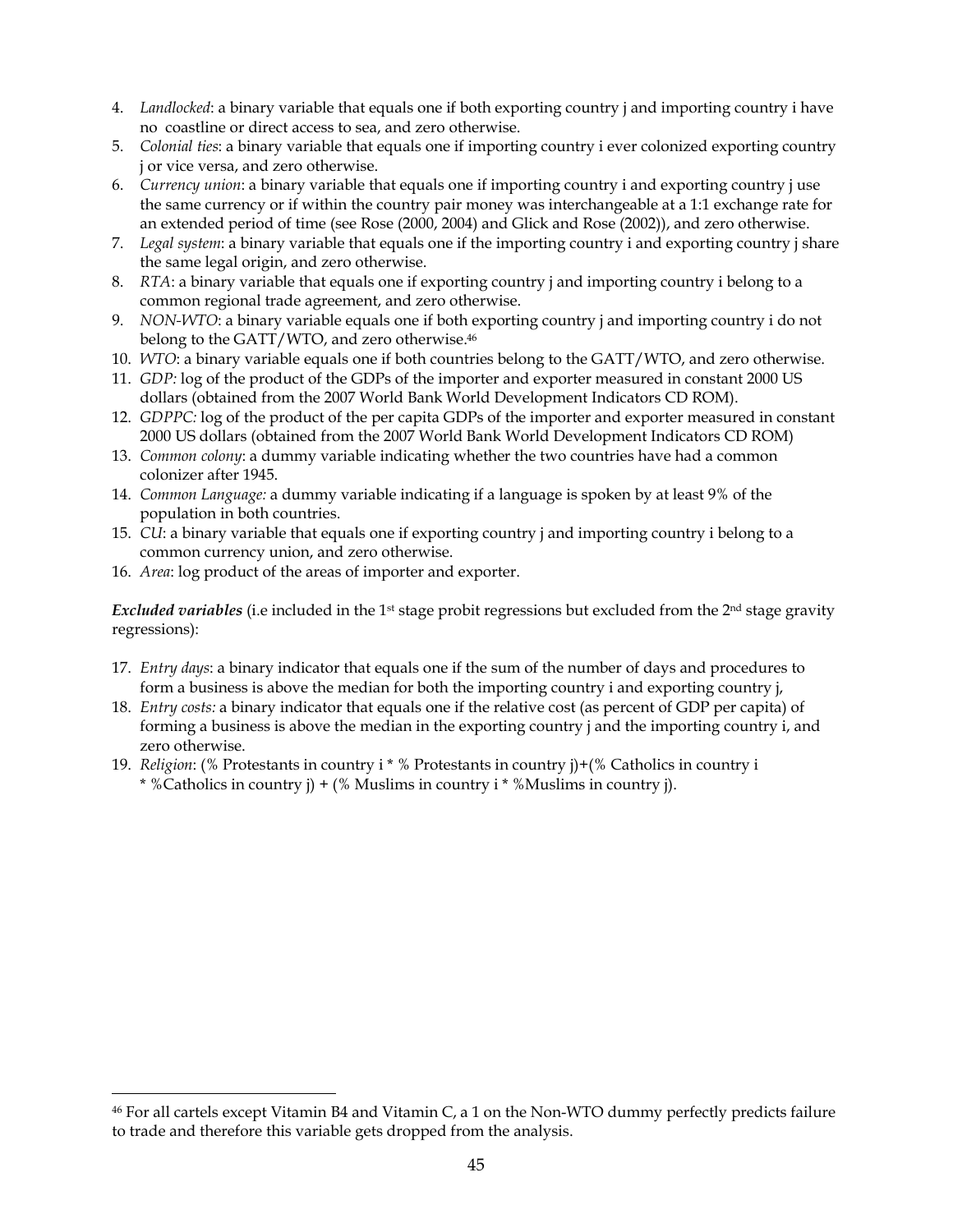### **D3. Cleaning country codes**

The table D1 below briefly summarizes steps taken to clean-up the certain country definitions.

**Table D1: Cleaning country codes** 

| Unusual region           | <b>Classified as</b> | <b>ISO</b> | Comment                                          |
|--------------------------|----------------------|------------|--------------------------------------------------|
|                          |                      | Code       |                                                  |
| Belgium-Luxembourg       | Belgium              | BE         | In later years (post-98), we get only data on    |
|                          |                      |            | Belgium. Since Luxembourg is likely to be        |
|                          |                      |            | small (and since we don't have any reported      |
|                          |                      |            | trade for Luxembourg in later years), we         |
|                          |                      |            | simply reclassify Belgium-Luxembourg as          |
|                          |                      |            | Belgium                                          |
| Fmr Dem. Rep. of         | Germany              | DE         | FRG and DRG are reported pre-91. These are       |
| Germany                  |                      |            | both classified as Germany and the data is       |
| Fmr Fed. Rep. of         |                      |            | aggregated to be consistent with later data on   |
| Germany                  |                      |            | merged Germany. <sup>a</sup>                     |
| Slovakia                 | Czechoslovakia       | CZ         | Up to 1992, data is reported by                  |
| Czech Republic           |                      |            | Czechoslovakia. Later data is split between      |
|                          |                      |            | Slovakia and Czech Republic. We consolidate      |
|                          |                      |            | the post 1992 Slovakia and Czech Republic        |
|                          |                      |            | data into one country. <sup>b</sup>              |
| Fmr Dem. Yemen           | Yemen                | YE         | There is one reported Fmr Arab Rep. of Yemen     |
| Fmr Arab Rep. of Yemen   |                      |            | export in 1990, and lot of exports by Yemen      |
|                          |                      |            | from 1997. We treat them as the same country     |
|                          |                      |            | "Yemen".                                         |
| Fmr Ethiopia             | Ethiopia             | ET         | We assume Fmr Ethiopia is largely consistent     |
|                          |                      |            | with Ethiopia.                                   |
| Fmr Panama, excl. Canal  | Panama               | PA         | Again assume former will be similar to new       |
| Zone                     |                      |            | definition                                       |
| Neth. Antilles and       | Neth. Antilles       | AN         | Minor consolidation of Aruba into Netherland     |
| Aruba                    |                      |            | Antilles.                                        |
| Serbia                   | Serbia and           | CS         | Post 2004, data on Serbia and Montenegro         |
| Montenegro               | Montenegro           |            | split. We aggregate into the combined country.   |
| CÃ 'te d'Ivoire          | Cote D'Ivoire        | CI         | In the trade data, Ivory Coast is spelt as CÃ'te |
|                          |                      |            | d'Ivoire. To be consistent with country code     |
|                          |                      |            | data, we recode this as Cote D'Ivoire.           |
| Rep. of Moldova          | Moldova              | MD         | Renamed to be consistent with country code       |
|                          |                      |            | data                                             |
| United Rep. of Tanzania  | Tanzania             | <b>TZ</b>  | Renamed to be consistent with country code       |
|                          |                      |            | data                                             |
| <b>TFYR</b> of Macedonia | Macedonia            | MK         | Renamed to be consistent with country code       |
|                          |                      |            | data                                             |

Notes: It is possible to have more than a duplication. For example if Serbia and Montenegro traded with Czech Republic and Slovakia, we could have 4 observations for a given (iso\_importer iso\_exporter year) combination. We do not find more than duplications in the methionine data. In any case, our code would simply aggregate the data into one unique (iso\_importer iso\_exporter year) observation.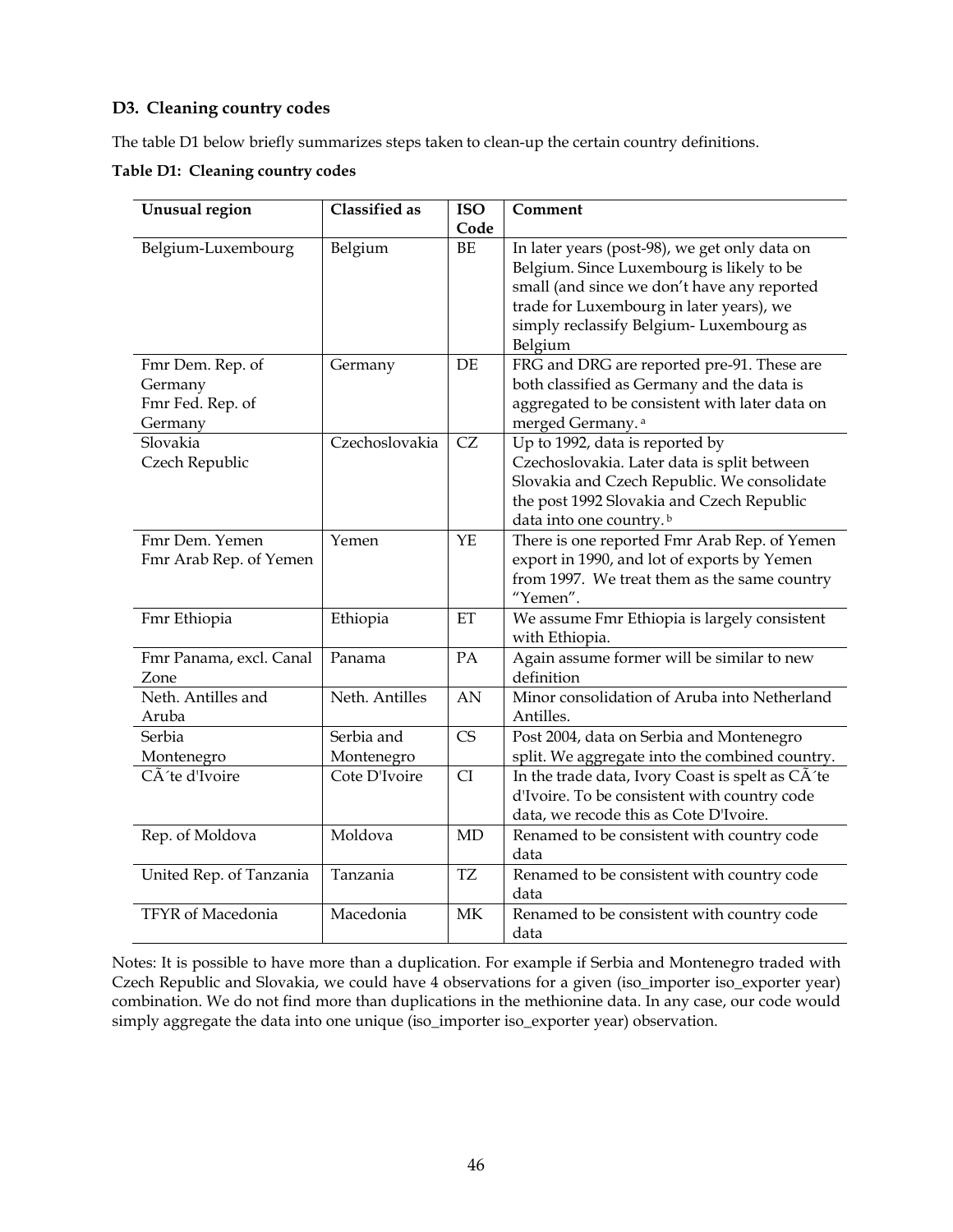|  |  |  | Table A.1: Log price robustness checks |  |
|--|--|--|----------------------------------------|--|
|--|--|--|----------------------------------------|--|

|             |           | <b>Log FOB Price</b> |                     | Price          | Log Price (Cartel HQ imports<br>only) |                |  |
|-------------|-----------|----------------------|---------------------|----------------|---------------------------------------|----------------|--|
|             | SPOST_PRE | LPOST_PRE            | SPOST PRE LPOST PRE |                | <b>SPOST PRE</b>                      | LPOST_PRE      |  |
|             | 1a        | 1 <sub>b</sub>       | 2a                  | 2 <sub>b</sub> | 3a                                    | 3 <sub>b</sub> |  |
| Citric Acid | 0.022     | $-0.068$             | $-0.062$            | $-0.178$       | $-0.078$                              | $-0.135$       |  |
|             | (0.282)   | (0.005)              | (0.029)             | (0.000)        | (0.030)                               | (0.000)        |  |
| Methionine  | $-0.319$  | $-0.324$             | $-0.774$            | $-0.87$        | $-0.292$                              | $-0.325$       |  |
|             | (0.000)   | (0.000)              | (0.000)             | (0.000)        | (0.000)                               | (0.000)        |  |
| <b>MCAA</b> | $-0.288$  | $-0.298$             | $-0.302$            | $-0.296$       | $-0.327$                              | $-0.309$       |  |
|             | (0.000)   | (0.000)              | (0.000)             | (0.000)        | (0.000)                               | (0.000)        |  |
| Vitamin A   | $-0.377$  | $-0.395$             | $-9.463$            | $-7.068$       | $-0.353$                              | $-0.284$       |  |
|             | (0.000)   | (0.000)              | (0.000)             | (0.008)        | (0.031)                               | (0.066)        |  |
| Vitamin B1  | $-0.147$  | $-0.375$             | $-7.802$            | $-14.317$      | $-0.318$                              | $-0.546$       |  |
|             | (0.003)   | (0.000)              | (0.000)             | (0.000)        | (0.000)                               | (0.000)        |  |
| Vitamin B2  | $-0.346$  | $-1.616$             | $-3.609$            | $-12.129$      | $-0.115$                              | $-0.330$       |  |
|             | (0.063)   | (0.000)              | (0.128)             | (0.001)        | (0.057)                               | (0.000)        |  |
| Vitamin B3  | $-0.287$  | $-0.442$             | $-4.029$            | $-6.306$       | $-0.303$                              | $-0.546$       |  |
|             | (0.000)   | (0.000)              | (0.000)             | (0.000)        | (0.000)                               | (0.000)        |  |
| Vitamin B4  | $-0.278$  | $-0.251$             | $-0.189$            | $-0.035$       | $-0.299$                              | $-0.24$        |  |
|             | (0.003)   | (0.000)              | (0.005)             | (0.870)        | (0.000)                               | (0.000)        |  |
| Vitamin C   | $-0.418$  | $-0.674$             | $-3.604$            | $-5.249$       | $-0.336$                              | $-0.556$       |  |
|             | (0.000)   | (0.000)              | (0.000)             | (0.000)        | (0.000)                               | (0.000)        |  |
| Vitamin E   | $-0.671$  | $-0.821$             | $-9.746$            | $-10.927$      | $-0.785$                              | $-0.871$       |  |
|             | (0.000)   | (0.000)              | (0.000)             | (0.000)        | (0.000)                               | (0.000)        |  |

Notes: For each cartel that breaks up in year t, sample includes data on eight years: t-4 to t-1, and t+1 to t+4 (i.e. break-up year t is excluded). All regressions include importer-exporter (trade-pair) fixed effects. Observations are weighted by trade quantity. In Columns 1a and 1b, the sample uses reported export values and quantities to define price. In columns 3a and 3b, only imports from cartel headquarter countries are included in the sample. Robust (clustered by importer) p-values are in parentheses.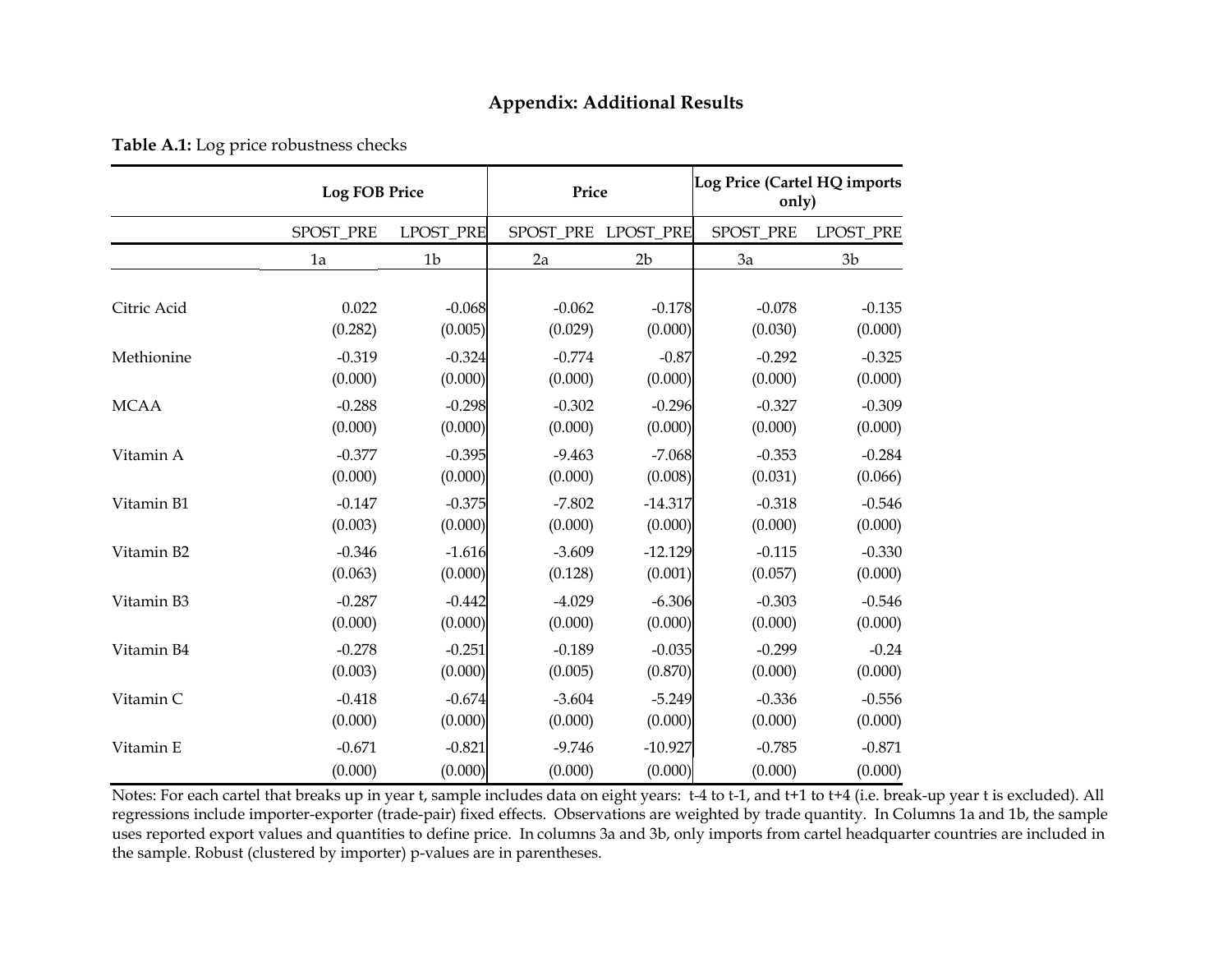|             |          | OLS+ Trade-pair<br>fixed effects |           | <b>PPML</b><br>(Silva-Tenreyo) |          | Import share<br>(OLS + trade-pair fixed<br>effects) |                                                                                         | Export share<br>(OLS + trade-pair fixed<br>effects) |  |
|-------------|----------|----------------------------------|-----------|--------------------------------|----------|-----------------------------------------------------|-----------------------------------------------------------------------------------------|-----------------------------------------------------|--|
|             | Long-run | Long-run                         | Short-run | Short-run                      | Long-run | Long-run                                            | Short-run                                                                               | Long-run                                            |  |
|             | effect   | effect                           | effect    | $\operatorname{effect}$        | effect   | effect                                              | effect                                                                                  | effect                                              |  |
|             |          |                                  |           |                                |          |                                                     | SPOST_SPRE LPOST_SPRE SPOST_SPRE SPOST_SPRE LPOST_SPRE LPOST_SPRE SPOST_SPRE LPOST_SPRE |                                                     |  |
|             | 1a       | 1 <sub>b</sub>                   | 2a        | 2 <sub>b</sub>                 | 3a       | 3 <sub>b</sub>                                      | 4a                                                                                      | 4 <sub>b</sub>                                      |  |
|             |          |                                  |           |                                |          |                                                     |                                                                                         |                                                     |  |
| Citric Acid | $-0.045$ | $-0.039$                         | $-0.061$  | 0.005                          | $-0.103$ | $-0.038$                                            | 0.022                                                                                   | 0.073                                               |  |
|             | (0.396)  | (0.541)                          | (0.296)   | (0.941)                        | (0.007)  | (0.489)                                             | (0.880)                                                                                 | (0.073)                                             |  |
| Methionine  | 0.141    | 0.099                            | 0.106     | 0.083                          | 0.039    | 0.113                                               | 0.133                                                                                   | 0.119                                               |  |
|             | (0.047)  | (0.225)                          | (0.105)   | (0.250)                        | (0.477)  | (0.300)                                             | (0.175)                                                                                 | (0.119)                                             |  |
| <b>MCAA</b> | 0.046    | 0.224                            | 0.041     | 0.121                          | 0.037    | 0.091                                               | 0.065                                                                                   | 0.161                                               |  |
|             | (0.646)  | (0.073)                          | (0.453)   | (0.158)                        | (0.428)  | (0.199)                                             | (0.509)                                                                                 | (0.161)                                             |  |
| Vitamin A   | 0.106    | 0.168                            | 0.042     | 0.02                           | 0.149    | 0.272                                               | 0.156                                                                                   | 0.234                                               |  |
|             | (0.162)  | (0.050)                          | (0.485)   | (0.819)                        | (0.064)  | (0.066)                                             | (0.242)                                                                                 | (0.234)                                             |  |
| Vitamin B1  | $-0.116$ | $-0.208$                         | $-0.433$  | $-0.393$                       | $-0.113$ | $-0.135$                                            | $-0.282$                                                                                | $-0.202$                                            |  |
|             | (0.339)  | (0.145)                          | (0.107)   | (0.143)                        | (0.540)  | (0.558)                                             | (0.710)                                                                                 | (0.202)                                             |  |
| Vitamin B2  | $-0.009$ | $-0.022$                         | $-0.084$  | $-0.108$                       | 0.103    | 0.085                                               | 0.018                                                                                   | 0.026                                               |  |
|             | (0.915)  | (0.812)                          | (0.371)   | (0.323)                        | (0.464)  | (0.558)                                             | (0.956)                                                                                 | (0.026)                                             |  |
| Vitamin B3  | 0.061    | 0.132                            | 0.161     | 0.257                          | 0.05     | 0.192                                               | 0.251                                                                                   | 0.345                                               |  |
|             | (0.455)  | (0.103)                          | (0.005)   | (0.011)                        | (0.419)  | (0.060)                                             | (0.038)                                                                                 | (0.345)                                             |  |
| Vitamin B4  | 0.095    | 0.059                            | 0.284     | 0.264                          | 0.09     | 0.067                                               | 0.264                                                                                   | 0.299                                               |  |
|             | (0.291)  | (0.614)                          | (0.013)   | (0.010)                        | (0.391)  | (0.528)                                             | (0.251)                                                                                 | (0.299)                                             |  |
| Vitamin C   | $-0.056$ | $-0.015$                         | $-0.231$  | $-0.228$                       | $-0.031$ | 0.069                                               | $-0.179$                                                                                | $-0.122$                                            |  |
|             | (0.505)  | (0.888)                          | (0.004)   | (0.009)                        | (0.432)  | (0.212)                                             | (0.402)                                                                                 | (0.122)                                             |  |
| Vitamin E   | 0.074    | 0.059                            | 0.032     | 0.075                          | 0.094    | 0.17                                                | 0.161                                                                                   | 0.352                                               |  |
|             | (0.326)  | (0.481)                          | (0.552)   | (0.379)                        | (0.085)  | (0.057)                                             | (0.069)                                                                                 | (0.352)                                             |  |

**Table A.2:** Robustness of effect of competition on the distance coefficient in gravity equations: Alternative specifications

Notes: All estimated effects are relative to the 4-year pre-breakup period (t-1 to t-4). The dependent variable is log trade value in Columns 1a and 1b, trade value in Columns 2a and 2b, import share (quantity) in column 3a and 3b and export share (quantity) in columns 4a and 4b. Import and export share regressions are weighted by total annual import and export quantity respectively. All columns include importer-exporter and year effects. Other controls are discussed in the text and data appendix. Robust (clustered by importer) p-values are in parentheses.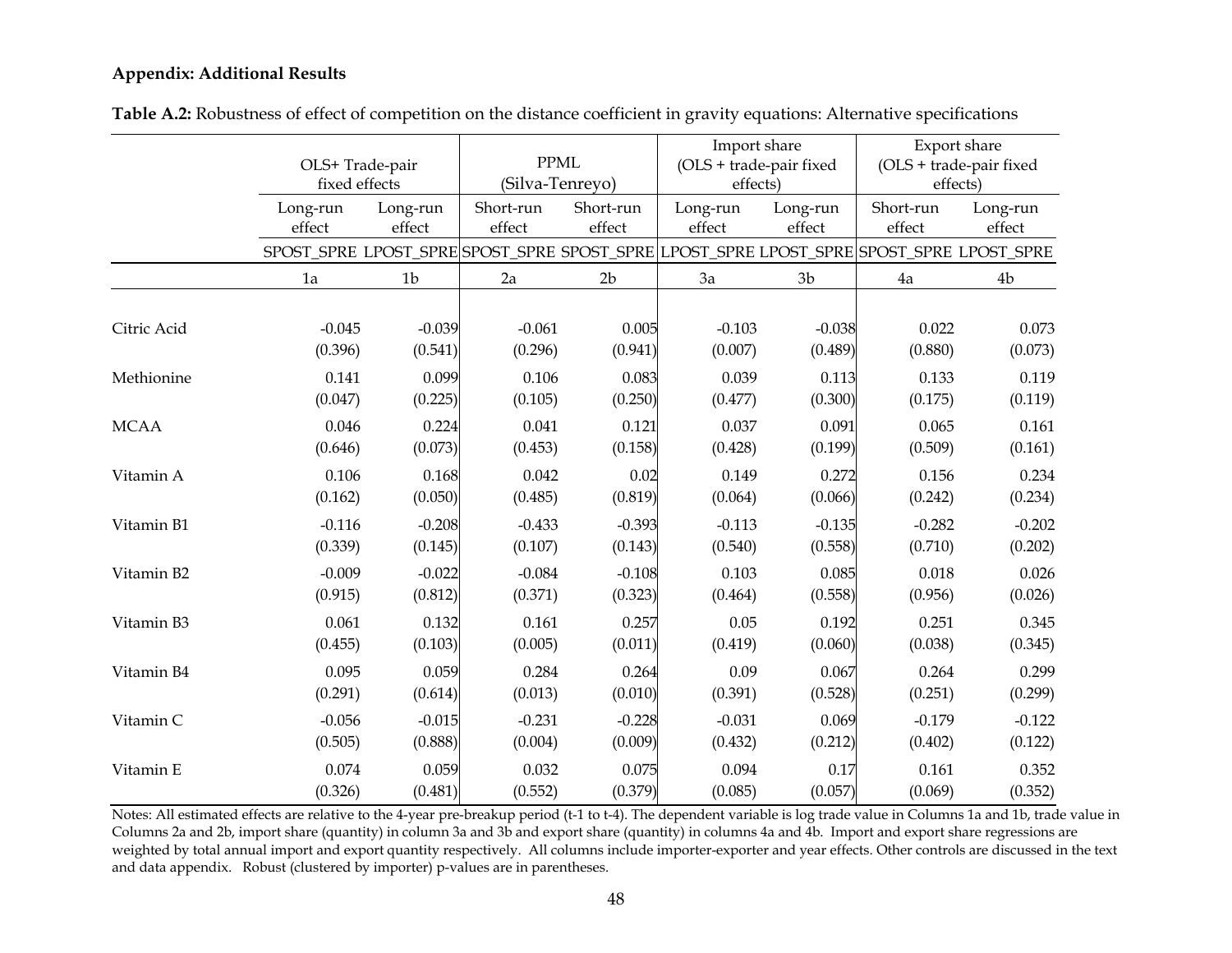|             | <b>Baseline</b><br>Relative to 4-year<br>pre-breakup period |          | Europe only:<br>Relative to 4-year<br>pre-breakup period |                | Balanced panel:<br>Relative to 4-year<br>pre-breakup period |          |  |
|-------------|-------------------------------------------------------------|----------|----------------------------------------------------------|----------------|-------------------------------------------------------------|----------|--|
|             | SPOST_PRE LPOST_PRESPOST_PRE LPOST_PRE                      |          |                                                          |                | SPOST_PRE LPOST_PRE                                         |          |  |
|             | 1a                                                          | 1b       | 3 <sub>b</sub>                                           | 3 <sub>b</sub> | 3a                                                          | 3b       |  |
|             |                                                             |          |                                                          |                |                                                             |          |  |
| Citric Acid | 0.122                                                       | 0.110    | $-0.297$                                                 | $-0.318$       | 0.117                                                       | 0.100    |  |
|             | (0.215)                                                     | (0.378)  | (0.201)                                                  | (0.203)        | (0.224)                                                     | (0.401)  |  |
| Methionine  | $-0.007$                                                    | $-0.008$ | $-0.13$                                                  | $-0.065$       | $-0.076$                                                    | $-0.164$ |  |
|             | (0.932)                                                     | (0.920)  | (0.374)                                                  | (0.716)        | (0.565)                                                     | (0.232)  |  |
| MCAA        | $-0.079$                                                    | $-0.023$ | $-0.361$                                                 | 0.145          | 0.008                                                       | 0.234    |  |
|             | (0.553)                                                     | (0.938)  | (0.082)                                                  | (0.689)        | (0.952)                                                     | (0.286)  |  |
| Vitamin A   | 0.024                                                       | $-0.011$ | 0.135                                                    | 0.064          | $-0.044$                                                    | $-0.112$ |  |
|             | (0.789)                                                     | (0.905)  | (0.628)                                                  | (0.885)        | (0.625)                                                     | (0.329)  |  |
| Vitamin B1  | $-0.021$                                                    | $-0.213$ | $-0.281$                                                 | $-0.424$       | 0.013                                                       | $-0.240$ |  |
|             | (0.933)                                                     | (0.244)  | (0.666)                                                  | (0.431)        | (0.953)                                                     | (0.109)  |  |
| Vitamin B2  | $-0.016$                                                    | $-0.054$ | 0.27                                                     | 0.276          | 0.014                                                       | $-0.028$ |  |
|             | (0.726)                                                     | (0.310)  | (0.377)                                                  | (0.425)        | (0.885)                                                     | (0.793)  |  |
| Vitamin B3  | 0.101                                                       | 0.003    | 0.125                                                    | 0.181          | 0.101                                                       | $-0.004$ |  |
|             | (0.302)                                                     | (0.974)  | (0.454)                                                  | (0.433)        | (0.301)                                                     | (0.970)  |  |
| Vitamin B4  | 0.101                                                       | 0.033    | $-0.044$                                                 | $-0.059$       | 0.138                                                       | 0.147    |  |
|             | (0.461)                                                     | (0.875)  | (0.790)                                                  | (0.827)        | (0.183)                                                     | (0.300)  |  |
| Vitamin C   | 0.062                                                       | 0.076    | $-0.198$                                                 | $-0.348$       | 0.071                                                       | 0.101    |  |
|             | (0.805)                                                     | (0.822)  | (0.239)                                                  | (0.200)        | (0.672)                                                     | (0.663)  |  |
| Vitamin E   | 0.163                                                       | 0.022    | $-0.075$                                                 | 0.041          | 0.124                                                       | $-0.031$ |  |
|             | (0.220)                                                     | (0.775)  | (0.745)                                                  | (0.814)        | (0.236)                                                     | (0.701)  |  |

**Table A.3:** Robustness of effect of competition on the distance coefficient in gravity equations: Alternative sub-samples

Notes: The dependent variable in the gravity equation is log trade value. The probit and gravity regressions include importer, exporter and year effects. Gravity equations also include correction for zero-trades based on Helpman et al (2008). Other controls are discussed in the text and data appendix. Robust (clustered by importer) p-values are in parentheses.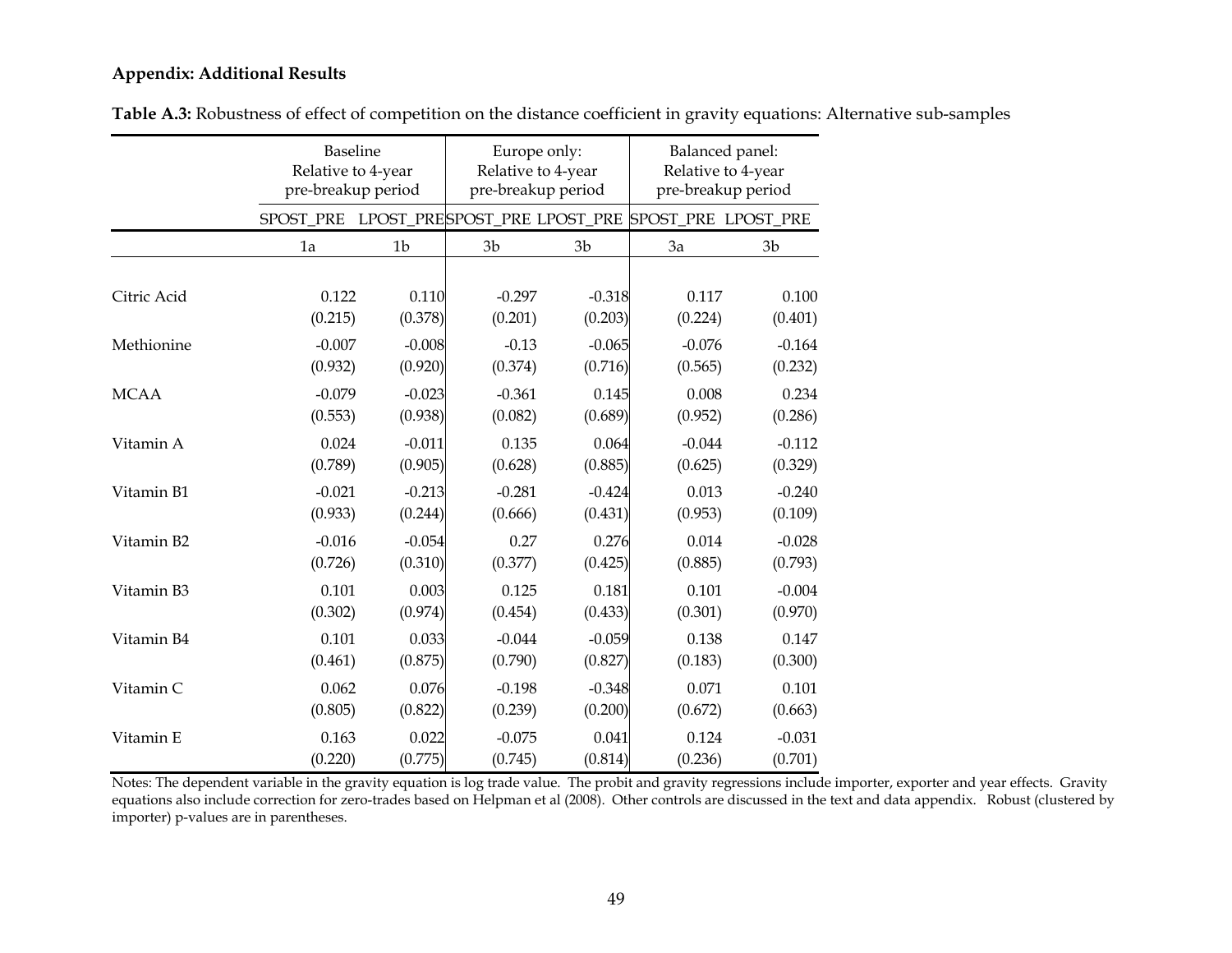|             |                     | C2 ratio (imports)<br>Relative to 4-year pre-<br>period |          | HHI (exports)<br>Relative to 4-year pre-<br>period |          | Absolute share<br>instability<br>Relative to 4-year pre-<br>period |                                                          | Relative<br>share instability     |
|-------------|---------------------|---------------------------------------------------------|----------|----------------------------------------------------|----------|--------------------------------------------------------------------|----------------------------------------------------------|-----------------------------------|
|             |                     |                                                         |          |                                                    |          |                                                                    |                                                          | Relative to 4-year pre-<br>period |
|             | SPOST_PRE LPOST_PRE |                                                         |          |                                                    |          |                                                                    | SPOST_PRE LPOST_PRE SPOST_PRELPOST_PRESPOST_PRELPOST_PRE |                                   |
|             | 1a                  | 1 <sub>b</sub>                                          | 2a       | 2 <sub>b</sub>                                     | 3a       | 3 <sub>b</sub>                                                     | 4a                                                       | 4b                                |
| Citric Acid | $-0.006$            | 0.026                                                   | $-0.066$ | $-0.054$                                           | $-0.031$ | $-0.020$                                                           | 2.157                                                    | 3.321                             |
|             | (0.169)             | (0.169)                                                 | (0.005)  | (0.108)                                            | (0.383)  | (0.692)                                                            | (0.375)                                                  | (0.100)                           |
| Methionine  | $-0.025$            | $-0.009$                                                | $-0.011$ | $-0.018$                                           | $-0.064$ | 0.002                                                              | $-0.002$                                                 | $-0.065$                          |
|             | (0.763)             | (0.763)                                                 | (0.503)  | (0.301)                                            | (0.153)  | (0.979)                                                            | (0.999)                                                  | (0.957)                           |
| <b>MCAA</b> | 0.015               | 0.009                                                   | 0.000    | $-0.019$                                           | 0.095    | 0.058                                                              | 0.978                                                    | $-0.276$                          |
|             | (0.496)             | (0.496)                                                 | (0.973)  | (0.186)                                            | (0.091)  | (0.156)                                                            | (0.299)                                                  | (0.794)                           |
| Vitamin A   | $-0.029$            | $-0.053$                                                | $-0.026$ | $-0.046$                                           | 0.032    | 0.081                                                              | 0.466                                                    | 0.948                             |
|             | (0.011)             | (0.011)                                                 | (0.041)  | (0.000)                                            | (0.402)  | (0.150)                                                            | (0.692)                                                  | (0.413)                           |
| Vitamin B1  | $-0.024$            | $-0.044$                                                | $-0.016$ | $-0.031$                                           | 0.035    | 0.062                                                              | 1.783                                                    | 2.205                             |
|             | (0.401)             | (0.401)                                                 | (0.681)  | (0.314)                                            | (0.356)  | (0.250)                                                            | (0.082)                                                  | (0.167)                           |
| Vitamin B2  | $-0.052$            | $-0.055$                                                | $-0.033$ | $-0.021$                                           | $-0.054$ | $-0.043$                                                           | 2.867                                                    | 3.576                             |
|             | (0.149)             | (0.149)                                                 | (0.346)  | (0.469)                                            | (0.554)  | (0.681)                                                            | (0.291)                                                  | (0.064)                           |
| Vitamin B3  | $-0.032$            | $-0.011$                                                | $-0.012$ | $-0.025$                                           | 0.079    | $-0.040$                                                           | 2.745                                                    | 2.772                             |
|             | (0.609)             | (0.609)                                                 | (0.610)  | (0.361)                                            | (0.529)  | (0.420)                                                            | (0.012)                                                  | (0.020)                           |
| Vitamin B4  | $-0.007$            | $-0.006$                                                | $-0.098$ | $-0.117$                                           | 0.090    | 0.112                                                              | 2.306                                                    | 2.210                             |
|             | (0.798)             | (0.798)                                                 | (0.222)  | (0.002)                                            | (0.013)  | (0.370)                                                            | (0.108)                                                  | (0.073)                           |
| Vitamin C   | 0.017               | 0.002                                                   | $-0.024$ | $-0.012$                                           | $-0.049$ | $-0.093$                                                           | $-1.105$                                                 | $-0.462$                          |
|             | (0.925)             | (0.925)                                                 | (0.296)  | (0.596)                                            | (0.492)  | (0.102)                                                            | (0.719)                                                  | (0.871)                           |
| Vitamin E   | $-0.063$            | $-0.067$                                                | $-0.02$  | 0.001                                              | 0.058    | 0.049                                                              | 2.393                                                    | 0.039                             |
|             | (0.007)             | (0.007)                                                 | (0.060)  | (0.952)                                            | (0.221)  | (0.288)                                                            | (0.041)                                                  | (0.988)                           |

**Table A.4:** Robustness of concentration results: Alternative concentration measures and changes in market share instability

Notes: For each cartel that breaks up in year t, sample includes data on eight years: t-4 to t-1, and t+1 to t+4 (i.e. break-up year t is excluded). Columns 1, 3 and 4 include importer fixed effects, and Column 2 includes exporter fixed effects. Observations are weighted by trade quantity. Robust (clustered by importer in Columns 1, 3 and 4 and exporter in Column 2) p-values are in parentheses.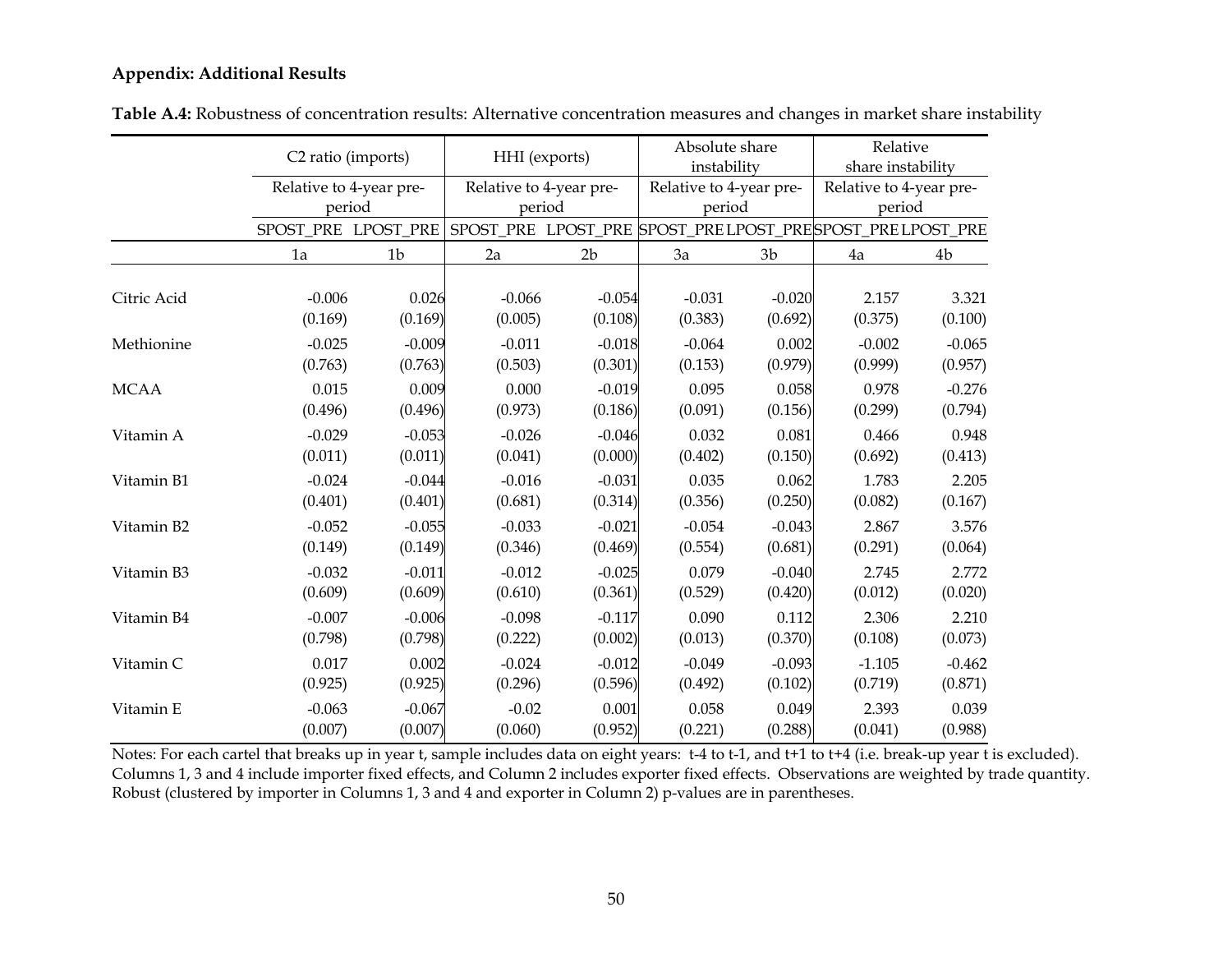|                    | Control:  | <b>Enzymes</b> (excluding Rennet) |                | Organic chemicals nes |           |          |          |
|--------------------|-----------|-----------------------------------|----------------|-----------------------|-----------|----------|----------|
|                    |           |                                   | Herfindahl     |                       | Hefindahl |          |          |
|                    |           | Log price                         | Index          | Gravity               | Log price | Index    | Gravity  |
|                    |           | 1                                 | $\overline{2}$ | 3                     | 4         | 5        | 6        |
| <b>Citric Acid</b> | Short-run | $-0.002$                          | $-0.025$       | 0.001                 | $-0.215$  | 0.02     | 0.033    |
|                    |           | (0.978)                           | (0.490)        | (0.958)               | (0.094)   | (0.604)  | (0.028)  |
|                    | Long-run  | $-0.075$                          | 0.012          | 0.010                 | $-0.384$  | 0.052    | 0.063    |
|                    |           | (0.246)                           | (0.642)        | (0.642)               | (0.002)   | (0.194)  | (0.001)  |
| Methionine         | Short-run | $-0.200$                          | $-0.028$       | 0.007                 | $-0.174$  | $-0.01$  | 0.031    |
|                    |           | (0.000)                           | (0.324)        | (0.699)               | (0.159)   | (0.800)  | (0.143)  |
|                    | Long-run  | $-0.298$                          | $-0.008$       | $-0.021$              | $-0.217$  | $-0.013$ | 0.155    |
|                    |           | (0.000)                           | (0.839)        | (0.908)               | (0.105)   | (0.796)  | (0.201)  |
| <b>MCAA</b>        | Short-run | $-0.222$                          | 0.006          | 0.038                 | $-0.196$  | 0.025    | 0.040    |
|                    |           | (0.000)                           | (0.804)        | (0.149)               | (0.114)   | (0.525)  | (0.290)  |
|                    | Long-run  | $-0.267$                          | 0.024          | 0.538                 | $-0.185$  | 0.021    | 0.42     |
|                    |           | (0.000)                           | (0.314)        | (0.000)               | (0.173)   | (0.629)  | (0.019)  |
| Vitamin A          | Short-run | $-0.245$                          | $-0.027$       | 0.004                 | $-0.244$  | $-0.011$ | 0.014    |
|                    |           | (0.108)                           | (0.406)        | (0.728)               | (0.175)   | (0.777)  | (0.408)  |
|                    | Long-run  | $-0.243$                          | $-0.045$       | 0.199                 | $-0.179$  | $-0.053$ | 0.089    |
|                    |           | (0.087)                           | (0.284)        | (0.000)               | (0.331)   | (0.297)  | (0.244)  |
| Vitamin B1         | Short-run | $-0.266$                          | 0.015          | $-0.067$              | $-0.48$   | 0.023    | 0.058    |
|                    |           | (0.006)                           | (0.812)        | (0.001)               | (0.001)   | (0.707)  | (0.214)  |
|                    | Long-run  | $-0.470$                          | $-0.028$       | $-0.068$              | $-0.729$  | 0.024    | 0.038    |
|                    |           | (0.000)                           | (0.619)        | (0.001)               | (0.000)   | (0.676)  | (0.329)  |
| Vitamin B2         | Short-run | $-0.073$                          | $-0.054$       | 0.012                 | $-0.292$  | $-0.01$  | $-0.003$ |
|                    |           | (0.383)                           | (0.298)        | (0.386)               | (0.044)   | (0.849)  | (0.854)  |
|                    | Long-run  | $-0.324$                          | $-0.029$       | 0.002                 | $-0.635$  | 0.011    | $-0.035$ |
|                    |           | (0.021)                           | (0.647)        | (0.902)               | (0.000)   | (0.870)  | (0.143)  |

**Table A.5**: Difference-in-differences estimates of effects on price, concentration and distance coefficient (in gravity equation)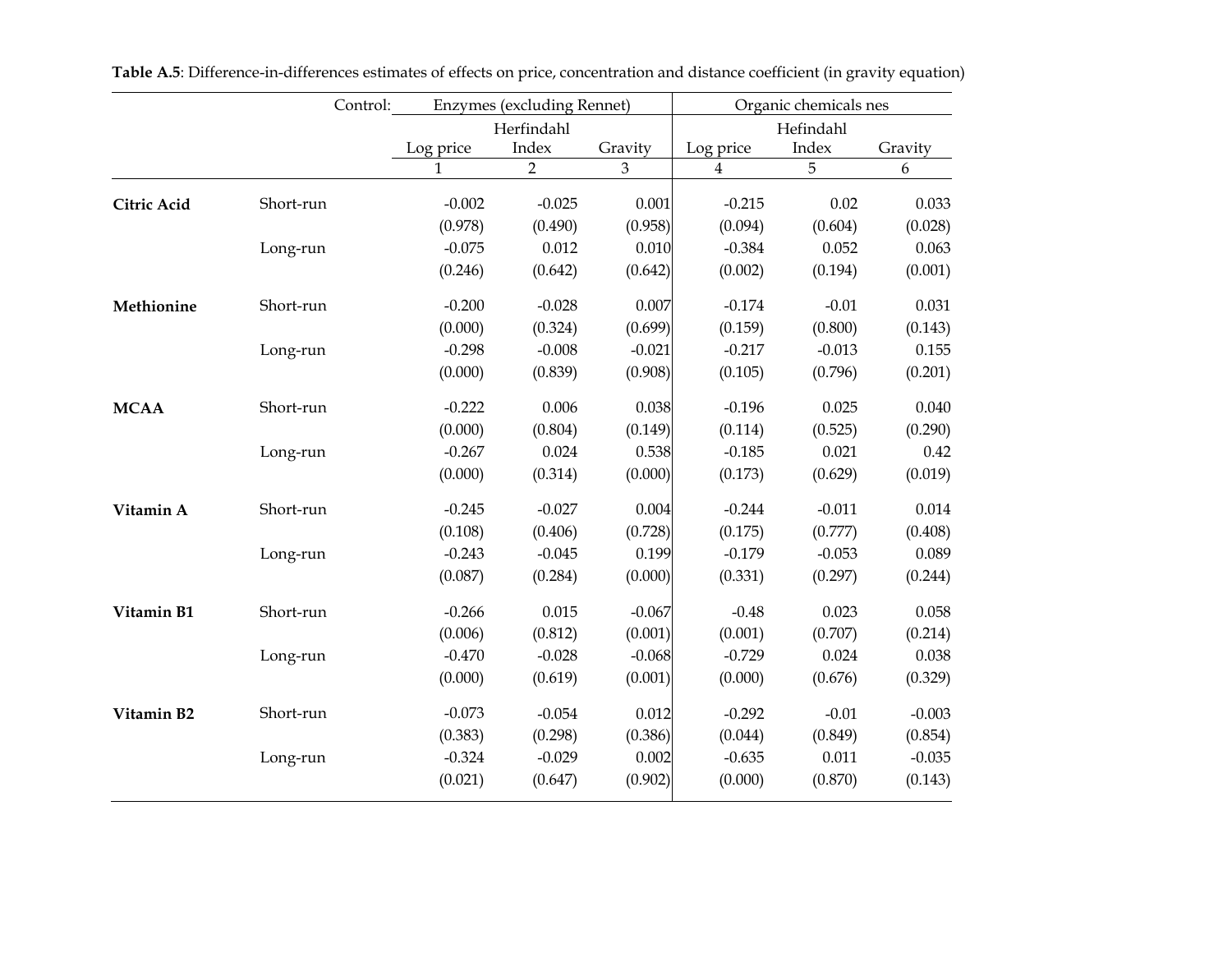|            | Control:  | <b>Enzymes (excluding Rennet)</b> |                | Organic chemicals nes |           |          |          |
|------------|-----------|-----------------------------------|----------------|-----------------------|-----------|----------|----------|
|            |           |                                   | Herfindahl     |                       | Hefindahl |          |          |
|            |           | Log price                         | Index          | Gravity               | Log price | Index    | Gravity  |
|            |           |                                   | $\overline{2}$ | 3                     | 4         | 5        | 6        |
| Vitamin B3 | Short-run | $-0.263$                          | $-0.026$       | $-0.009$              | $-0.416$  | $-0.007$ | $-0.013$ |
|            |           | (0.000)                           | (0.338)        | (0.464)               | (0.000)   | (0.849)  | (0.411)  |
|            | Long-run  | $-0.365$                          | $-0.012$       | $-0.03$               | $-0.334$  | 0.014    | $-0.039$ |
|            |           | (0.000)                           | (0.613)        | (0.212)               | (0.034)   | (0.766)  | (0.257)  |
| Vitamin B4 | Short-run | $-0.238$                          | 0.004          | $-0.095$              | $-0.398$  | 0.019    | 0.129    |
|            |           | (0.000)                           | (0.829)        | (0.004)               | (0.000)   | (0.546)  | (0.007)  |
|            | Long-run  | $-0.126$                          | $-0.006$       | $-0.184$              | $-0.104$  | 0.019    | 0.274    |
|            |           | (0.034)                           | (0.905)        | (0.003)               | (0.501)   | (0.765)  | (0.006)  |
| Vitamin C  | Short-run | $-0.338$                          | 0.014          | $-0.004$              | $-0.55$   | 0.057    | $-0.011$ |
|            |           | (0.000)                           | (0.732)        | (0.721)               | (0.000)   | (0.179)  | (0.501)  |
|            | Long-run  | $-0.524$                          | 0.027          | $-0.027$              | $-0.832$  | 0.066    | $-0.040$ |
|            |           | (0.000)                           | (0.462)        | (0.055)               | (0.000)   | (0.155)  | (0.047)  |
| Vitamin E  | Short-run | $-0.709$                          | $-0.035$       | $-0.028$              | $-0.687$  | $-0.018$ | $-0.023$ |
|            |           | (0.000)                           | (0.174)        | (0.039)               | (0.000)   | (0.637)  | (0.212)  |
|            | Long-run  | $-0.889$                          | $-0.029$       | 0.165                 | $-0.808$  | $-0.036$ | 0.032    |
|            |           | (0.000)                           | (0.394)        | (0.009)               | (0.000)   | (0.433)  | (0.783)  |

Notes: For each cartel that breaks up in year t, sample includes data on eight years: t-4 to t-1, and t+1 to t+4 (i.e. break-up year t is excluded). The corresponding years for the control product are also included. The control product Enzymes (excluding Rennet) has HS code 350790, and Organic chemicals nes has HS code 294200. The "short-run" is a dummy =1 for years t+1 and t+2 for the cartel product. Similarly, the "long-run" is a dummy =1 for years t+3 and t+4 for the cartel product. The log price regressions in Columns 1 and 4 importer-exporter-product fixed effects and year effects, and are weighted by trade quantity. The Herfindahl index regressions in Columns 2 and 5 include importer-product fixed effects and year effects and are weighted by total annual import quantity. The gravity equation regressions in Columns 3 and 6 report coefficients on the short-run and long-run dummy interacted with distance and a cartel product dummy. These specifications include exporter-product and importer-product fixed effects, as well as the year dummies interacted with distance. Robust (clustered by trade-pair in Columns 1 and 4, by importer-product in 3 and 5, and by trade-pair in Columns 3 and 6) p-values are in parentheses.